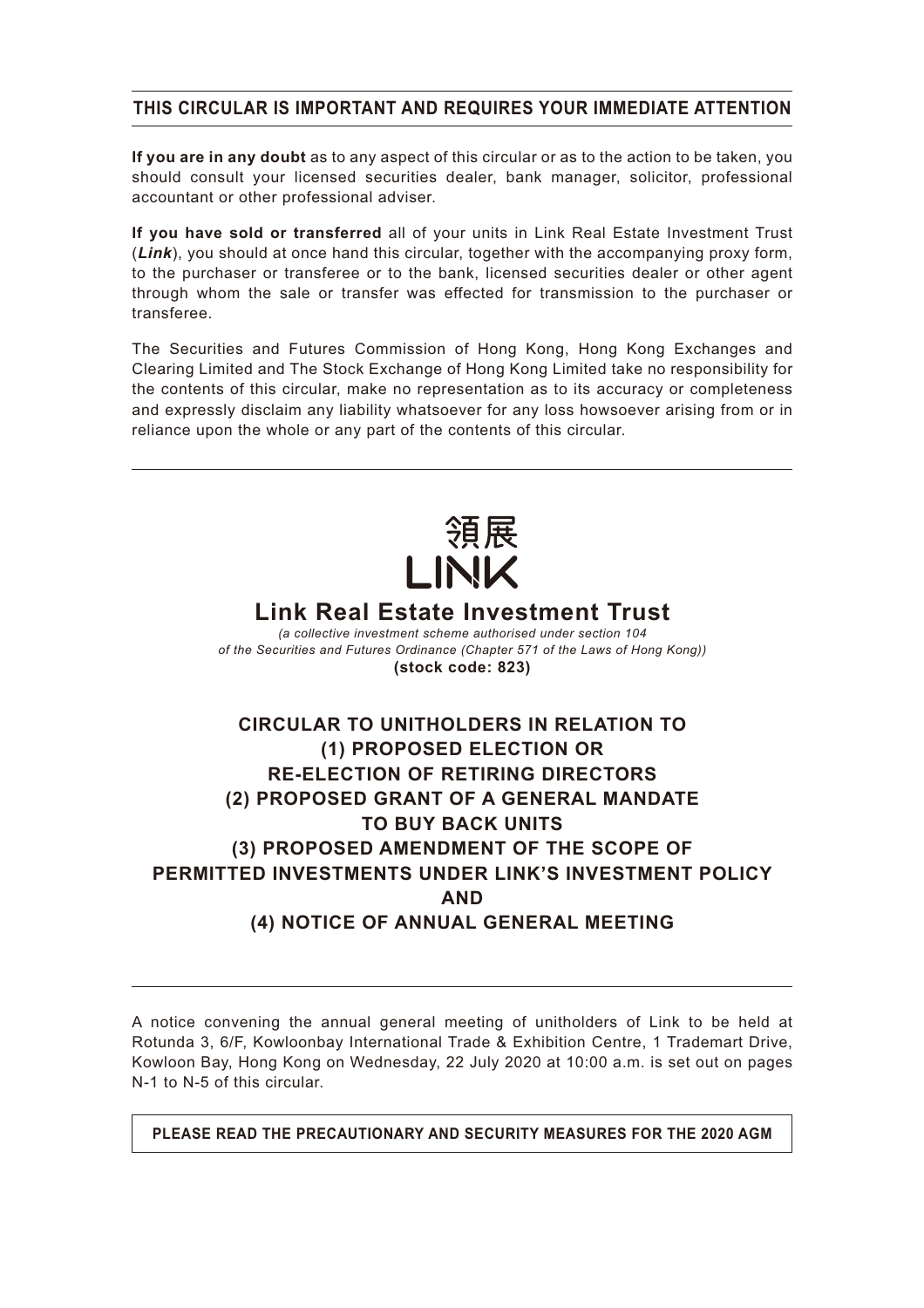### **PRECAUTIONARY AND SECURITY MEASURES FOR THE 2020 AGM**

To safeguard the health and safety of Unitholders and to prevent the spreading of Coronavirus Disease 2019 (*COVID-19*), the following precautionary and security measures will be implemented at the 2020 AGM:

- (1) There will be compulsory body temperature screenings/checks for all attendees
- (2) Attendees will be required to submit a health declaration form (a copy of the form is enclosed with this circular)
- (3) Face masks must be worn
- (4) Attendees who are subject to health quarantine prescribed by the HKSAR Government will not be admitted
- (5) Each attendee will be assigned to a designated seating area at the time of entrance to ensure social distancing
- (6) No refreshments or drinks will be provided
- (7) No souvenirs will be provided

Security measures including, but not limited to bag checks, may be implemented at the Manager's discretion. Attendees who do not comply with either the precautionary or the security measures referred to in (1) to (5) above may be denied entry to the 2020 AGM venue, at the absolute discretion of the Manager or as permitted by law.

These precautionary and security measures take time to complete. Unitholders are advised to arrive earlier in order to enter the meeting venue on time.

The Manager does not in any way wish to diminish the opportunity available to Unitholders to exercise their rights and to vote, but is conscious of the pressing need to protect Unitholders from possible exposure to COVID-19. For the health and safety of Unitholders, the Manager would like to encourage Unitholders to exercise their right to vote at the 2020 AGM by appointing the chairman of the 2020 AGM as their proxy and to return their proxy forms by the time specified below, instead of attending the 2020 AGM in person.

**The Manager reminds attendees that they should carefully consider the risks of attending the 2020 AGM, taking into account their own personal circumstances.** The Manager will keep the evolving COVID-19 situation under review and may implement additional measures which it will announce closer to the date of the 2020 AGM.

Whether or not you are able to attend the 2020 AGM in person, you are advised to read the 2020 AGM Notice and to complete the accompanying proxy form in accordance with the instructions printed thereon and return it to the unit registrar of Link, Computershare Hong Kong Investor Services Limited, at 17M Floor, Hopewell Centre, 183 Queen's Road East, Wanchai, Hong Kong as soon as possible and in any event not less than 48 hours before the time appointed for the holding of the 2020 AGM or any adjournment thereof. Completion and return of the proxy form will not preclude you from attending and voting in person at the 2020 AGM or any adjournment thereof should you so wish.

*In order to allow the 2020 AGM to run smoothly, please turn off your mobile prior to the start of the 2020 AGM. If you need to make a phone call during the meeting, please use your mobile outside of the 2020 AGM venue. Please note that any unauthorised recording or photography is not allowed.*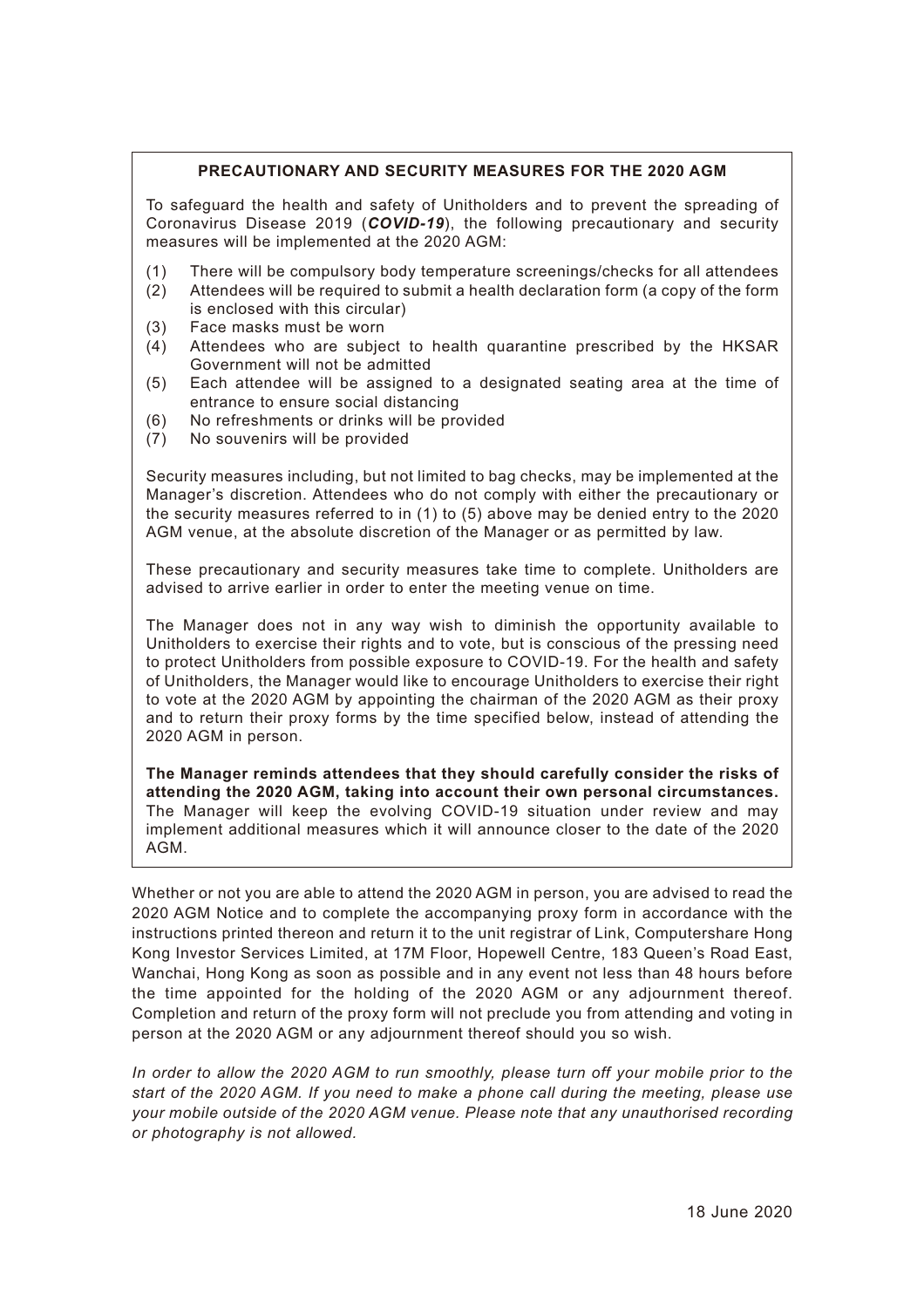## **TABLE OF CONTENTS**

## *Page*

| <b>PRECAUTIONARY AND SECURITY MEASURES FOR THE 2020 AGM</b><br>$\mathbf{1}$ |                                                                                                     |                 |  |
|-----------------------------------------------------------------------------|-----------------------------------------------------------------------------------------------------|-----------------|--|
|                                                                             |                                                                                                     | 3               |  |
|                                                                             | LETTER FROM THE BOARD TO UNITHOLDERS                                                                |                 |  |
| SECTION A                                                                   |                                                                                                     | 8               |  |
| <b>SECTION B</b>                                                            | PROPOSED ELECTION OR RE-ELECTION OF<br>RETIRING DIRECTORS                                           | 8               |  |
| <b>SECTION C</b>                                                            | PROPOSED GRANT OF A GENERAL MANDATE<br>TO BUY BACK UNITS                                            | 10 <sup>1</sup> |  |
| <b>SECTION D</b>                                                            | PROPOSED AMENDMENT OF THE SCOPE OF<br>PERMITTED INVESTMENTS UNDER LINK'S<br>INVESTMENT POLICY<br>11 |                 |  |
| <b>SECTION E</b>                                                            |                                                                                                     | 20              |  |
| <b>SECTION F</b>                                                            | RESPONSIBILITY STATEMENT                                                                            | 21              |  |
| <b>SECTION G</b>                                                            |                                                                                                     | 21              |  |
| <b>APPENDIX I</b>                                                           | - BIOGRAPHIES OF DIRECTORS OFFERING<br>THEMSELVES FOR ELECTION OR RE-ELECTION [14]                  |                 |  |
|                                                                             | APPENDIX II - EXPLANATORY STATEMENT FOR THE<br><b>GENERAL MANDATE TO BUY BACK UNITS [1000000]</b>   |                 |  |
|                                                                             | APPENDIX III - INVESTMENT SCOPE TRUST DEED AMENDMENTS [11-1]                                        |                 |  |
|                                                                             |                                                                                                     |                 |  |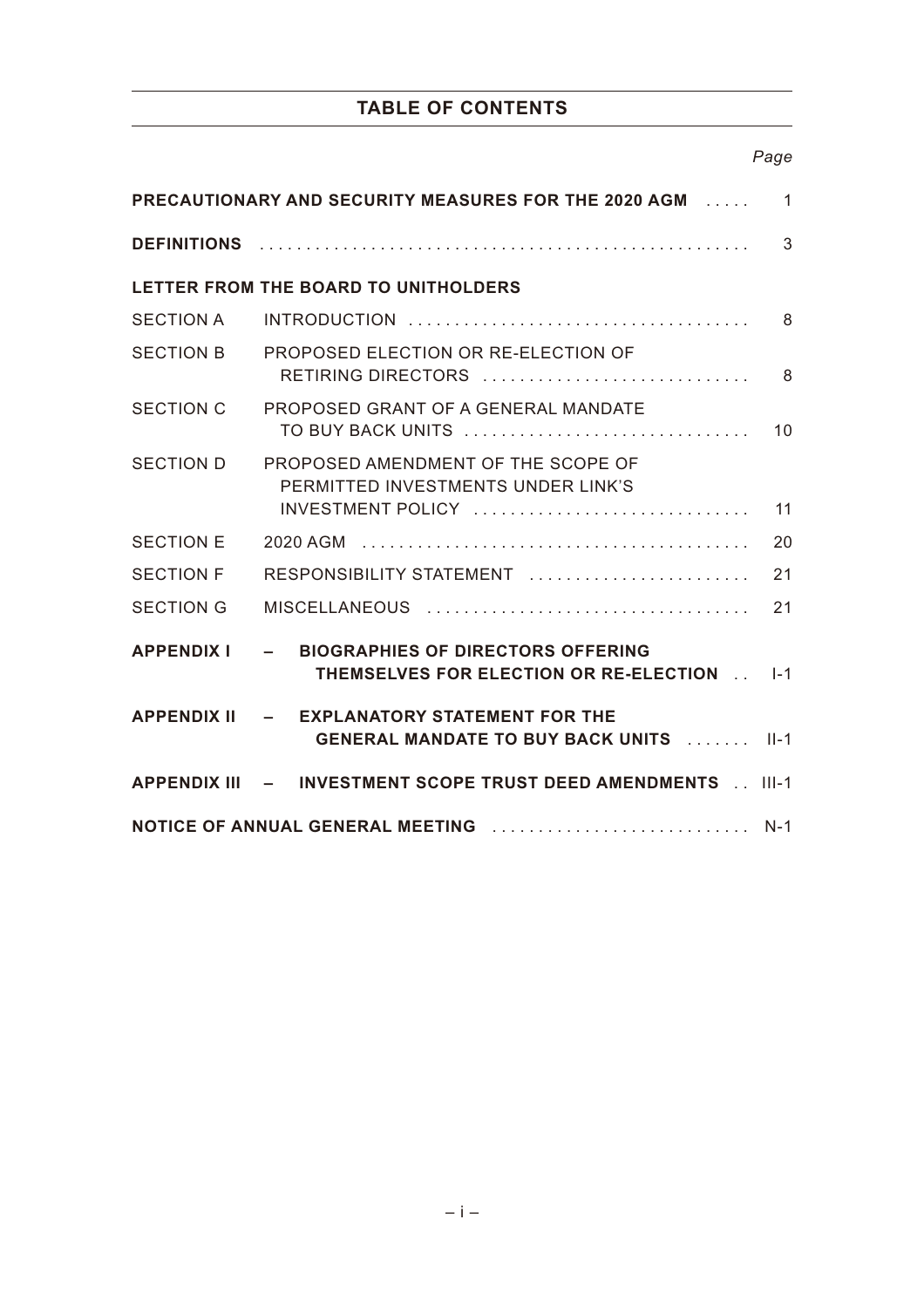## **PRECAUTIONARY AND SECURITY MEASURES FOR THE 2020 AGM**

To safeguard the health and safety of Unitholders and to prevent the spreading of COVID-19, the following precautionary and security measures will be implemented at the 2020 AGM:

- (1) There will be compulsory body temperature screenings/checks for all attendees
- (2) Attendees will be required to submit a health declaration form (a copy of the form is enclosed with this circular)
- (3) Face masks must be worn
- (4) Attendees who are subject to health quarantine prescribed by the HKSAR Government will not be admitted
- (5) Each attendee will be assigned to a designated seating area at the time of entrance to ensure social distancing
- (6) No refreshments or drinks will be provided
- (7) No souvenirs will be provided

Security measures including, but not limited to bag checks, may be implemented at the Manager's discretion. Attendees who do not comply with either the precautionary or the security measures referred to in (1) to (5) above may be denied entry to the 2020 AGM venue, at the absolute discretion of the Manager or as permitted by law.

These precautionary and security measures take time to complete. You are advised to arrive earlier in order to enter the meeting venue on time.

**Voting by proxy in advance of the 2020 AGM:** The Manager does not in any way wish to diminish the opportunity available to Unitholders to exercise their rights and to vote, but is conscious of the pressing need to protect Unitholders from possible exposure to COVID-19. For the health and safety of Unitholders, the Manager would like to encourage Unitholders to exercise their right to vote at the 2020 AGM by appointing the chairman of the 2020 AGM as their proxy instead of attending the 2020 AGM in person. Physical attendance is not necessary for the purpose of exercising Unitholder rights. Completion and return of the proxy form will not preclude Unitholders from attending and voting in person at the 2020 AGM or any adjournment thereof should they subsequently so wish. The chairman of the 2020 AGM will vote in accordance with the directions given in those proxy forms validly lodged and appointed the chairman of this meeting as proxy.

**The deadline to submit completed proxy forms is 10:00 a.m. on Monday, 20 July 2020:** Completed proxy forms must be returned to the unit registrar of Link, Computershare Hong Kong Investor Services Limited, at 17M Floor, Hopewell Centre, 183 Queen's Road East, Wanchai, Hong Kong.

**2020 AGM proceedings online:** Registered Unitholders not attending the 2020 AGM in person may view a live webcast of the 2020 AGM proceedings at linkreit.com/webcast/2020AGM. The webcast will be open for registered Unitholders to log in approximately 10 minutes prior to the commencement of the 2020 AGM and can be accessed from any location with access to the internet with a smart phone, tablet device or computer. Please however note that in accordance with the Trust Deed, registered Unitholders joining the webcast will not be counted towards a quorum nor will they be able to cast their vote online. Details regarding the webcast arrangements including login details to access the webcast are included in Link's letter to registered Unitholders sent together with this circular.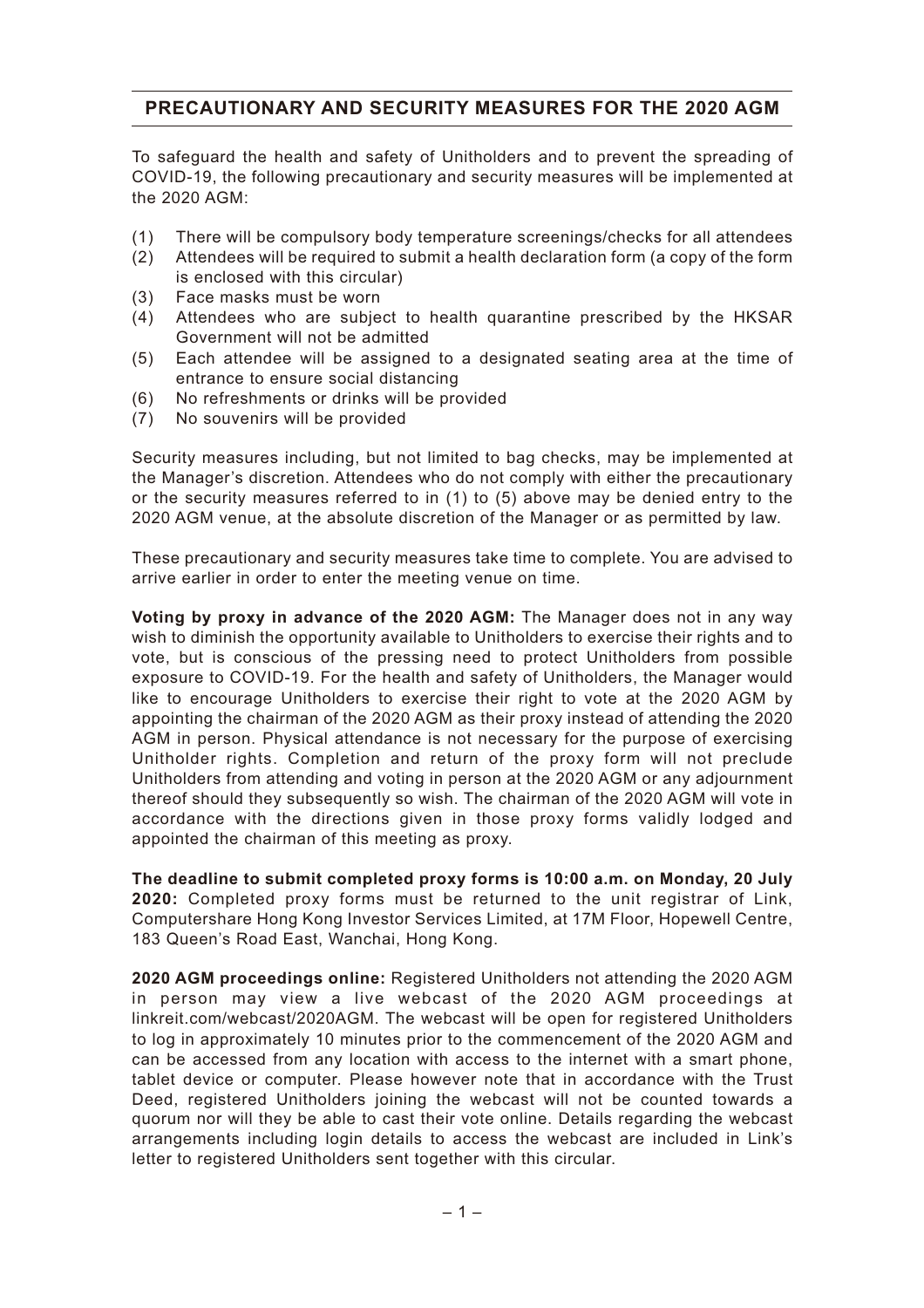## **PRECAUTIONARY AND SECURITY MEASURES FOR THE 2020 AGM**

**Questions at or prior to the 2020 AGM:** Registered Unitholders will not be able to raise questions relevant to the proposed resolutions online during the webcast. Questions can be sent by email from Tuesday, 14 July 2020 (9:00 a.m.) to Thursday, 16 July 2020 (6:00 p.m.) to 2020AGM@linkreit.com. The required login name for registered Unitholders to submit questions has been provided in the letter to the registered Unitholders dated 18 June 2020.

## **Unitholders are strongly encouraged to cast their votes by submitting a proxy form appointing the chairman of the 2020 AGM as their proxy and to watch the live webcast of the 2020 AGM.**

Due to the evolving COVID-19 situation in Hong Kong, the Manager may be required to change the 2020 AGM arrangements at short notice. Unitholders should check Link's corporate website at linkreit.com for future announcements and updates on the 2020 AGM arrangements.

**Poll vote proceeding:** Every Unitholder present in person, every proxy and every corporate representative of Unitholder will be given a voting paper at the registration counter. In accordance with the Trust Deed, on a poll, every Unitholder present in person or every proxy or every corporate representative of Unitholder shall have one vote for each Unit held. Each of the ordinary resolutions proposed to the 2020 AGM will be passed if a simple majority of votes are cast in favour of each of such resolutions. The special resolution proposed to the 2020 AGM will be passed if 75% or more of votes are cast in favour of this resolution.

To vote "for" or "against" a resolution, please put a tick "✔" in the appropriate box on the voting paper. If you are entitled to more than one vote, you need NOT cast all your votes in the same way. You may cast part of your votes "for" but part of your votes "against" the same resolution. In such circumstances, please state clearly the number of votes cast "for" and the number of votes cast "against" such resolution in the relevant boxes on the voting paper. However, if the aggregate of the votes you cast "for" and "against" the same resolution is greater than the total votes you have, the voting on such resolution will be taken as void and none of your votes will be counted.

Unitholders are required to complete, sign the voting paper and hand it to our representatives for collection.

For any questions relating to the 2020 AGM, please contact the unit registrar of Link, Computershare Hong Kong Investor Services Limited, as follows:

Computershare Hong Kong Investor Services Limited 17M Floor, Hopewell Centre 183 Queen's Road East Wanchai, Hong Kong Telephone: +852 2862 8555 Facsimile: +852 2865 0990 Email: hkinfo@computershare.com.hk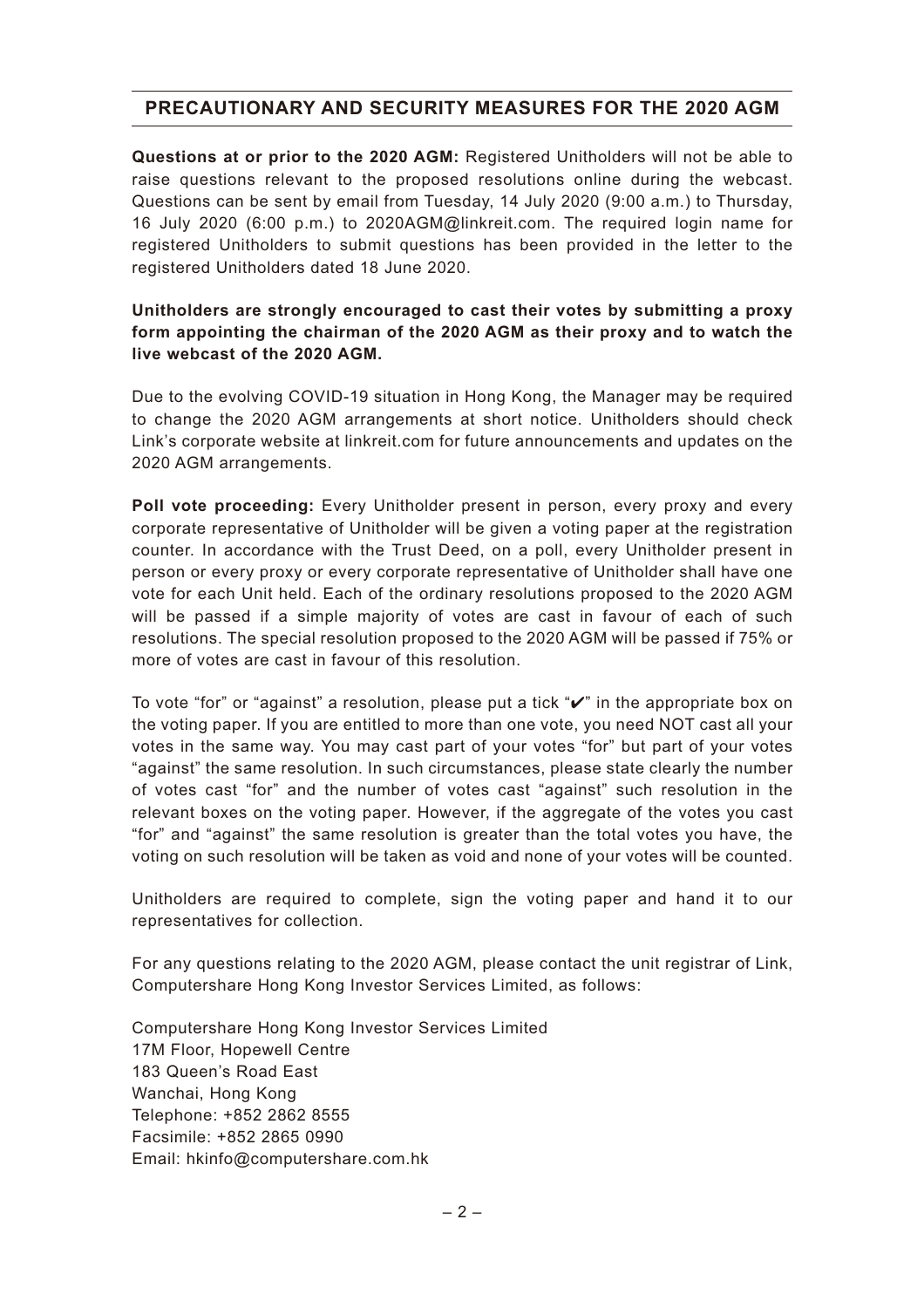*In this circular, unless otherwise defined or the context otherwise requires, the following expressions have the following meanings:*

| <b>2020 AGM</b>                                         | the annual general meeting of Unitholders<br>convened to be held at Rotunda 3, 6/F, Kowloonbay<br>International Trade & Exhibition<br>Centre,<br>1 Trademart Drive, Kowloon Bay, Hong Kong on<br>Wednesday, 22 July 2020 at 10:00 a.m.                                                                                               |
|---------------------------------------------------------|--------------------------------------------------------------------------------------------------------------------------------------------------------------------------------------------------------------------------------------------------------------------------------------------------------------------------------------|
| 2020 AGM Notice                                         | the notice convening the 2020 AGM as set out on<br>pages N-1 to N-5 of this circular                                                                                                                                                                                                                                                 |
| <b>2020 AGM Resolutions</b>                             | the Ordinary Resolutions and Special Resolution<br>being proposed at the 2020 AGM, as set out in the<br>2020 AGM Notice and explained in this circular                                                                                                                                                                               |
| <b>Amended Scope of</b><br><b>Permitted Investments</b> | the proposed amendments to the scope of<br>permitted investments under the Investment Policy,<br>the details of which are set out in section D of this<br>circular, which are to be considered, and if thought<br>fit, approved by Unitholders by passing the<br>proposed Special Resolution No. 6 set out in the<br>2020 AGM Notice |
| <b>Articles of Association</b>                          | the articles of association of the Manager (as<br>amended from time to time) and <b>Article</b> shall be<br>construed accordingly                                                                                                                                                                                                    |
| <b>Board</b>                                            | board of Directors                                                                                                                                                                                                                                                                                                                   |
| <b>Compliance Manual</b>                                | the compliance manual of the Manager as updated<br>from time to time                                                                                                                                                                                                                                                                 |
| <b>Currently Excluded</b><br><b>Properties</b>          | real estate of a residential, hotel or serviced<br>apartment nature, which are excluded under Link's<br>existing Investment Policy (for avoidance of doubt,<br>real estate of this nature may be used for any type<br>of lodging or accommodation purpose)                                                                           |
| Director(s)                                             | director(s) of the Manager                                                                                                                                                                                                                                                                                                           |
| HK\$                                                    | Hong Kong dollars, the lawful currency of Hong<br>Kong                                                                                                                                                                                                                                                                               |
| <b>Hong Kong or HKSAR</b>                               | the Hong Kong Special Administrative Region of<br>The People's Republic of China                                                                                                                                                                                                                                                     |
| <b>Investment Policy</b>                                | the investment policy of Link set out in Clause<br>12.2.2 of the Trust Deed                                                                                                                                                                                                                                                          |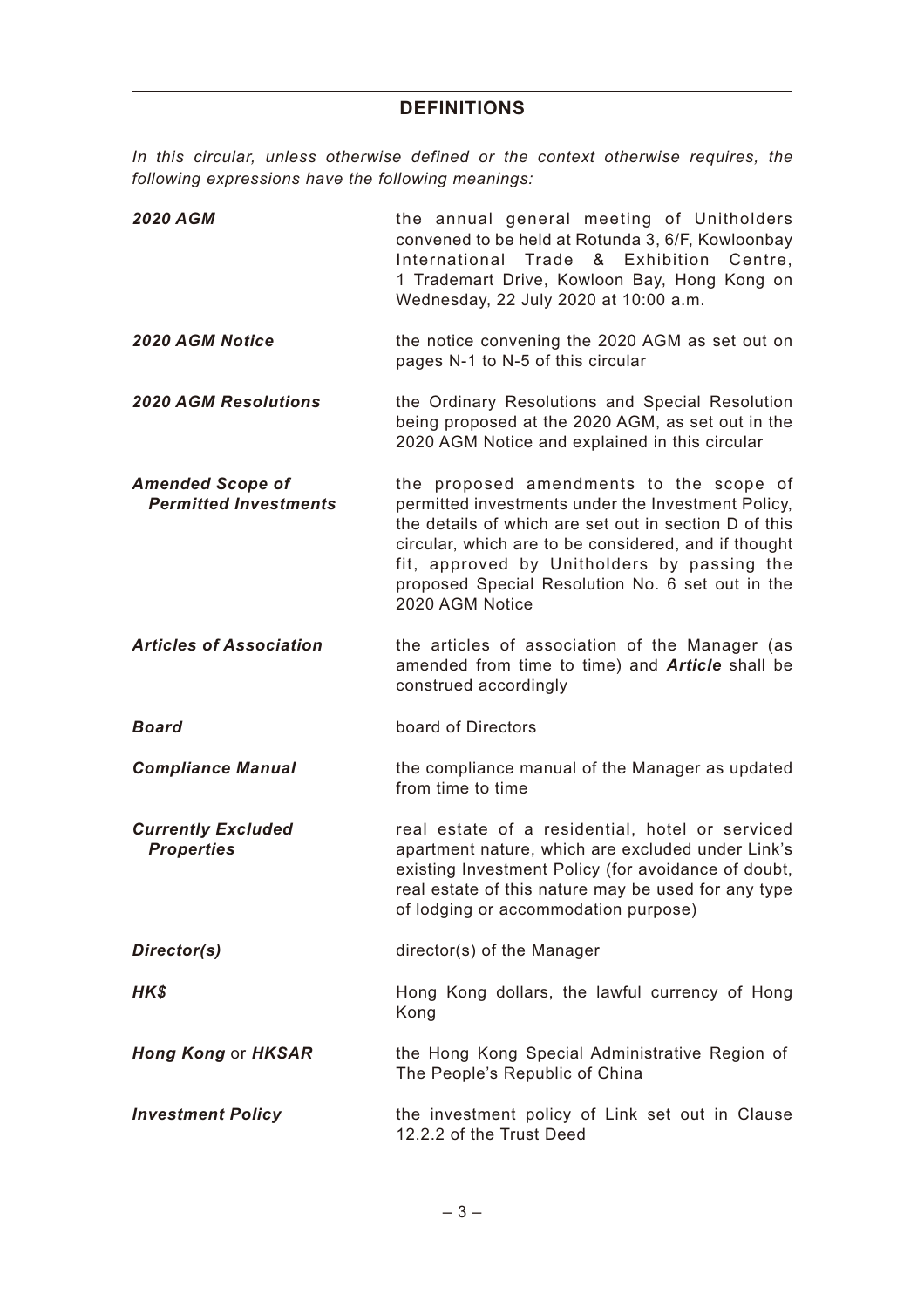## **DEFINITIONS**

| <b>Investment Scope Trust</b><br><b>Deed Amendments</b>      | the proposed amendments to the Trust Deed in<br>connection with the Amended Scope of Permitted<br>Investments, the details of which are set out in<br>Appendix III to this circular, which are to be<br>considered, and if thought fit, approved by<br>Unitholders by the proposed Special Resolution<br>No. 6 set out in the 2020 AGM Notice                                                         |
|--------------------------------------------------------------|-------------------------------------------------------------------------------------------------------------------------------------------------------------------------------------------------------------------------------------------------------------------------------------------------------------------------------------------------------------------------------------------------------|
| Latest Practicable Date                                      | 8 June 2020, being the latest practicable date prior<br>to the printing of this circular for the purpose of<br>ascertaining certain information herein                                                                                                                                                                                                                                                |
| Link                                                         | Link Real Estate Investment Trust, a collective<br>investment scheme authorised under section 104 of<br>the SFO, whose Units are listed on the Main Board<br>of the Stock Exchange (stock code: 823), and<br>where the context requires, includes companies<br>and/or special purpose vehicles owned and/or<br>controlled by it                                                                       |
| <b>Listing Rules</b>                                         | the Rules Governing the Listing of Securities on the<br>Stock Exchange (as amended, updated and<br>supplemented from time to time)                                                                                                                                                                                                                                                                    |
| <b>Long-term Incentive</b><br><b>Schemes</b>                 | 2007 LTI Plan (the long-term incentive plan of Link<br>adopted on 23 July 2007 and expired on 22 July<br>2017) and 2017 LTI Scheme (the long-term<br>incentive scheme of Link adopted by the Board on<br>10 July 2017)                                                                                                                                                                                |
| <b>Manager</b>                                               | Link Asset Management Limited, a company<br>incorporated under the laws of Hong Kong, which is<br>the manager of Link                                                                                                                                                                                                                                                                                 |
| <b>Ordinary Resolution</b>                                   | a resolution of Unitholders passed by a simple<br>majority of the votes of those Unitholders present<br>and entitled to vote, whether in person or by proxy,<br>at a general meeting of Unitholders, where the<br>votes shall be taken by way of poll but with a<br>quorum of two or more Unitholders registered as<br>holding together not less than 10% of the Units for<br>the time being in issue |
| <b>Property Development and</b><br><b>Related Activities</b> | the acquisition of uncompleted units in a building by<br>a REIT and property developments (including both<br>new development projects and re-development of<br>existing properties) undertaken in accordance with<br>the REIT Code, but does not include refurbishments,<br>retrofittings and renovations                                                                                             |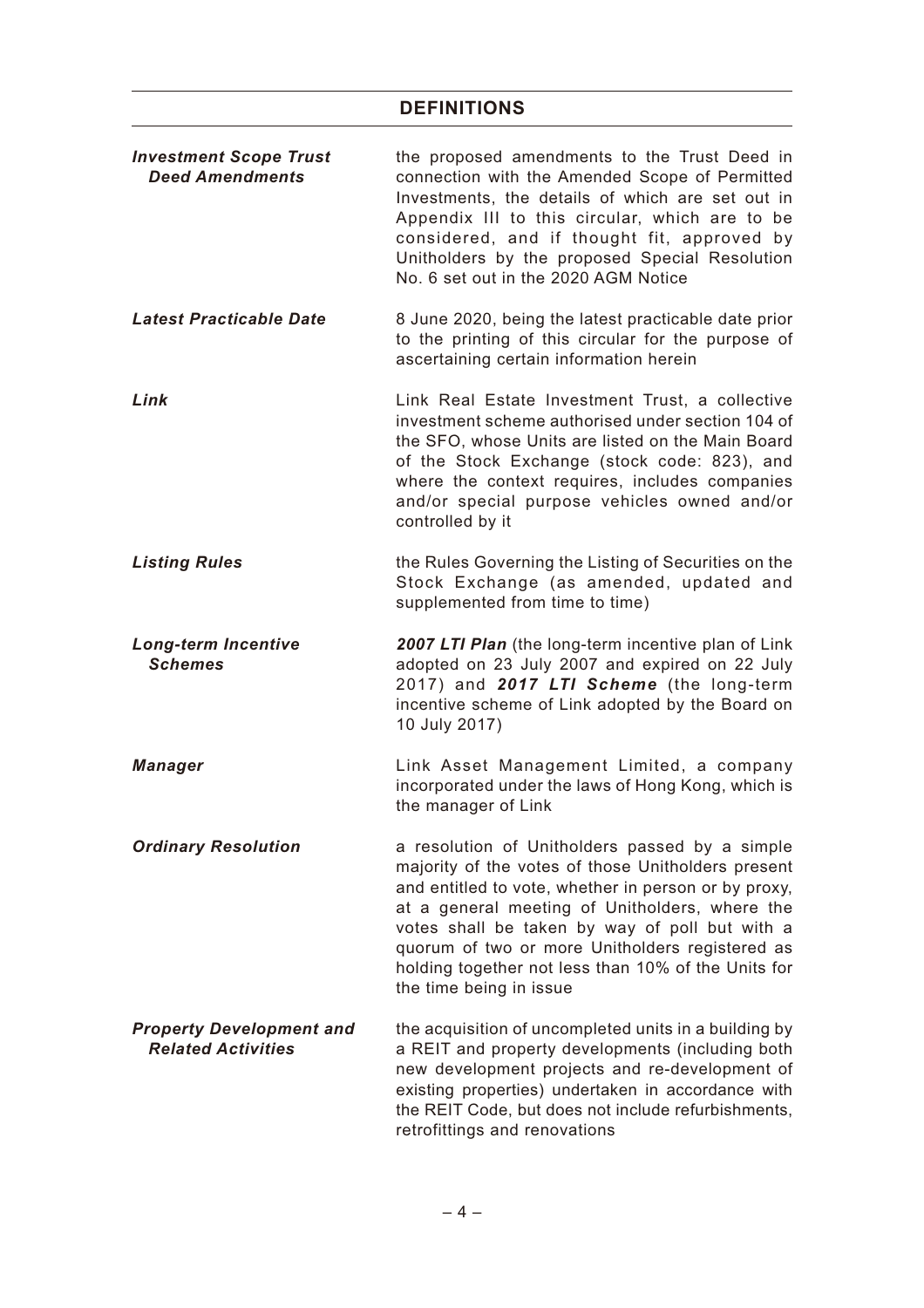## **DEFINITIONS**

| <b>REIT Code</b>               | the Code on Real Estate Investment Trusts<br>published by the SFC as amended, supplemented<br>or otherwise modified from time to time                                                                                                                                                                                                                           |
|--------------------------------|-----------------------------------------------------------------------------------------------------------------------------------------------------------------------------------------------------------------------------------------------------------------------------------------------------------------------------------------------------------------|
| <b>REITs</b>                   | real estate investment trusts                                                                                                                                                                                                                                                                                                                                   |
| <b>SFC</b>                     | the Securities and Futures Commission of Hong<br>Kong                                                                                                                                                                                                                                                                                                           |
| <b>SFC Repurchase Circular</b> | the circular dated 31 January 2008 issued by the<br>SFC regarding "On-market Unit Repurchases by<br><b>SFC-authorised REITs"</b>                                                                                                                                                                                                                                |
| <b>SFO</b>                     | the Securities and Futures Ordinance (Chapter 571<br>of the Laws of Hong Kong) as amended,<br>supplemented or otherwise modified from time to<br>time                                                                                                                                                                                                           |
| <b>Special Resolution</b>      | a resolution of Unitholders passed by a majority<br>consisting of 75% or more of the votes of those<br>present and entitled to vote, whether in person or<br>by proxy, at a general meeting of Unitholders,<br>where the votes shall be taken by way of poll but<br>with a quorum of two or more Unitholders holding<br>not less than 25% of the Units in issue |
| <b>Stock Exchange</b>          | The Stock Exchange of Hong Kong Limited                                                                                                                                                                                                                                                                                                                         |
| <b>Trust Deed</b>              | the trust deed dated 6 September 2005 between<br>the Trustee and the Manager constituting Link (as<br>amended and supplemented by 13 supplemental<br>deeds)                                                                                                                                                                                                     |
| Trustee                        | HSBC Institutional Trust Services (Asia) Limited, in<br>its capacity as the trustee of Link, or any successor<br>thereof as the trustee of Link, as the context<br>requires                                                                                                                                                                                     |
| Unit(s)                        | unit(s) of Link                                                                                                                                                                                                                                                                                                                                                 |
| Unitholder(s)                  | holder(s) of Unit(s)                                                                                                                                                                                                                                                                                                                                            |
| %                              | per centum or percentage                                                                                                                                                                                                                                                                                                                                        |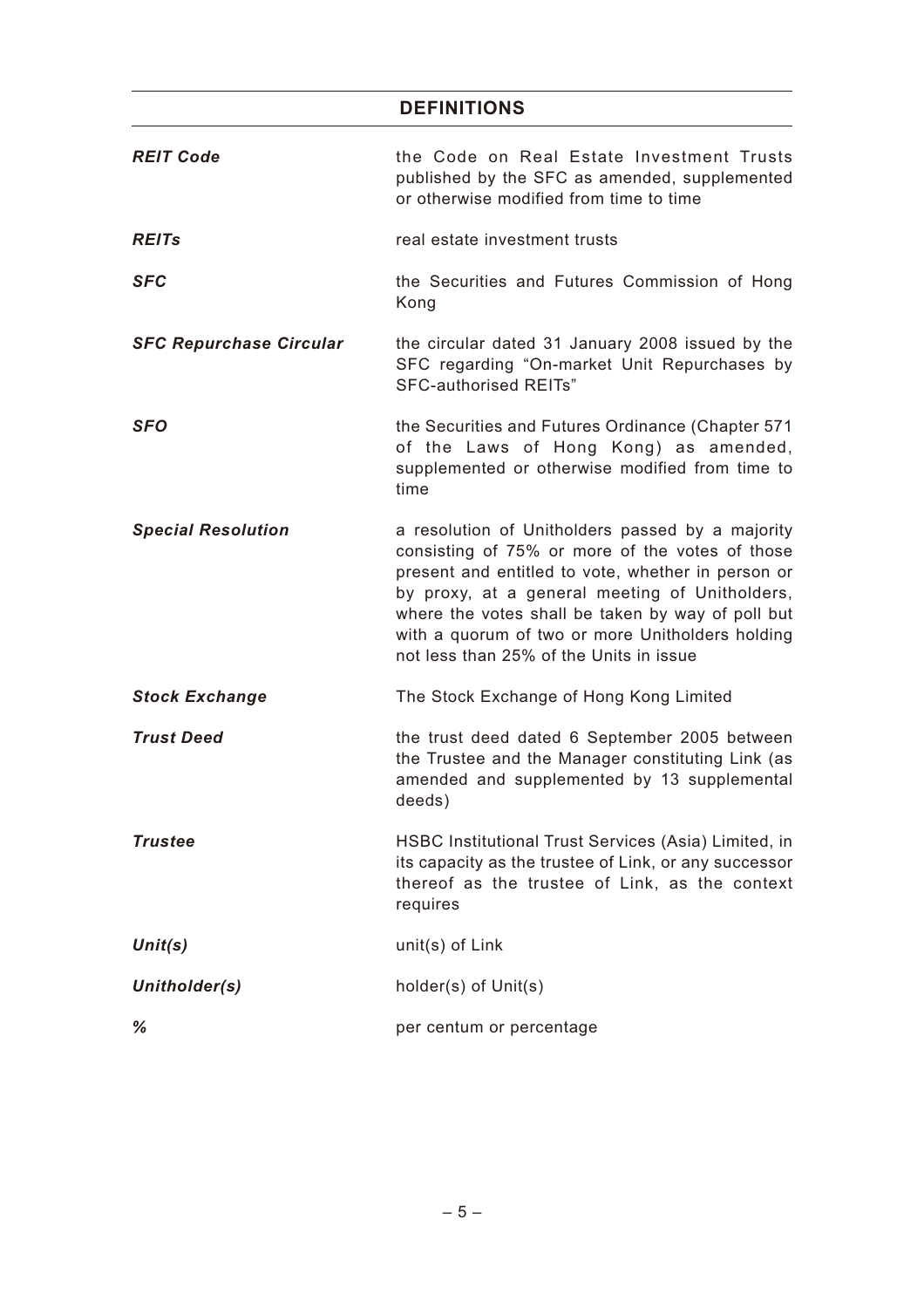## **DEFINITIONS**

Words importing the singular shall, where applicable, include the plural and *vice versa* and words importing the masculine gender shall, where applicable, include the feminine and neuter genders. References to persons shall include corporations.

Any reference in this circular to any enactment is a reference to that enactment for the time being amended or re-enacted.

Any reference to a time of day in this circular shall be a reference to Hong Kong time unless otherwise stated.

In the event of any inconsistency, the English version of this circular shall prevail over the Chinese version.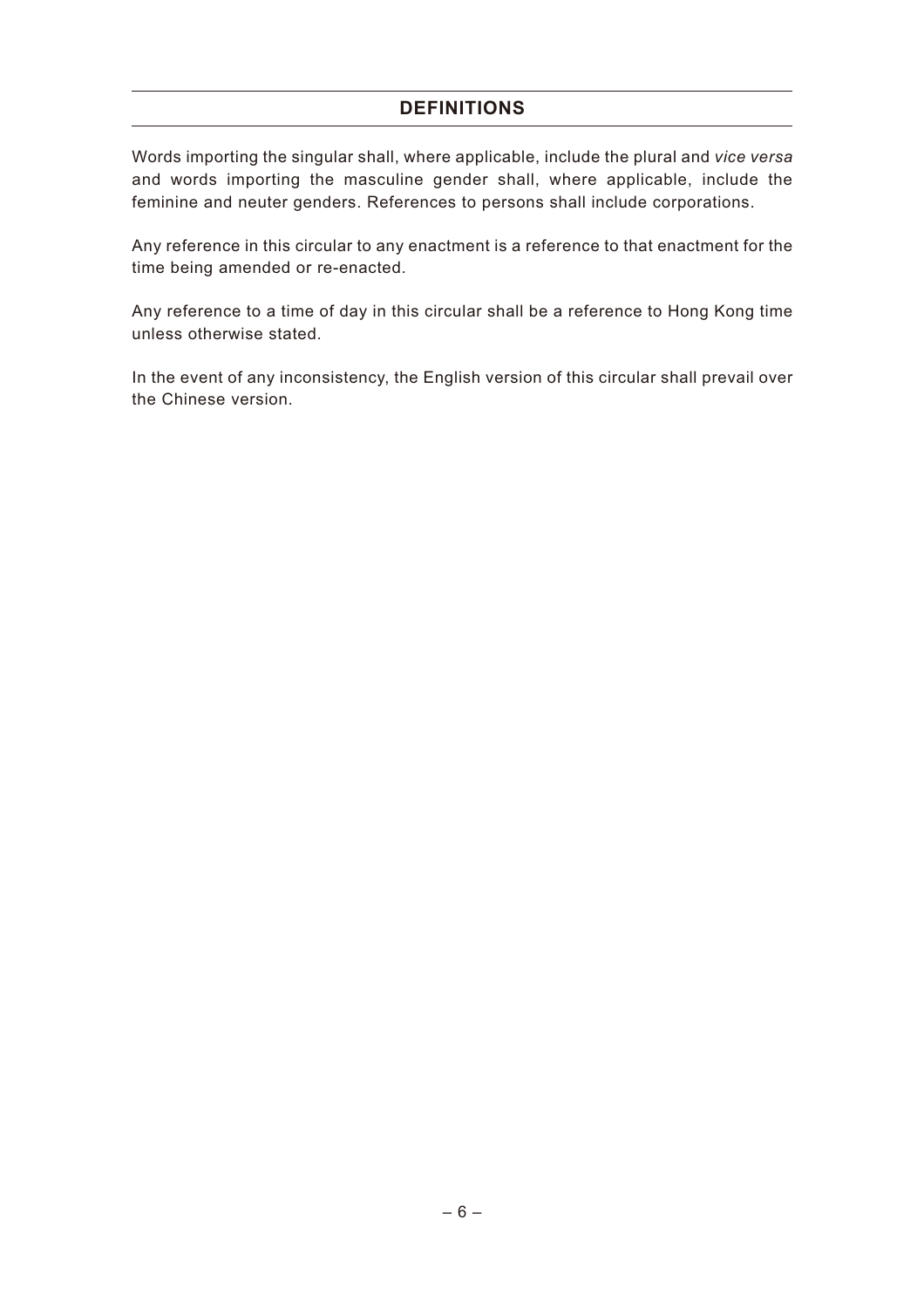

# **Link Real Estate Investment Trust**

*(a collective investment scheme authorised under section 104 of the Securities and Futures Ordinance (Chapter 571 of the Laws of Hong Kong))* **(stock code: 823)**

#### *Directors of the Manager:*

*Chairman (also an Independent Non-Executive Director)* Nicholas Charles ALLEN

*Executive Directors* George Kwok Lung HONGCHOY *(Chief Executive Officer)* NG Kok Siong *(Chief Financial Officer)*

*Non-Executive Director* Ian Keith GRIFFITHS

*Independent Non-Executive Directors* Christopher John BROOKE Ed CHAN Yiu Cheong Blair Chilton PICKERELL Poh Lee TAN May Siew Boi TAN Peter TSE Pak Wing Nancy TSE Sau Ling Elaine Carole YOUNG

#### *Registered Office:*

20/F., Tower 1, The Quayside, 77 Hoi Bun Road, Kwun Tong, Kowloon, Hong Kong

18 June 2020

*To: Unitholders of Link*

Dear Sir or Madam,

# **CIRCULAR TO UNITHOLDERS IN RELATION TO (1) PROPOSED ELECTION OR RE-ELECTION OF RETIRING DIRECTORS (2) PROPOSED GRANT OF A GENERAL MANDATE TO BUY BACK UNITS (3) PROPOSED AMENDMENT OF THE SCOPE OF PERMITTED INVESTMENTS UNDER LINK'S INVESTMENT POLICY AND (4) NOTICE OF ANNUAL GENERAL MEETING**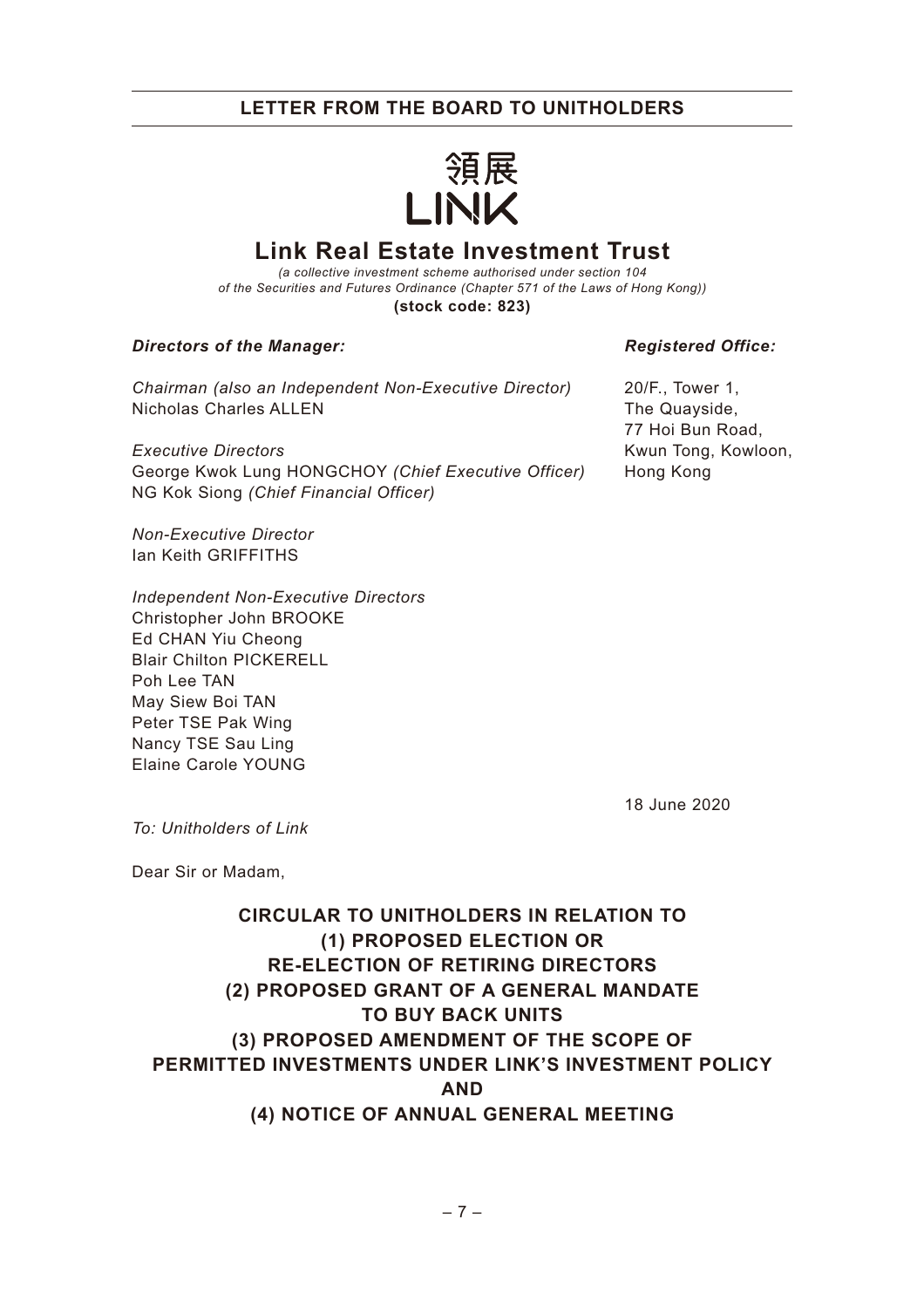## **SECTION A INTRODUCTION**

Reference is made to the announcement made by the Manager dated 17 June 2020 on the captioned subjects. The purpose of this circular is to provide you with the 2020 AGM Notice and further information on the resolutions to be proposed at the 2020 AGM regarding:

- (A) each as an ORDINARY RESOLUTION:
	- (i) the election or re-election of the retiring Directors; and
	- (ii) the granting of a general mandate to the Manager to buy back Units; and
- (B) as a SPECIAL RESOLUTION:
	- (i) the Amended Scope of Permitted Investments and the corresponding Investment Scope Trust Deed Amendments.

### **SECTION B PROPOSED ELECTION OR RE-ELECTION OF RETIRING DIRECTORS**

### **B.1. ELECTION OR RE-ELECTION OF RETIRING DIRECTORS**

The Manager has a process for selecting and assessing the Non-Executive Directors subject to retirement and if applicable re-election. This process is based on Articles 125 and 126 of the Articles of Association, the Compliance Manual and criteria including the respective Non-Executive Director's performance, contribution and independence along with any other relevant considerations. On the basis of this assessment, the Nomination Committee of the Manager (the *Nomination Committee*) determines whether to endorse the Non-Executive Directors offering themselves for election or re-election and if it deems appropriate, the Board approves the corresponding nominations to be put to Unitholders.

Accordingly, Mr Peter TSE Pak Wing, Ms Nancy TSE Sau Ling and Ms Elaine Carole YOUNG shall retire by rotation at the 2020 AGM, each of whom being eligible, offer themselves for re-election as Directors at the 2020 AGM. The Nomination Committee endorsed and the Board approved their nomination to stand for re-election at the 2020 AGM.

In accordance with Article 121 of the Articles of Association, Mr NG Kok Siong (who was appointed as an Executive Director on 1 February 2020) shall also retire at the 2020 AGM, whom being eligible, offers himself for election as a Director at the 2020 AGM.

Each of Mr Peter TSE Pak Wing, Ms Nancy TSE Sau Ling and Ms Elaine Carole YOUNG has provided to the Manager his/her annual confirmation of independence in compliance with the criteria in the corporate governance policy set out in the Compliance Manual and the Manager considers each of them to be independent.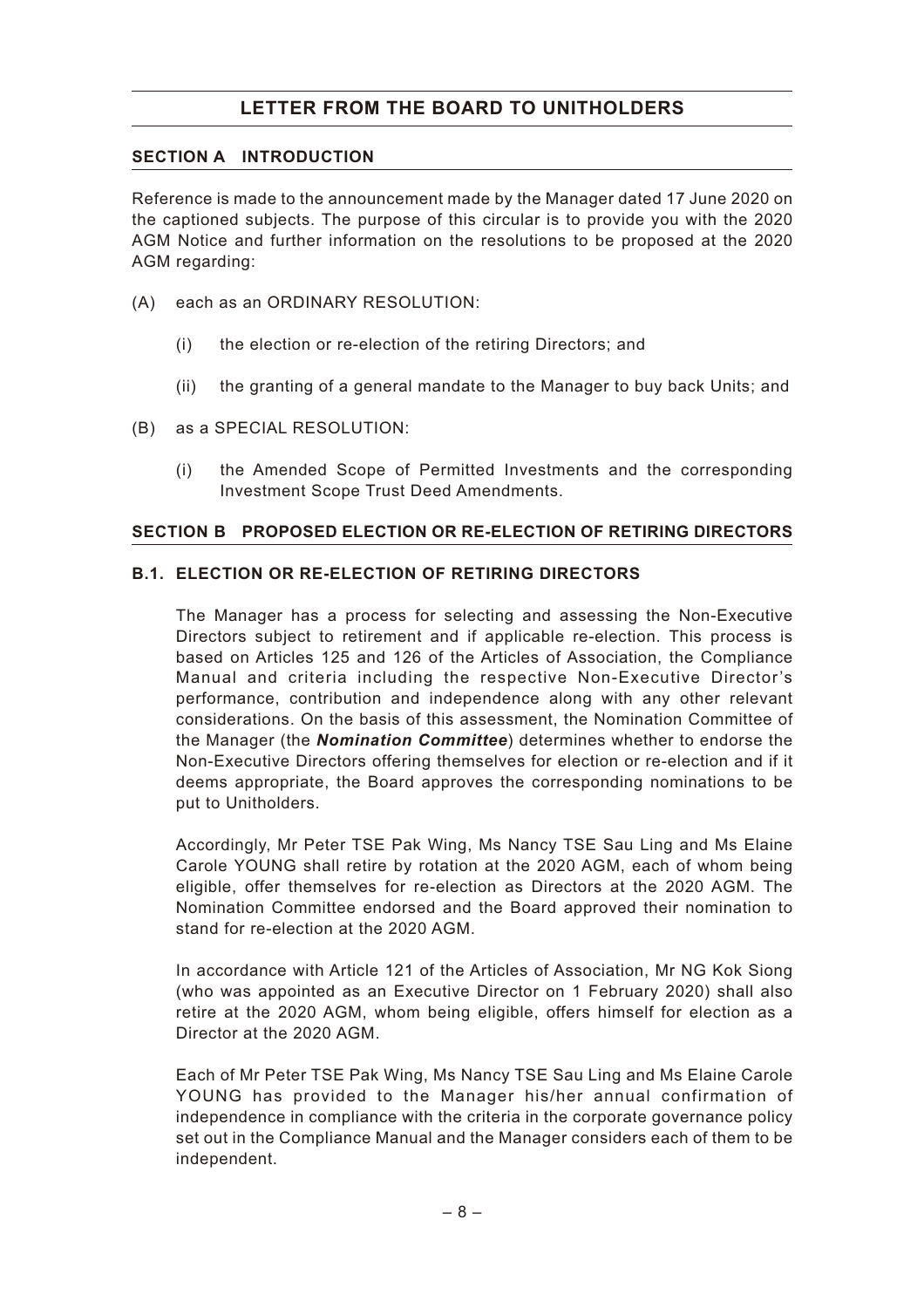DBS Bank (Hong Kong) Limited, of which Ms Nancy TSE Sau Ling is an Independent Non-Executive Director, had connected party transactions with Link during the financial year 2019/2020. Details of these connected party transactions are set out on pages 76 to 79 of Link's annual report 2019/2020. In neither of her respective independent non-executive directorships of Link nor DBS Bank (Hong Kong) Limited, did Ms Nancy TSE Sau Ling have influence over these connected party transactions, which for Link's financial year 2019/2020 were HK\$0.3 million in value. In accordance with the applicable rules and the Compliance Manual, the Manager has reviewed these connected party transactions and confirms that it has assessed them to be *de minimis*. There were no further connected party transactions during the financial year 2019/2020, arising in respect of those Directors standing for election or re-election.

The Nomination Committee has assessed the independence of each retiring Independent Non-Executive Director having regard to the criteria for independence under Rule 3.13 of the Listing Rules (as if they were applicable to Link) and the Compliance Manual and considers each of them to be independent.

The Nomination Committee has noted that each of Mr Peter TSE Pak Wing, Ms Nancy TSE Sau Ling and Ms Elaine Carole YOUNG has contributed objectively in advising and giving independent guidance to the Board in his/her capacity as an Independent Non-Executive Director. Having regard to the requirements of the Board Diversity Policy of Link, the Nomination Committee has also considered their contributions to the diversity of the Board and is satisfied that each of them has the requisite perspectives, skills and experience that would enhance the diversity of the Board as a whole in a manner relevant to the strategic objectives and business of the Manager and Link. Mr Peter TSE Pak Wing possesses a wealth of knowledge and experience in business development, strategic and financial management in various listed companies in Hong Kong. Ms Nancy TSE Sau Ling has wide experience in public sector management and corporate governance. Ms Elaine Carole YOUNG has extensive experience in both real estate and hospitality across Asia. In addition to their respective individual expertise, which adds to the overall diversity and dynamism of the Board, all of them have demonstrated in-depth understanding of the REIT market in general. Taking into account the current Board composition and synergies, and their respective contribution to the collective effectiveness of the Board in discharging their functions, the Board believes that the continued membership of Mr Peter TSE Pak Wing, Ms Nancy TSE Sau Ling and Ms Elaine Carole YOUNG on the Board will ensure continuity of experience without compromising the Board's oversight capabilities, the rigour of Board discussions and diversity of perspectives.

Having taken into account each retiring Director's respective experience, skills and knowledge, (wherever applicable) professional qualifications and contribution, the Nomination Committee has endorsed to the Board the above-mentioned Directors for election or re-election. The Board, having considered the endorsements of the Nomination Committee and the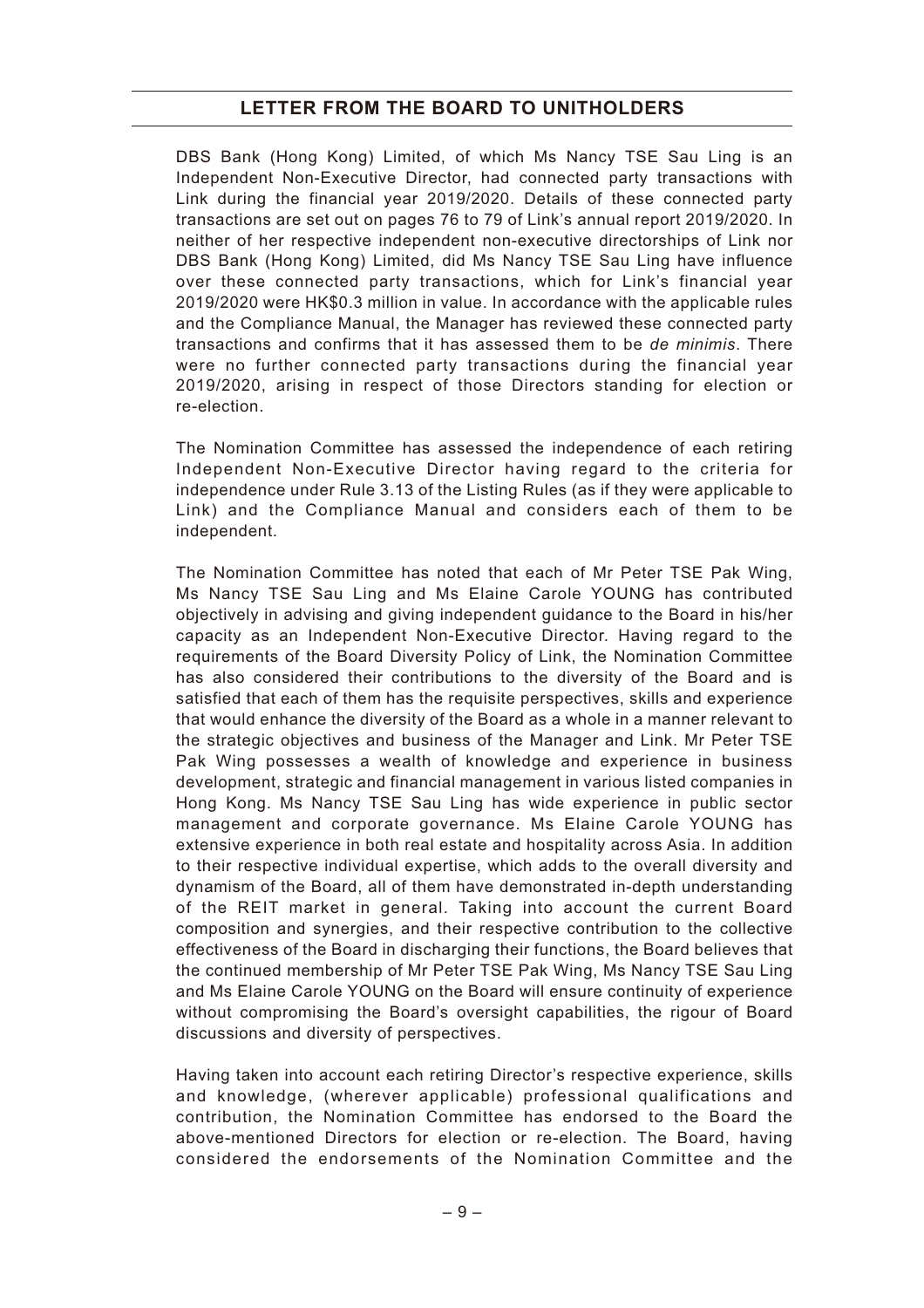requirements of the Board Diversity Policy of Link, recommends the election or re-election by Unitholders at the 2020 AGM of:

- each of Mr Peter TSE Pak Wing, Ms Nancy TSE Sau Ling and Ms Elaine Carole YOUNG as an Independent Non-Executive Director; and
- Mr NG Kok Siong as an Executive Director.

The biographies of the above-mentioned retiring Directors, containing their respective specific term of appointment and other relevant information, are set out in Appendix I to this circular.

## **B.2. COMPOSITION OF BOARD COMMITTEES AFTER THE ELECTION OR RE-ELECTION**

Subject to the passing of the respective proposed Ordinary Resolutions No. 3.1 to No. 3.3, and Ordinary Resolution No. 4.1 as set out in the 2020 AGM Notice, Mr Peter TSE Pak Wing, Ms Nancy TSE Sau Ling, Ms Elaine Carole YOUNG and Mr NG Kok Siong will each be elected or re-elected as a Director by the Trustee (in its capacity as the sole member of the Manager) and they will hold or (as the case may be) continue to hold, respectively, the following offices in the Manager:

- Mr Peter TSE Pak Wing as an Independent Non-Executive Director and the chairman of the Audit and Risk Management Committee;
- Ms Nancy TSE Sau Ling as an Independent Non-Executive Director and a member of the Audit and Risk Management Committee;
- Ms Elaine Carole YOUNG as an Independent Non-Executive Director and a member of the Finance and Investment Committee and the Remuneration Committee; and
- Mr NG Kok Siong as an Executive Director and a member of the Finance and Investment Committee.

## **B.3. RECOMMENDATION**

The Board considers that Ordinary Resolutions No. 3.1 to No. 3.3 and Ordinary Resolution No. 4.1 which together propose the election or re-election of retiring Directors, are in the interests of Link and Unitholders as a whole and accordingly recommends Unitholders to vote in favour of such resolutions at the 2020 AGM.

## **SECTION C PROPOSED GRANT OF A GENERAL MANDATE TO BUY BACK UNITS**

At the last annual general meeting of Unitholders held on 24 July 2019, a general mandate to buy back Units up to 10% of the total Units then in issue on such date was granted to the Manager. Such general mandate will expire at the conclusion of the forthcoming 2020 AGM.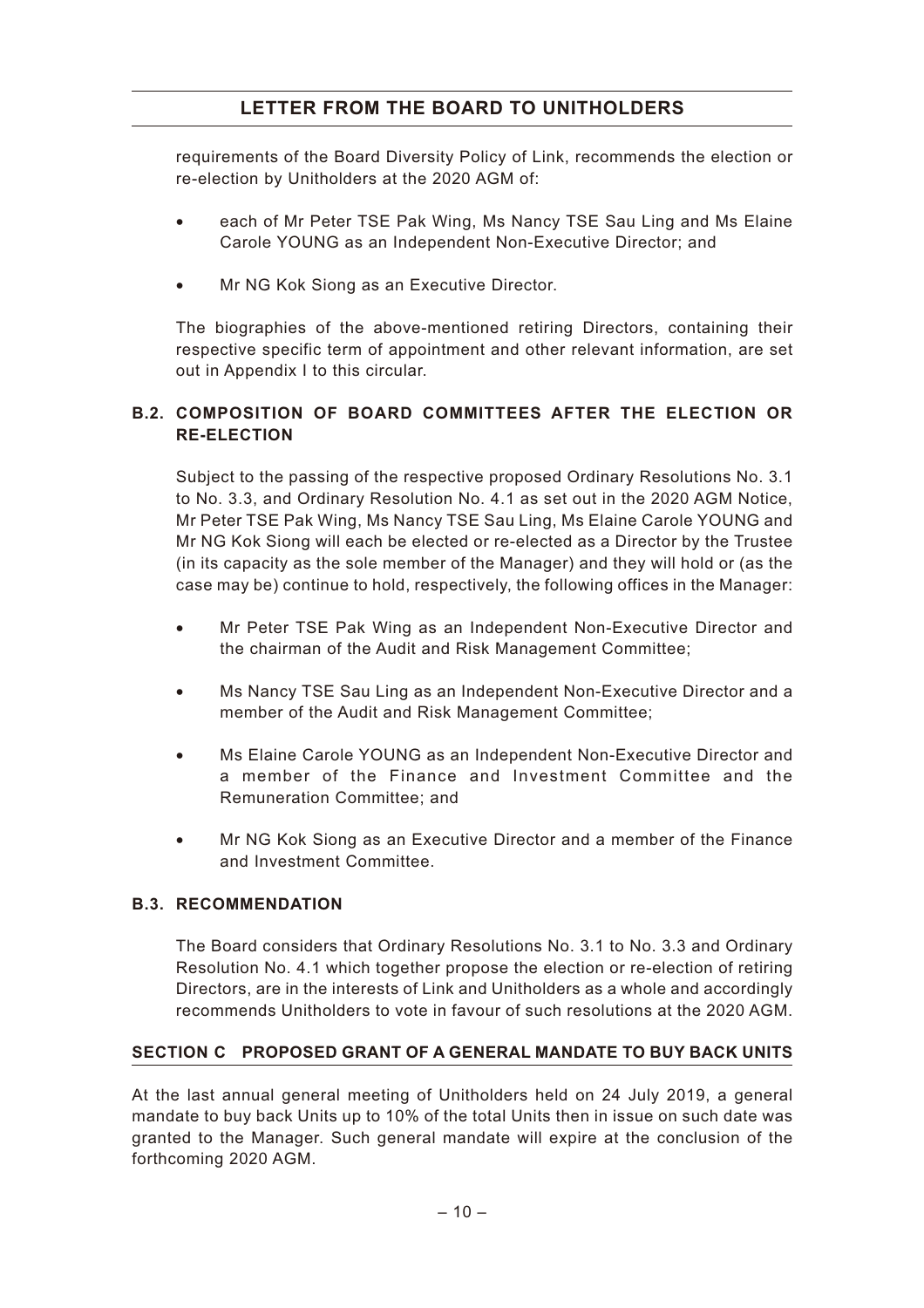The Manager therefore proposes Ordinary Resolution No. 5 in terms as set out in the 2020 AGM Notice as an Ordinary Resolution pursuant to which, if passed, the Manager will be granted a fresh general mandate to buy back Units up to 10% of the total Units in issue as at the date of the passing of the said Ordinary Resolution No. 5 (the *Buy-back Mandate*).

In purchasing Units pursuant to the Buy-back Mandate (if approved), Link shall also comply with the other restrictions and notification requirements applicable to listed companies purchasing their own shares on the Stock Exchange under Rule 10.06 of the Listing Rules, with necessary changes being made, as if such provisions were applicable to REITs. These include, but are not limited to, the dealing restrictions, the restrictions on subsequent issues, the reporting requirements and status of purchased shares.

An explanatory statement providing information in connection with the Buy-back Mandate, as required by the SFC Repurchase Circular, is set out in Appendix II to this circular.

## **C.1. RECOMMENDATION**

The Board considers that Ordinary Resolution No. 5 proposing the grant of the Buy-back Mandate to the Manager is in the interests of Link and Unitholders as a whole and accordingly recommends Unitholders to vote in favour of such resolution at the 2020 AGM.

## **SECTION D PROPOSED AMENDMENT OF THE SCOPE OF PERMITTED INVESTMENTS UNDER LINK'S INVESTMENT POLICY**

## **D.1. BACKGROUND**

The scope of Link's existing Investment Policy permits Link to invest in sustainable incoming-producing properties in Hong Kong and/or other overseas jurisdictions which have the potential for long-term income and capital growth, other than properties that are of a residential, hotel or serviced apartment nature (the *Currently Excluded Properties*). In certain limited circumstances, the Manager may also undertake Property Development and Related Activities in respect of retail and/or commercial portions of a comprehensive mixed-use development that also comprise areas that are neither retail nor commercial in nature (such as the Currently Excluded Properties) subject to the compliance with the REIT Code and the Trust Deed.

The Manager considers that the exclusion of certain asset classes from Link's investment portfolio even if they: (a) are income-producing; and (b) have the potential for long-term income and capital growth, overly limits the range of global real estate market opportunities which the Manager may otherwise pursue in delivery of Link's strategy to maintain a large and diversified portfolio of real estate assets for long-term growth.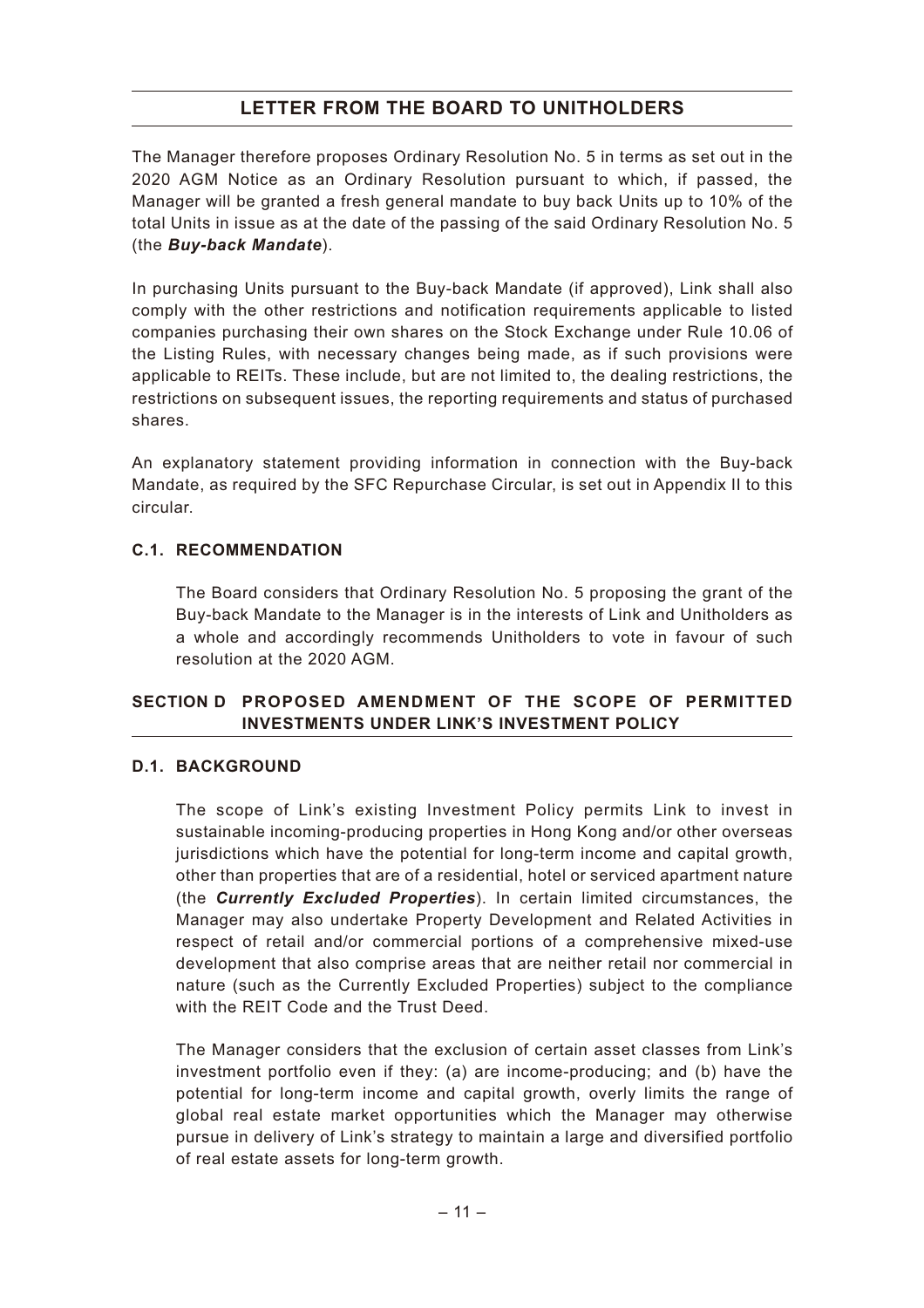Accordingly, in continuation of the execution of Link's strategy and for the reasons set out in section D.2 below, the Manager proposes to allow investments in all real estate classes by removing the restriction on investments in the Currently Excluded Properties. For the avoidance of doubt, Link would then be permitted to also invest in properties which may be used for any type of lodging or accommodation purpose and any such investments shall be subject to compliance with the REIT Code. All such properties shall continue to be income-producing with the potential for long-term income and capital growth.

The Manager does not currently intend to bring in any material change in its strategy or risk profile. The Manager expects however, that as a result of the proposed amendment to the scope of the Investment Policy the pipeline of potential investment opportunities will be improved, thereby facilitating greater flexibility in the sourcing of return-generating investment opportunities. Reference is made to section D.2 where a fuller rationale for this proposal is set out.

The Manager currently expects that any potential investments that rely in part, or in full, on the proposed amendment to the scope of the Investment Policy would likely comprise mixed-use assets or, assets that in any event otherwise support the long-term strategic goals of Link. Depending on the size and nature of the transactions, there are safeguards under the Listing Rules and the REIT Code which require certain transactions to be subject to Unitholders' approval. As at the Latest Practicable Date, there are no transactions regarding the acquisition of assets that would fall within the scope of the Currently Excluded Properties discloseable under paragraphs 10.3 or 10.4 of the REIT Code, would materially change Link's portfolio composition or that would require Unitholders' approval.

The Manager is of the view that the Amended Scope of Permitted Investments is fair and reasonable, consistent with general market practice for REITs operating both in Hong Kong and overseas, is in the interests of Unitholders as a whole.

An amendment will also be proposed to delete the requirement for the properties' income to be "sustainable", since such income is already required to have long-term potential.

## **D.2. REASONS FOR, AND EXPECTED BENEFITS OF, THE AMENDED SCOPE OF PERMITTED INVESTMENTS**

The reasons for, and expected benefits of, the Amended Scope of Permitted Investments are as follows:

– **Potential synergies available within mixed-use assets.** Mixed-use assets may benefit from synergies created by introducing new classes of real estate into a development. For example, the presence of serviced apartments within a development may lead to an increase in sales in the development's food and beverage outlets and correspondingly, the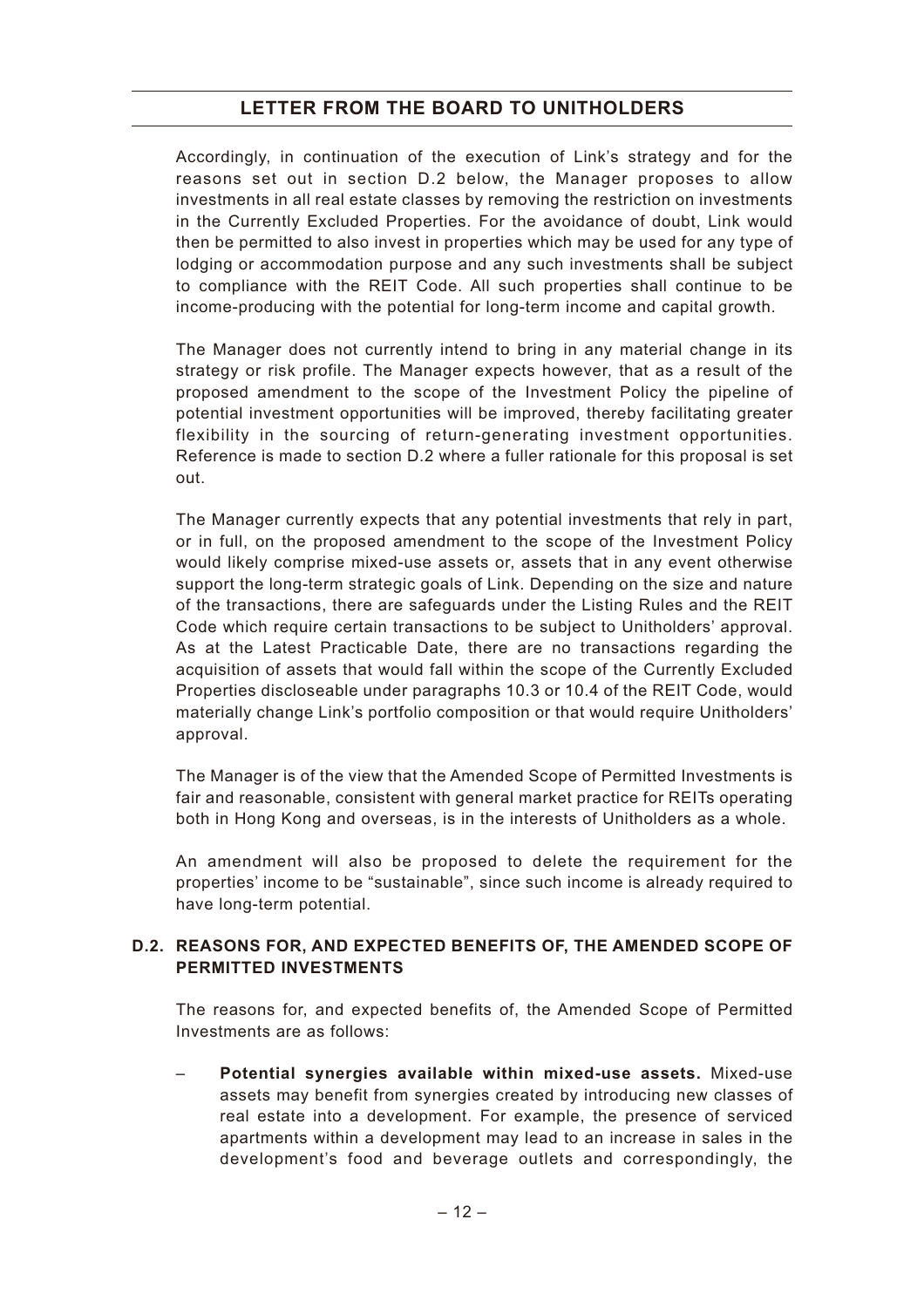convenience of local amenities may serve to increase the value of the serviced apartments. Link's current Investment Policy precludes Link from exploiting such value-creating initiatives.

– **Current restrictions in respect of acquisition of mixed-use assets.** Mixed-use developments and properties may frequently comprise asset classes that are currently prohibited under Link's Investment Policy. This prohibition therefore limits the investment opportunities available to Link, notwithstanding that the Currently Excluded Properties may represent an immaterial portion of the overall target asset.

Current restrictions would also limit the acquisition opportunities and Link's competitiveness in bidding if the seller incurs significant tax burden for carving out portions under Currently Excluded Properties. In certain circumstances, it could be impracticable for the seller to do so in compliance with the rigid land lease requirements for mixed-use assets, especially those without provision for carving out different portions.

- **Adjacent properties.** In limited circumstances, Link may seek to acquire adjacent properties (regardless of use) for re-development or remodeling by change of use or otherwise, to enhance the value of Link's existing or target portfolio by adding "footfall" with different types of users.
- **Greater investment opportunities.** A diverse investment strategy will provide Link with a broader set of investment opportunities which may bring attractive yields and/or greater capital appreciation potential. To facilitate the exploitation of these opportunities, Link would require the flexibility to invest in a fully comprehensive range of real estate assets regardless of their asset class. Such assets may comprise mixed-use or standalone investments which provide exposure to assets of a residential, hotel or serviced apartment in nature, which may be used for any type of lodging or accommodation purpose. It can also provide re-development opportunities for change of use and taking advantage of underutilised plot ratio.
- **Enhancement of stability in rental revenue level and ability to make stable distribution.** As different real estate asset classes experience different vacancy rates, rental growth cycles and other market specific risks, a diverse portfolio may provide Link with a more stable rental revenue and this, in turn, will enhance Link's ability to make stable and sustainable distributions to Unitholders. A portfolio with more diverse asset classes may also be less susceptible to any adverse changes caused by unforeseeable external events and factors.
- **Enhancement of Unitholders' base.** By enabling the Manager to capitalise on a broader range of investment opportunities, Link will have a greater opportunity to attract investors with different investment objectives, thereby enlarging the base of potential investors of Link.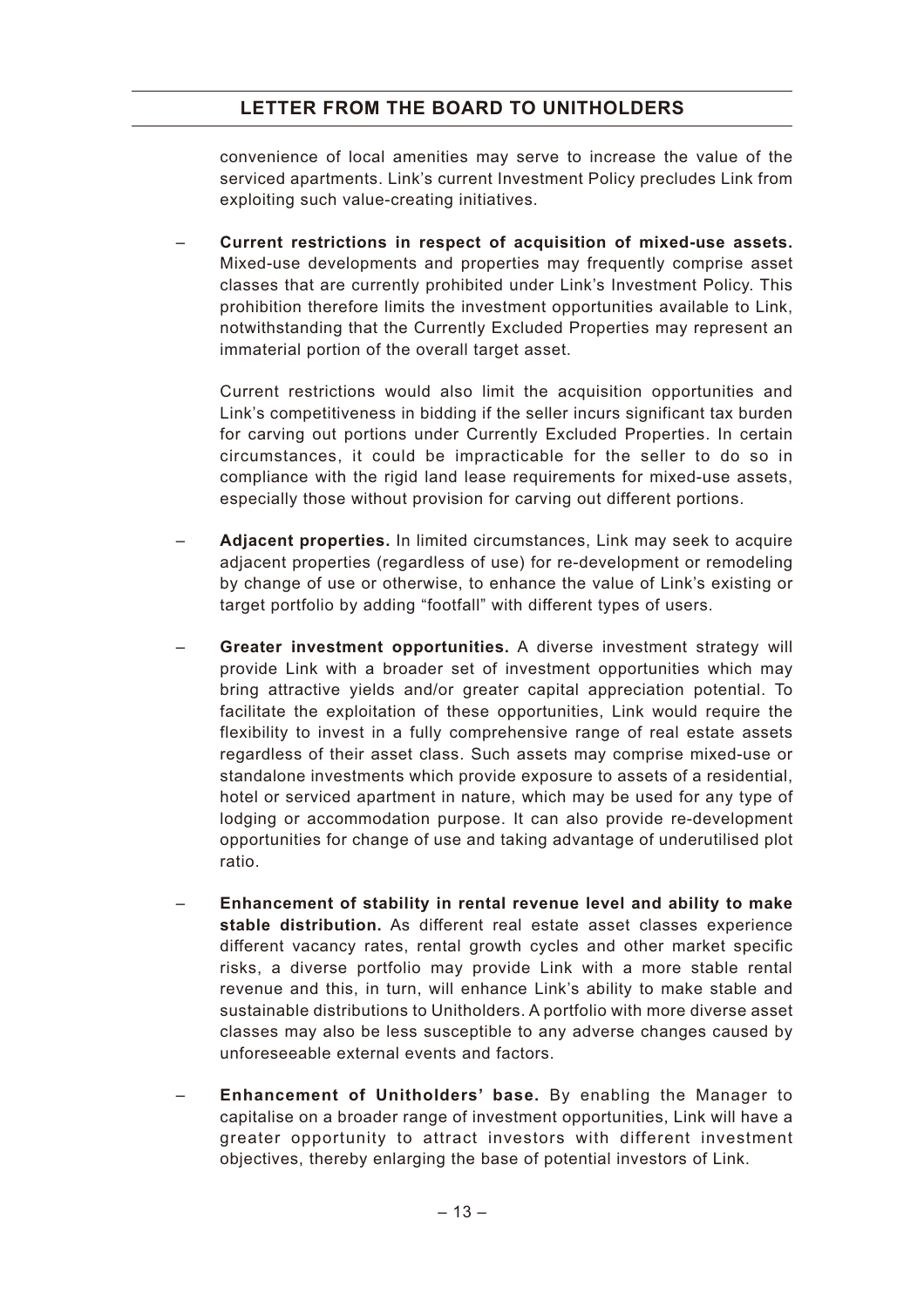## **D.3. GENERAL CONSIDERATIONS WHEN INVESTING IN REAL ESTATE**

In selecting appropriate investments, the Manager will proceed in a disciplined manner with due consideration being given to the management team's expertise and experience, resources and capability. The Manager has already put in place well-recognised high standards of corporate governance. Investments in Currently Excluded Properties by Link will be subject to the same level of scrutiny and oversight by the Board. To maintain appropriate checks and balances on management actions, matters which have a critical bearing on Link are specifically reserved for consideration by the full Board, including the approval of any acquisition of properties. A specifically-tasked Board committee, the Finance and Investment Committee of the Manager, will first evaluate each investment opportunity proposed by the management and make recommendations to the Board for approval. In considering Currently Excluded Properties, management will adopt the same prudent approach as in evaluation of any other investments. Factors from macro perspectives such as economic trends and change of government policies to project-specific details on building and town planning, area competitive analysis, local culture and other relevant trends, in addition to financial return evaluation and capital management, will all be critically examined in formulating proposals. External advice and expertise will also be sought where required. General external features and factors which the Manager will also consider (without limitation) include:

- **Strategic fit of assets.** The Manager will consider investing in assets which provide alignment with and support Link's strategic priorities.
- **Portfolio fit of assets.** The Manager will seek to acquire properties which complement the existing portfolio and strengthen Link's market share vis-à-vis competition in the relevant area.
- **Investment focus.** The Manager will focus on real estate assets which are either capable of creating operational synergies by consolidating, expanding and leveraging on regional tenants and shopper network, or have demonstrable upside potential after asset enhancement.
- **Value for Unitholders.** The Manager will seek to invest in assets that are value accretive and underpin the delivery of long-term stable returns to Unitholders.
- **Acquisition price.** The Manager will seek to acquire properties with an attractive acquisition price vis-à-vis their cash flows, current performance and sustainable future potential.
- **Economic conditions.** The Manager will consider economic conditions and market outlook, for example, in the context of financing for acquisitions.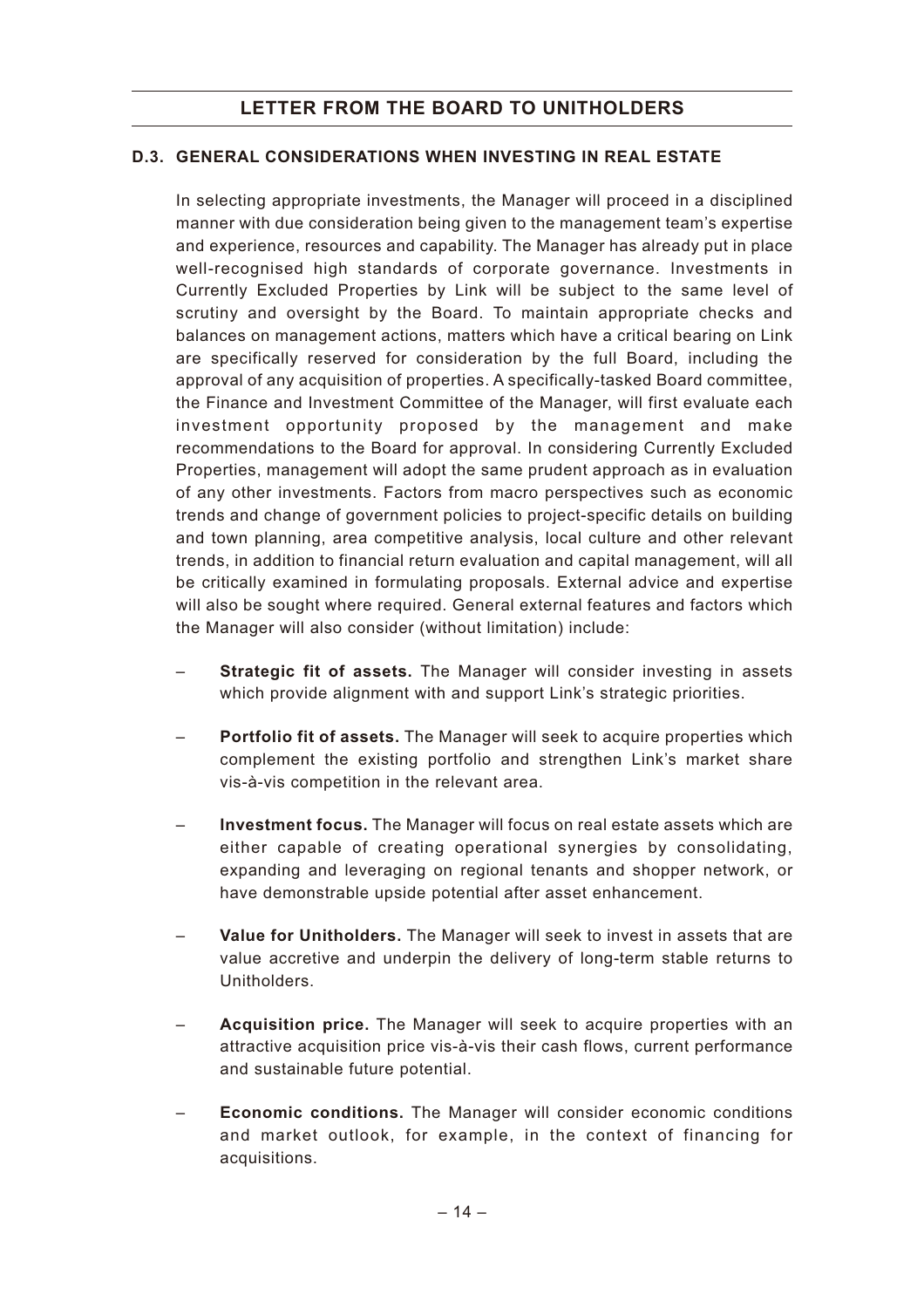- **Link's resources, skills and expertise.** As with any potential new investments, the Manager will ensure that when conducting investments in Currently Excluded Properties, it has in place competent and adequate staff with sufficient and appropriate skills, resources and expertise, who may be its in-house team or an external party under the Manager's oversight.
- **Investor confidence in the market.** The Manager will consider investing in assets in markets in which investor confidence is strong as ownership of the relevant markets is likely to make an investment in the Units more attractive and enhance the Unitholder base.
- **Stability of the market.** The Manager will assess the economic, political and social conditions of potential markets to assess the relevant risks and to evaluate the feasibility of any potential investment.
- **Maturity and development of the market.** The Manager will consider whether a particular area, region or country of investment has a well-planned and developed infrastructure network along with high accessibility for the expected usage of the asset, as such factors enhance the value of the properties. The legislative and regulatory regime impacting on the legal structure of an investment includes, without limitation, the certainty of interpretation of the relevant legislation and regulations in that overseas country, and the ease of enforcement of judgements in that country will also be considered.
- **Growth potential of the market.** The Manager will assess the growth potential of the relevant market, including consideration of whether there is a high and rising demand for the type of properties which Link intends to invest in and whether such demand is offset by an excessive supply or rising costs and expenses related to property management.
- **Availability of reliable market information and reputable service providers.** The Manager will consider investing in assets for which there are reputable service providers and reliable market information for the assessment of investment opportunities, implementation of the investment and management of the properties.
- Laws and taxation. The Manager will consider the relevant laws and regulations applicable to the relevant assets (particularly in respect of property ownership), as well as its taxation regime, in evaluating the feasibility of an investment in such a market.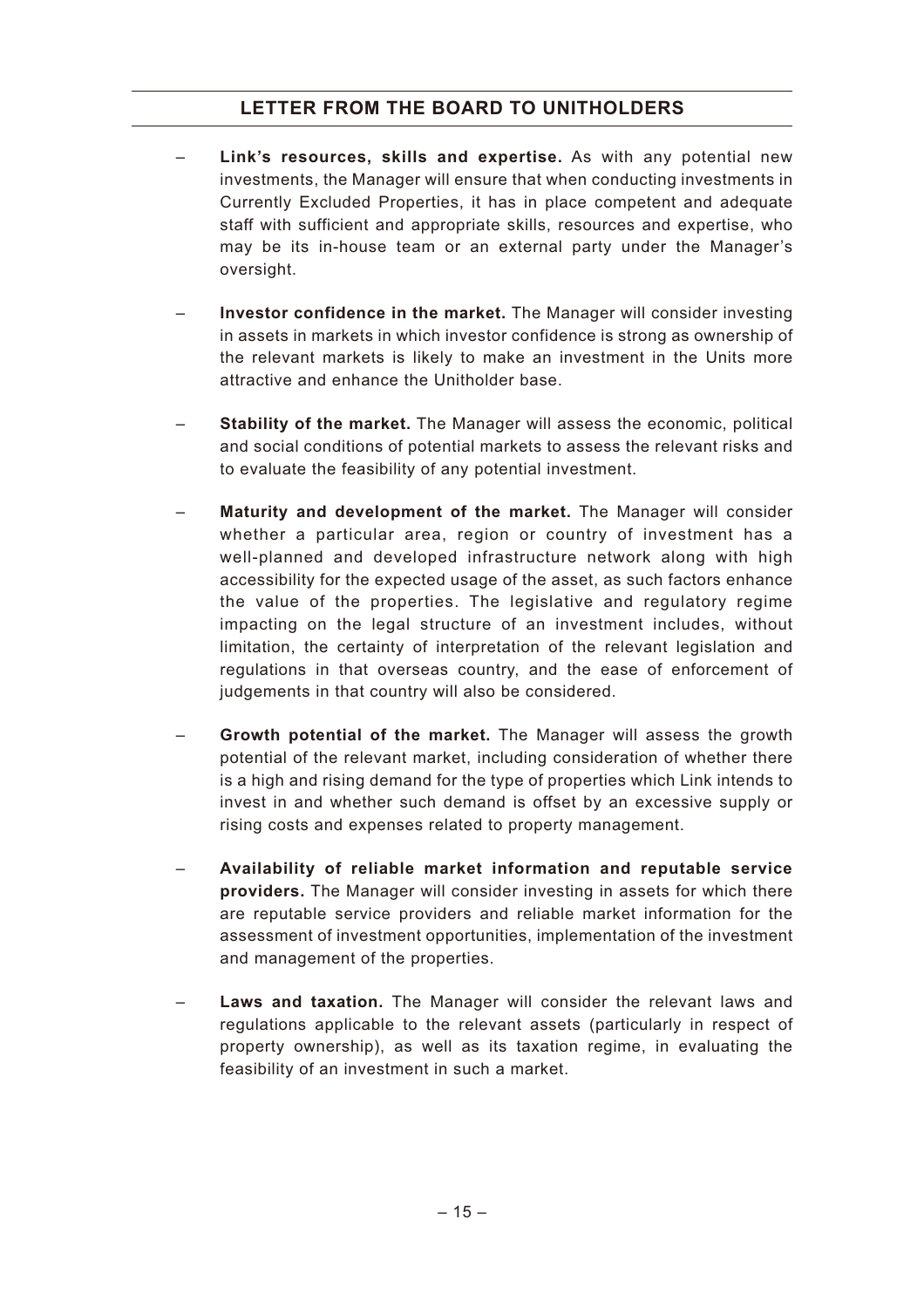### **D.4. COMPLIANCE WITH LAWS AND REGULATIONS**

Paragraph 7.1 of the REIT Code requires that a REIT shall primarily invest in real estate. Real estate shall generally be income-generating and at least 75% of the gross asset value shall be invested in real estate that generates recurrent rental income at all times. There is no specific restriction on the types of real estate to be owned by an SFC-authorised REIT.

The amended scope of the revised Investment Policy, should it be approved by Unitholders, will be subject to the requirements under the REIT Code.

In considering any investment opportunities, the Manager will have regard to, and comply with, all applicable legal and regulatory requirements. Any acquisition of properties is subject to the requirements under the REIT Code and the Trust Deed (and, if applicable, the requisite SFC's approval) including the disclosure and, when applicable, Unitholders' approval requirements stated therein.

#### **D.5. RISK FACTORS**

Any investment in Currently Excluded Properties would be subject to various risks. Such risks may be common across the various real estate asset classes that may comprise Currently Excluded Properties, but may vary in terms of applicability to real estate classes in the nature, timing and magnitude of their effect. Set out below is a non-exhaustive list of the risk types which may be applicable to the Currently Excluded Properties.

#### **External market conditions, seasonal factors and economic cyclicality**

Real estate investments may be subject to external market conditions, seasonal factors and economic cyclicality which will affect the sustainable income available from the relevant investment. A downturn in the global, regional and local economy may result in a reduction of business across all real estate classes.

### **Failure of assets to perform as anticipated including failure of tenants' businesses and non-renewal of leases**

Link is unable to assure that its investments in real estate will perform as anticipated or that tenants' business will continue as usual and that leases will be renewed at their expiry. Failure in respect of these matters could negatively impact the value of the Units and the income associated with those Units.

#### **Failure of operators to effectively implement strategy**

Failure of operators of Link's assets to implement strategy may be caused by a number of factors, including lack in strategic fit of assets acquired, failure to anticipate and adapt to market trends and inability to compete with market peers. In all such cases, there may be a negative impact on the value of the Units and the income associated with those Units.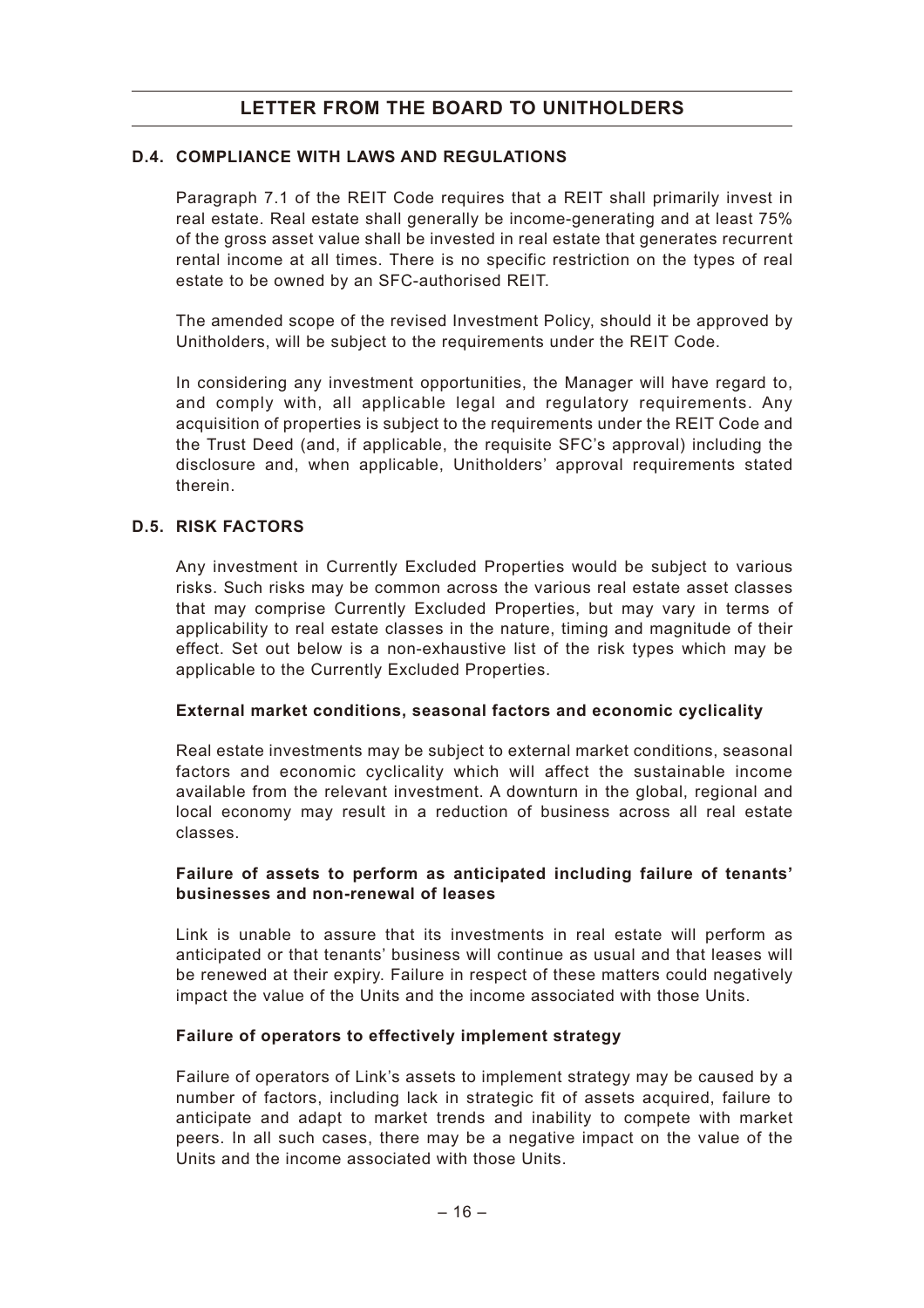### **War, terrorist attacks, riots, civil commotions, political/social incidents**

War, terrorist attacks, riots, civil commotions, political/social incidents or the like (collectively *Social Incidents*) could adversely affect real estate assets. Social Incidents may result in the need for higher management, operation and security costs to protect real estate assets from damage or disruption. Prolonged periods of Social Incidents could undermine public sentiment and cause a slowdown in the economy.

### **Outbreak of infectious diseases such as avian flu, SARS and COVID-19**

Widespread infectious diseases (including but not limited to avian flu, severe acute respiratory syndrome (*SARS*) and COVID-19) may adversely affect the business, financial conditions, results of operations and prospects of real estate assets. Additional costs may also have to be spent on public hygiene initiatives, such as disinfecting public area and facilities, procurement of protective gear and implementing social distancing measures.

### **Competition**

Real estate markets are competitive irrespective of asset class or location. Competition is particularly intensive in small and concentrated markets such as Hong Kong and other densely populated cities.

#### **Political risk**

Political instability and changes in government or to government policy may have a number of implications, including but not limited to compulsory acquisition of property by government, enactment of restrictive or punitive legislation and regulation or other practices which may adversely impact real estate investments.

## **Real estate assets are subject to government licensing/laws/regulations/ schemes and changes thereto**

Operation of real estate assets may require appropriate licenses under the relevant laws and regulations and any withdrawal, failure to renew or obtain such licenses may impact the business and profitability of those assets as well as attracting penalties. Any changes in such laws, rules and regulations, licensing regime may increase costs of compliance. Further, operation of real estate assets is subject to various environmental laws and regulations and the compliance of which may require additional capital expenditure/costs.

#### **Real estate assets may be illiquid and have limited alternative uses**

Real estate investments are relatively illiquid compared with other types of investments. The inability to dispose of the real estate assets in a timely manner in response to the changing economic, financial and investment conditions could pose a risk to Link. Additionally, change of use may not be the readily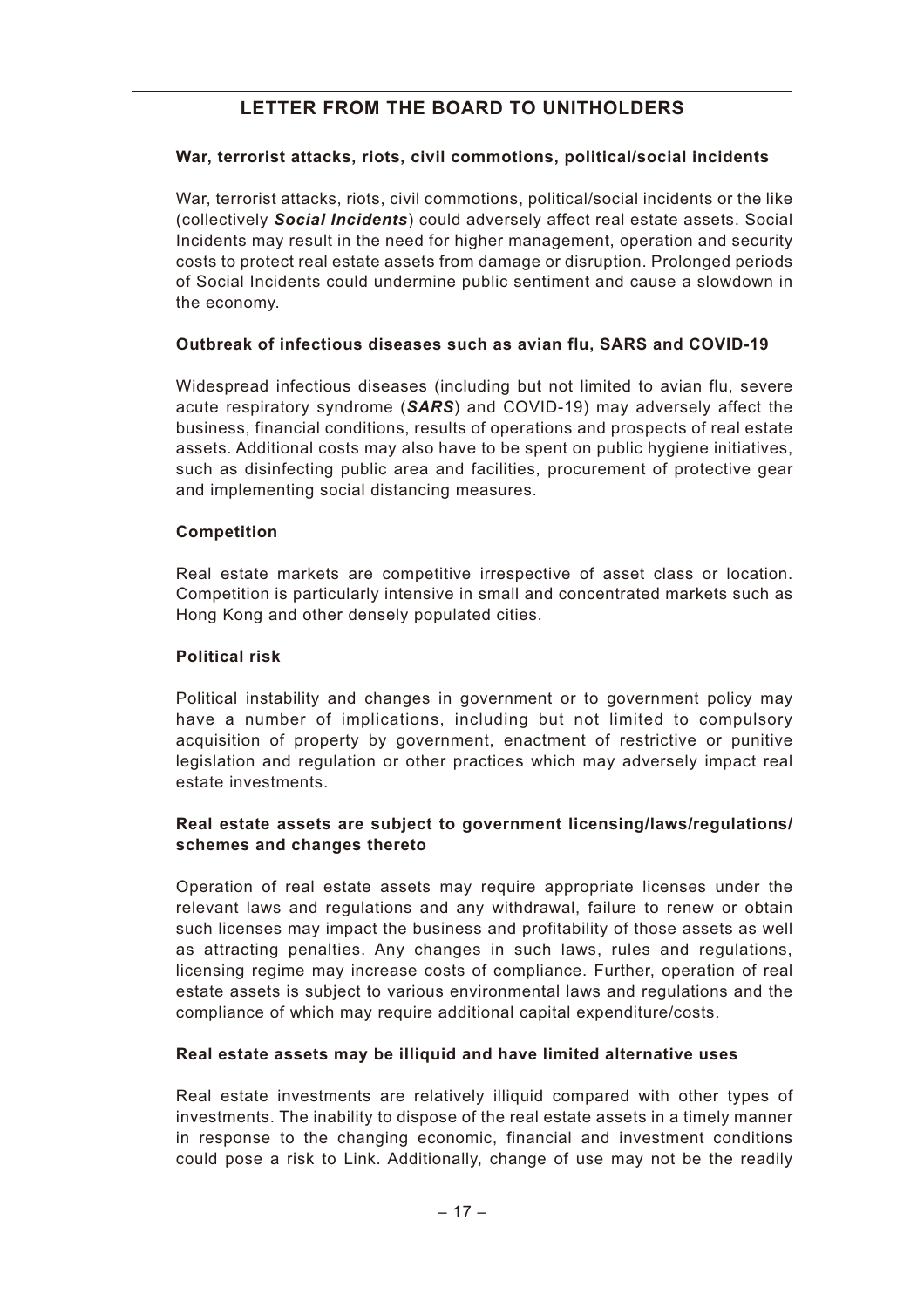available or practicable option in respect of the real estate assets when they become unprofitable due to competition, age, decreased demand, town planning, amenity provisions or other factors.

#### **Capital expenditure for maintenance and renovation costs**

Businesses and operations of real estate may be disrupted as a result of capital expenditure works as well as maintenance/renovation works which may reduce rental income. Ad-hoc maintenance work may also be necessary to comply with legal and regulatory requirements. These costs tend to increase over time, and regular funding may be required.

### **Expertise required differs across real estate asset classes and loss of key staff**

Managing different types of assets may require different skill sets. Link offers no assurance that it is able to recruit and retain key staff with the necessary expertise and/or that the management company engaged by Link could meet the standard and quality of service Link expects. These situations may hinder the ability of the Manager to manage assets effectively.

### **The occupancy rates and occupancy periods vary across real estate classes and the costs and expenses may not decline at same level**

Real estate assets are subject to substantial fixed costs which limit the ability of an operator to respond swiftly to unexpected/adverse market conditions. Different occupancy rates and occupancy periods for different asset classes within the Currently Excluded Properties may lead to greater volatility in Link's income and cash flow derived from those assets which may affect Link's profitability when the market is weak. For example, the occupancy periods for the Currently Excluded Properties are typically shorter than for commercial tenancies in shopping malls and office buildings.

### **Investments in real estate are capital intensive, and it may be difficult to obtain financing on favourable terms or at all**

Significant funding may be required to invest in real estate and/or to carry out capital expenditure. There can be no assurance that Link will have sufficient funds to meet capital requirements from cash generated from the business/operations of its assets. Therefore, it is possible that equity or debt financing will be required which may be difficult if the prevailing market conditions are not favourable.

#### **Uninsurable losses**

Some risks such as acts of God, terrorism, wars, losses caused by lack of utilities supply, environmental breaches etc. may not be insurable, or may become uninsurable, in some jurisdictions. The scope of insurance may be restricted and not compatible with the level of risk to which the real estate assets may be exposed.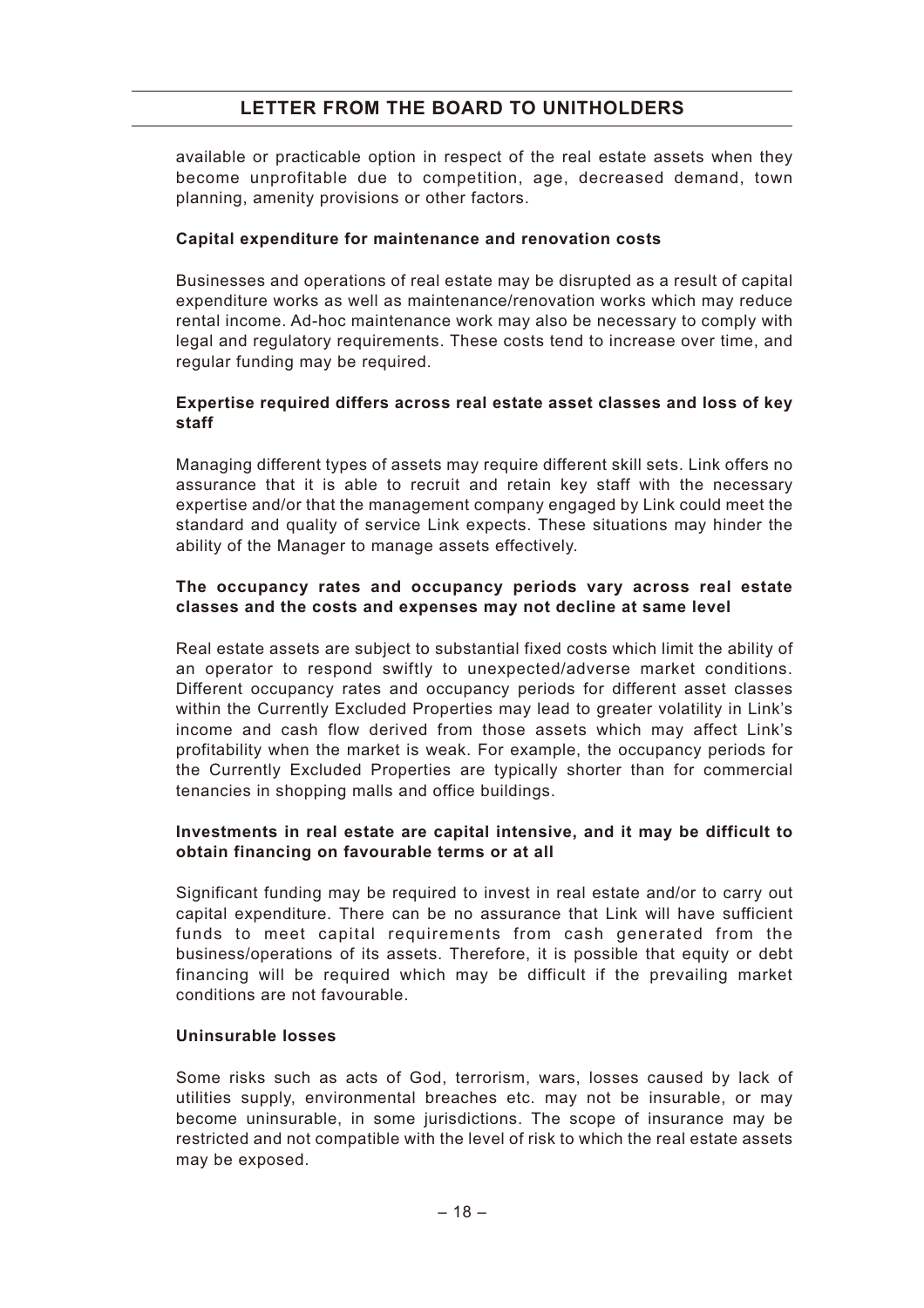## **D.6. INVESTMENT SCOPE TRUST DEED AMENDMENTS**

In connection with the Amended Scope of Permitted Investments, the Manager proposes the following amendments to the Trust Deed (being the Investment Scope Trust Deed Amendments), the full text of which is set out in Appendix III to this circular.

The Manager proposes to amend the Investment Policy stated in Clause 12.2.2 of the Trust Deed to permit investment in all classes of real estate for the long term, focusing on income-producing properties with the potential for long-term income and capital growth and maintaining a large and diversified portfolio of real estate of a stand-alone nature and/or forming part of a comprehensive mixed-use development in Hong Kong and/or other overseas jurisdictions.

Consequential to such amendments, the Manager proposes to remove (i) reference to "sustainable" in Clause 12.2.2 of the Trust Deed in the context of properties being income producing; (ii) reference to "(other than Real Estate of a residential, hotel or serviced apartment nature)" from the definition of "Real Estate" and (iii) reference to "that contain retail and/or commercial portions" from the definition of "Property Development and Related Activities".

Consequential amendments shall also be made to the definition of "Excluded Property" in Clause 12.14.1 of the Trust Deed to track the amendments to the Investment Policy.

## **D.7. APPROVALS REQUIRED**

Pursuant to Clause 20.2.7 of the Trust Deed, the Manager shall ensure that Unitholders are given sufficient prior notice, and where applicable, right to vote, with respect to any material change to Link, including without limitation, to changes in its investment objectives. Also, pursuant to paragraph 10.7 of the REIT Code, a circular shall be issued by the Manager where there is a change in the general character or nature of Link, such as its investment objective and/or policy.

Clause 25.1 of the Trust Deed and paragraph 9.6 of the REIT Code provide that, save for certain limited exceptions as certified by the Trustee in writing, the Manager and the Trustee are only entitled to modify, alter or add to the provisions of the Trust Deed by a supplemental deed with the approval of Unitholders by way of Special Resolution and, if so required, the prior approval of the SFC.

Accordingly, the Manager proposes to seek Unitholders' approval of Special Resolution No. 6 as set out in the 2020 AGM Notice approving the Amended Scope of Permitted Investments and related Investment Scope Trust Deed Amendments. Such Special Resolution will be decided by way of a poll at the 2020 AGM pursuant to the Trust Deed.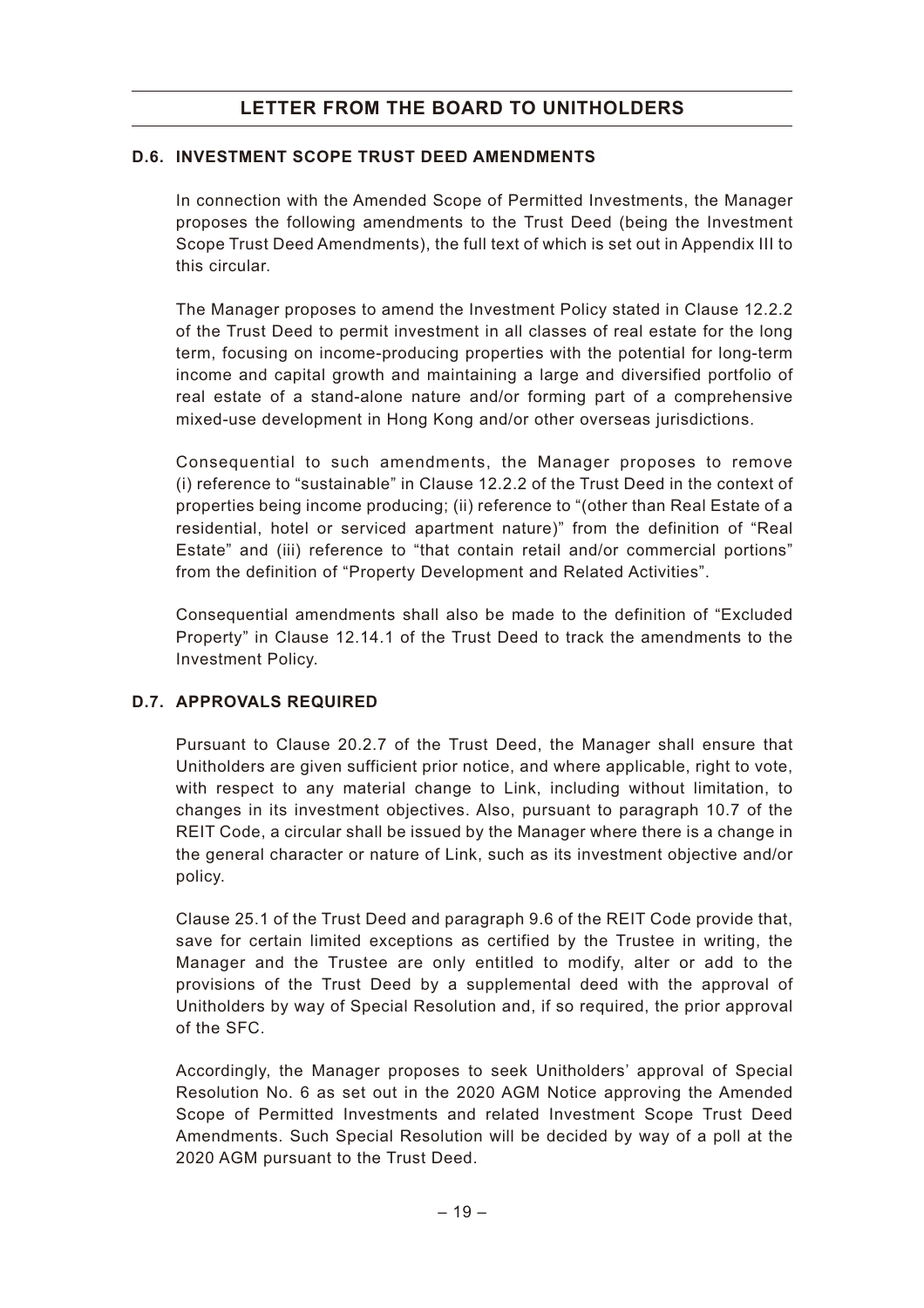## **D.8. RECOMMENDATION**

The Board considers that the Amended Scope of Permitted Investments together with the related Investment Scope Trust Deed Amendments are in the interest of Link and Unitholders as a whole and accordingly recommends Unitholders to vote in favour of the Special Resolution No. 6.

The Trustee is of the view that the Amended Scope of Permitted Investments, should it be approved by Unitholders, will comply with the REIT Code as it does not contain any specific restriction on the types of real estate to be owned by an SFC-authorised REIT. Based on the information in this circular and having taken into account its duties set out in the Trust Deed and the REIT Code, the Trustee has no objection to the Manager proposing the Investment Scope Trust Deed Amendments to Unitholders for approval.

### **SECTION E 2020 AGM**

The 2020 AGM will be held at Rotunda 3, 6/F, Kowloonbay International Trade & Exhibition Centre, 1 Trademart Drive, Kowloon Bay, Hong Kong on Wednesday, 22 July 2020 at 10:00 a.m. for the purposes of considering and, if thought fit, passing with or without modifications, the 2020 AGM Resolutions, which are set out on pages N-1 to N-3 of this circular. The 2020 AGM Notice convening the meeting is also set out on pages N-1 to N-5 of this circular.

For the purpose of ascertaining Unitholders' right to attend the 2020 AGM, the register of Unitholders will be closed from Friday, 17 July 2020 to Wednesday, 22 July 2020, both days inclusive, during which period no transfer of Units will be registered. In order for Unitholders to be eligible to attend and vote at the 2020 AGM, all transfer documents accompanied by the relevant Unit certificates must be lodged with the unit registrar of Link, Computershare Hong Kong Investor Services Limited, at Shops 1712-1716, 17th Floor, Hopewell Centre, 183 Queen's Road East, Wanchai, Hong Kong for registration not later than 4:30 p.m. on Thursday, 16 July 2020.

Paragraph 9.9(f) of the REIT Code provides that where a Unitholder has a material interest in the resolution tabled for approval, and that interest is different from that of all other Unitholders, such Unitholder shall abstain from voting.

Further, pursuant to paragraph 6 of Schedule 1 of the Trust Deed, Unitholders shall be prohibited from voting their own Units at, or being counted in the quorum for, a meeting at which they have a material interest in the business to be conducted and that interest is different from the interests of other Unitholders.

Mr Peter TSE Pak Wing, Ms Nancy TSE Sau Ling, Ms Elaine Carole YOUNG and Mr NG Kok Siong were interested in 42,755, 36,824, 25,784 and 414,486 Units, respectively, within the meaning of Part XV of the SFO as at the Latest Practicable Date. As such, each of Mr Peter TSE Pak Wing, Ms Nancy TSE Sau Ling, Ms Elaine Carole YOUNG and Mr NG Kok Siong has a material interest in the Ordinary Resolution to approve his/her continual service as an Independent Non-Executive Director or an Executive Director (as the case may be).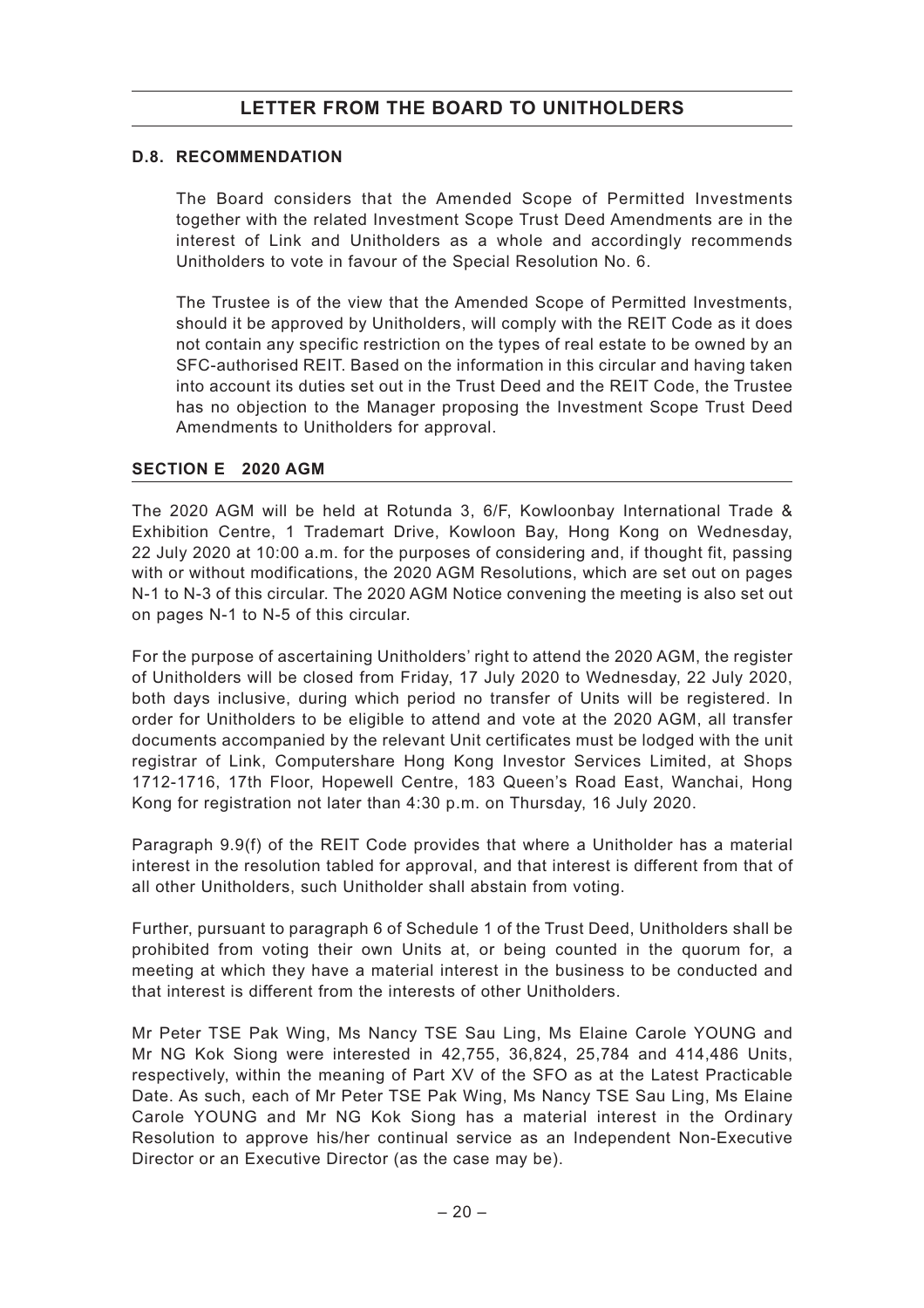Each of Mr Peter TSE Pak Wing, Ms Nancy TSE Sau Ling, Ms Elaine Carole YOUNG and Mr NG Kok Siong has agreed to abstain from voting on the Ordinary Resolution to approve his/her continual service as an Independent Non-Executive Director or an Executive Director (as the case may be), except pursuant to a proxy where a specific direction by an independent Unitholder as to voting is given.

As at the Latest Practicable Date, to the best of the Manager's knowledge, information and belief, after having made reasonable enquiries, the Manager takes the view that, save as disclosed above, no Unitholder is required to abstain from voting on the 2020 AGM Resolutions.

The 2020 AGM Resolutions will be decided by way of a poll at the 2020 AGM.

## **SECTION F RESPONSIBILITY STATEMENT**

The Manager and the Directors, collectively and individually, accept full responsibility for the accuracy of the information given in this circular and confirm, having made all reasonable enquiries that, to the best of their knowledge and belief, there are no other facts the omission of which would make any statement herein misleading.

## **SECTION G MISCELLANEOUS**

The Manager is not aware of any material adverse change in the financial or trading position of Link since the date to which its latest published audited accounts have been made up.

A copy of the Trust Deed is available for inspection at the registered office of the Manager at all times from 9:00 a.m. to 5:00 p.m. on business days in accordance with the provisions of the Trust Deed. A copy of the proposed draft form of the supplemental deed to effect the Investment Scope Trust Deed Amendments will be available for inspection at the registered office of the Manager from 9:00 a.m. to 5:00 p.m. on business days from the date of this circular up to and including the date of the 2020 AGM.

> Yours faithfully, By order of the Board **Link Asset Management Limited (as manager of Link Real Estate Investment Trust) Nicholas Charles ALLEN** *Chairman*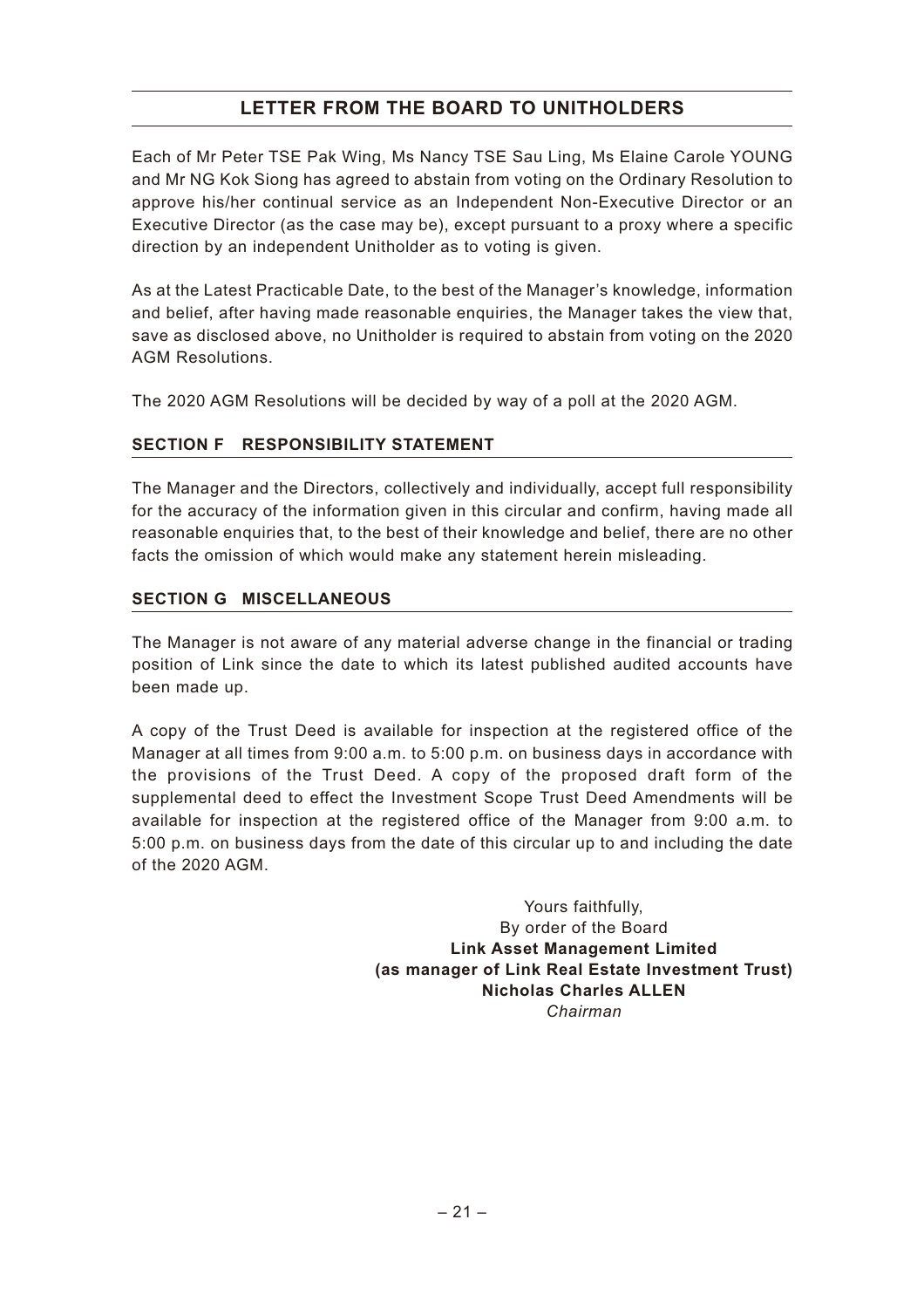Set out below are the biographies of those retiring Directors offering for election or re-election at the 2020 AGM. The biographies contain information similar to that required under Rule 13.51(2) of the Listing Rules for a director seeking for re-election as a director of a company listed on the Stock Exchange.

### **Mr Peter TSE Pak Wing** *(Mr TSE)*

*Independent Non-Executive Director*

Mr TSE, aged 69, has been an Independent Non-Executive Director of the Manager since July 2014. He is also the chairman of the Audit and Risk Management Committee of the Manager. Mr TSE was an executive director of CLP Holdings Limited (which is listed on the Main Board of the Stock Exchange) up till May 2012 and became a non-executive director until he retired in April 2013. Before joining the CLP Group in January 1981, he worked with Deloitte & Co. in London and Hong Kong, and the Swire Group. Mr TSE retired as an independent non-executive director of Hong Kong Aircraft Engineering Company Limited (which was listed on the Main Board of the Stock Exchange until it withdrew from listing on 29 November 2018) with effect from 1 December 2018.

Mr TSE holds a Bachelor of Science degree in Mechanical Engineering from The University of Hong Kong and a Master of Science degree in Technological Economics from the University of Stirling in Scotland. He is a Fellow of the Hong Kong Institute of Certified Public Accountants.

Save as disclosed above, Mr TSE did not hold any directorships in other public companies the securities of which are listed on any securities market in Hong Kong or overseas in the three years immediately preceding the Latest Practicable Date.

Mr TSE has entered into a letter of appointment with the Manager pursuant to which he was appointed as an Independent Non-Executive Director for a specific term of three years (which is renewable upon expiry). Mr TSE is also subject to retirement and re-election at annual general meetings in accordance with the Articles of Association and relevant laws and regulations. Pursuant to his letter of appointment, Mr TSE is entitled to a director's fee for serving the Board and additional fee(s) for serving Board committee(s), the amounts of which are determined by the Board upon the recommendation of the Remuneration Committee of the Manager. He is also interested in restricted unit awards granted under the Long-term Incentive Schemes. Details of director's fees paid to Mr TSE are disclosed in annual reports of Link and restricted unit awards granted to him under the Long-term Incentive Schemes are disclosed in interim and annual reports of Link.

As at the Latest Practicable Date, Mr TSE was interested in 42,755 Units within the meaning of Part XV of the SFO. Save as disclosed above, he does not have any relationships with other Directors or senior management of the Manager, or any significant Unitholders (within the meaning of "significant holder" under paragraph 8.1(d) of the REIT Code) or controlling Unitholders.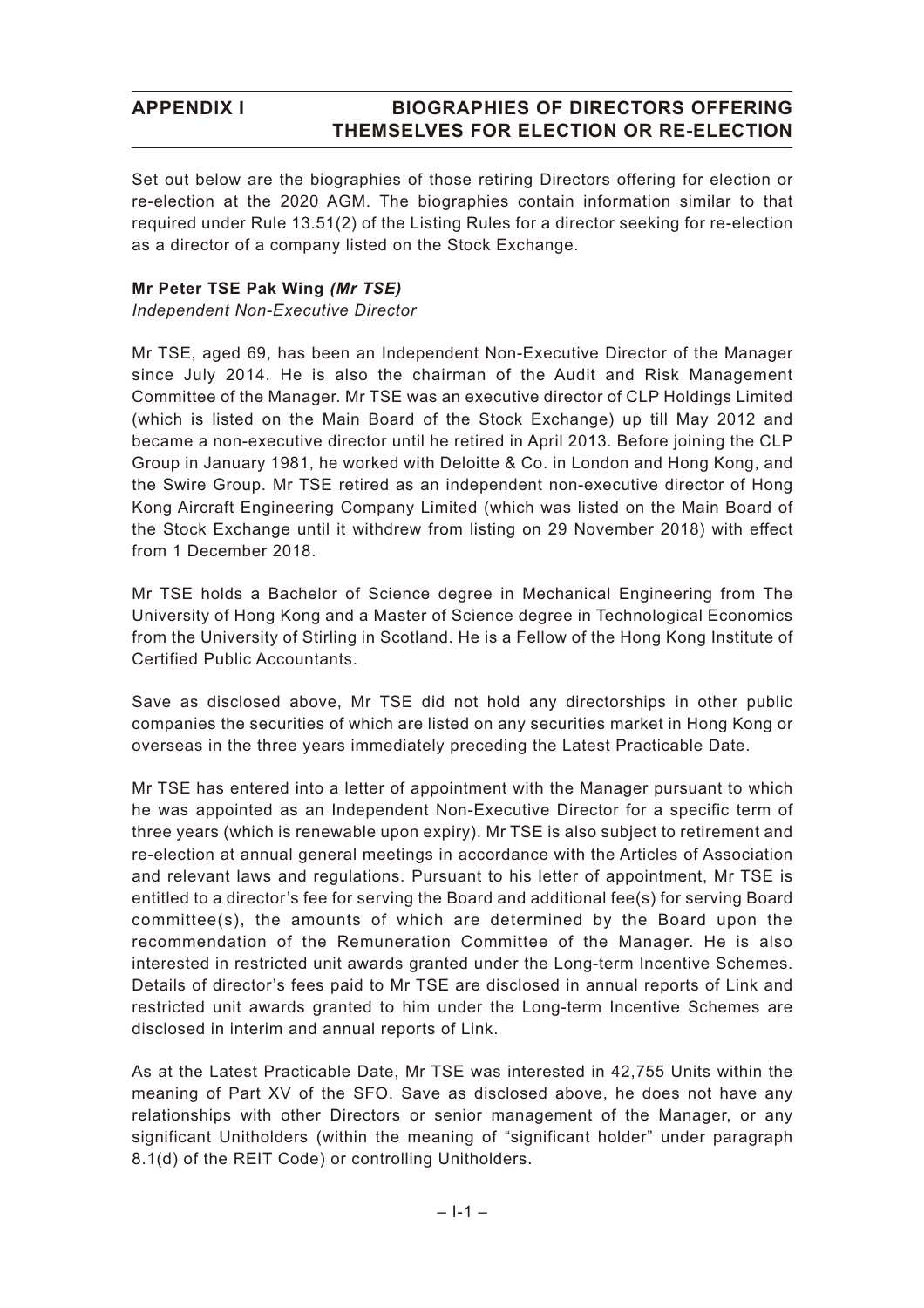Save as disclosed above, there is no other information relating to the proposed re-election of Mr TSE which is required to be disclosed pursuant to paragraphs (h) to (v) of Rule 13.51(2) of the Listing Rules (as if such provisions were applicable to Link) nor are there any other matters that need to be brought to the attention of the Unitholders in connection with Mr TSE's proposed re-election.

#### **Ms Nancy TSE Sau Ling** *(Ms TSE)*

*Independent Non-Executive Director*

Ms TSE, aged 67, has been an Independent Non-Executive Director of the Manager since July 2014. She is also a member of the Audit and Risk Management Committee of the Manager. Ms TSE joined the Hospital Authority in 1991 and was the chief financial officer and the Director (Finance and Information Technology Services) before her retirement in August 2013.

Ms TSE is a member of the Board of Governors of the Prince Philip Dental Hospital, an adjunct professor at The Jockey Club School of Public Health and Primary Care of The Chinese University of Hong Kong and an honorary adviser and a member of the Oversight, Policy and Governance Committee of The Financial Reporting Council. She also serves on the boards and committees of a number of charitable organisations and non-government organisations. Ms TSE is an independent non-executive director of Wheelock and Company Limited (a company listed on the Main Board of the Stock Exchange) and DBS Bank (Hong Kong) Limited. She is also an independent non-executive director and the chairman of HSBC Provident Fund Trustee (Hong Kong) Limited.

Ms TSE holds a Bachelor of Arts (Honours) degree in Mathematics and a Master of Business Administration degree in Finance/Accounting from the University of California, Los Angeles. She is a Chartered Accountant qualified in Canada, a Fellow of the Hong Kong Institute of Certified Public Accountants and a Fellow member of The Hong Kong Institute of Directors.

Save as disclosed above, Ms TSE did not hold any directorships in other public companies the securities of which are listed on any securities market in Hong Kong or overseas in the three years immediately preceding the Latest Practicable Date.

Ms TSE has entered into a letter of appointment with the Manager pursuant to which she was appointed as an Independent Non-Executive Director for a specific term of three years (which is renewable upon expiry). Ms TSE is also subject to retirement and re-election at annual general meetings in accordance with the Articles of Association and relevant laws and regulations. Pursuant to her letter of appointment, Ms TSE is entitled to a director's fee for serving the Board and additional fee(s) for serving Board committee(s), the amounts of which are determined by the Board upon the recommendation of the Remuneration Committee of the Manager. She is also interested in restricted unit awards granted under the Long-term Incentive Schemes. Details of director's fees paid to Ms TSE are disclosed in annual reports of Link and restricted unit awards granted to her under the Long-term Incentive Schemes are disclosed in interim and annual reports of Link.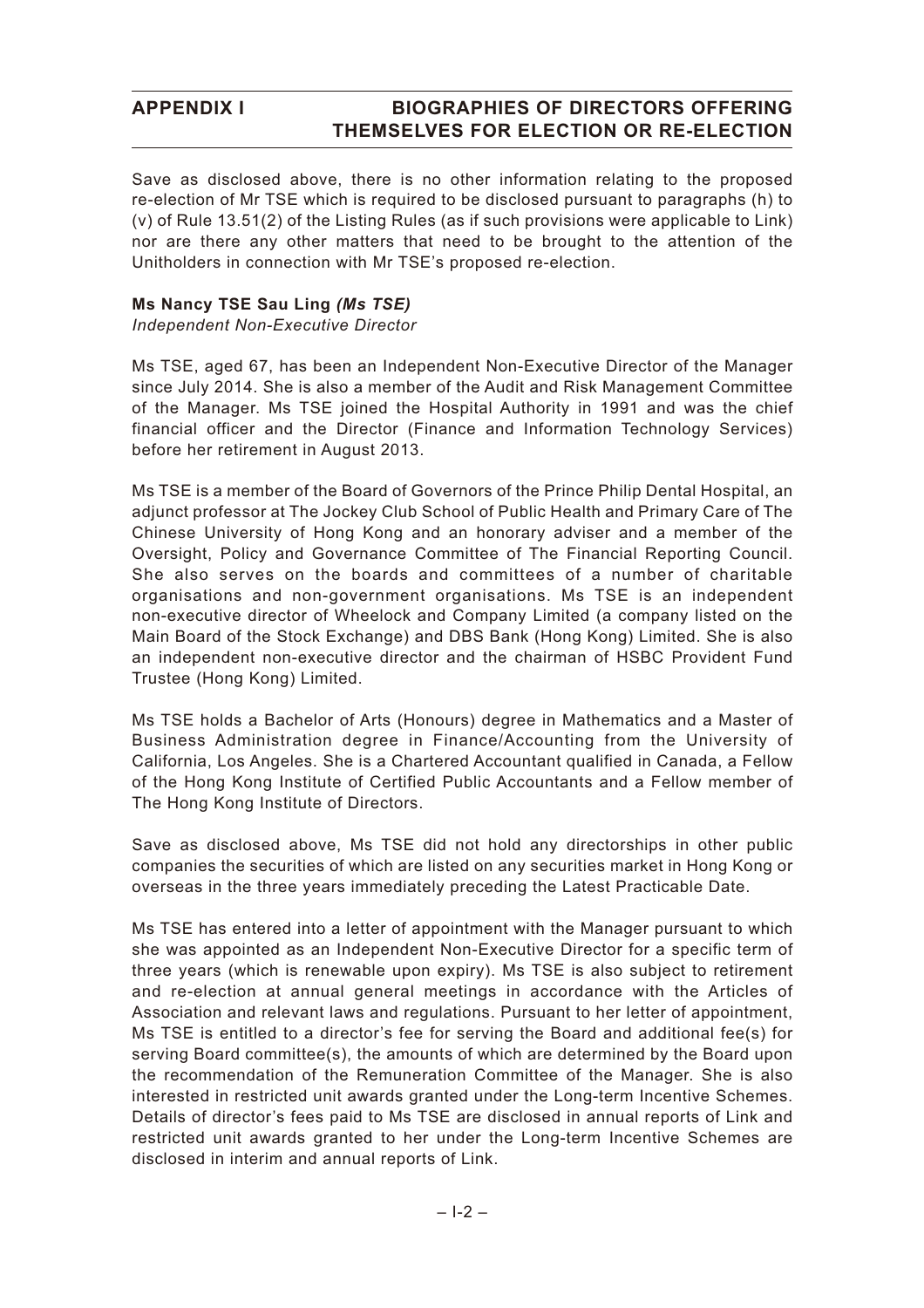As at the Latest Practicable Date, Ms TSE was interested in 36,824 Units within the meaning of Part XV of the SFO. Save as disclosed above, she does not have any relationships with other Directors or senior management of the Manager, or any significant Unitholders (within the meaning of "significant holder" under paragraph 8.1(d) of the REIT Code) or controlling Unitholders.

Save as disclosed above, there is no other information relating to the proposed re-election of Ms TSE which is required to be disclosed pursuant to paragraphs (h) to (v) of Rule 13.51(2) of the Listing Rules (as if such provisions were applicable to Link) nor are there any other matters that need to be brought to the attention of the Unitholders in connection with Ms TSE's proposed re-election.

#### **Ms Elaine Carole YOUNG** *(Ms YOUNG)*

*Independent Non-Executive Director*

Ms YOUNG, aged 55, has been an Independent Non-Executive Director of the Manager since February 2013. She is also a member of the Finance and Investment Committee and the Remuneration Committee of the Manager. Ms YOUNG is an independent non-executive director of Ascott Residence Trust Management Limited, the manager of Ascott Residence Trust (which is listed on the Singapore Exchange) and also sits on the audit committee.

Ms YOUNG has extensive experience in both real estate and hospitality across Asia and is the co-founder of the boutique serviced apartment brand, Shama. After Shama was acquired by ONYX Hospitality Group in 2010, Ms YOUNG founded her own real estate and hospitality consultancy firm.

Ms YOUNG is the co-founder of "TULU", a co-living brand, based in Shanghai.

Ms YOUNG is a special advisor to one of Warburg Pincus' joint ventures in Shanghai, NOVA Property Investment Co. Ltd., and sits on the board. She was awarded "Entrepreneur of the Year" at the prestigious RBS Coutts/Financial Times Women in Asia Awards in 2009.

Save as disclosed above, Ms YOUNG did not hold any directorships in other public companies the securities of which are listed on any securities market in Hong Kong or overseas in the three years immediately preceding the Latest Practicable Date.

Ms YOUNG has entered into a letter of appointment with the Manager pursuant to which she was appointed as an Independent Non-Executive Director for a specific term of three years ending 31 January 2022. Ms YOUNG is also subject to retirement and re-election at annual general meetings in accordance with the Articles of Association and relevant laws and regulations. Pursuant to her letter of appointment, Ms YOUNG is entitled to a director's fee for serving the Board and additional fee(s) for serving Board committee(s), the amounts of which are determined by the Board upon the recommendation of the Remuneration Committee of the Manager. She is also interested in restricted unit awards granted under the Long-term Incentive Schemes. Details of director's fees paid to Ms YOUNG are disclosed in annual reports of Link and restricted unit awards granted to her under the Long-term Incentive Schemes are disclosed in interim and annual reports of Link.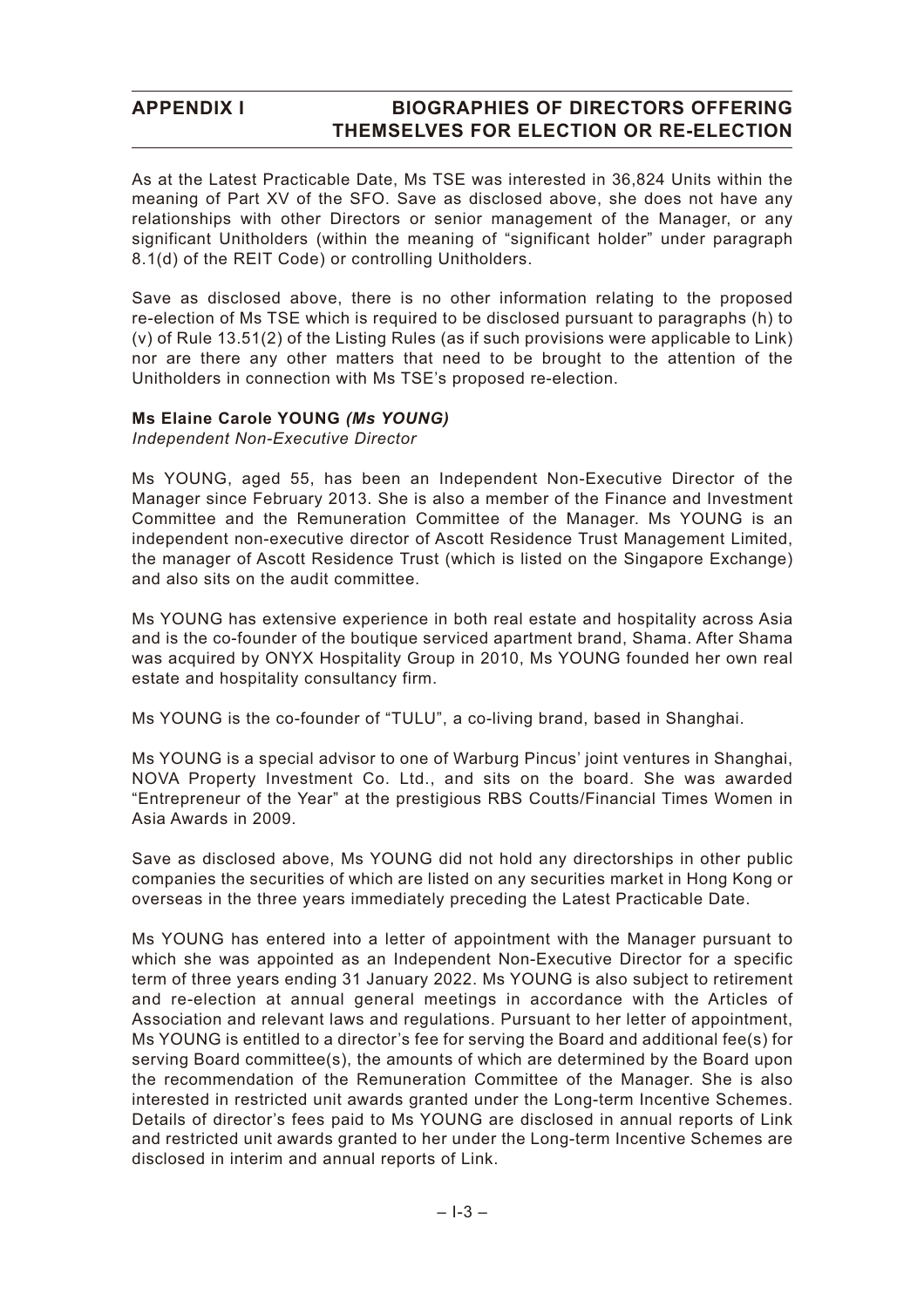As at the Latest Practicable Date, Ms YOUNG was interested in 25,784 Units within the meaning of Part XV of the SFO. Save as disclosed above, she does not have any relationships with other Directors or senior management of the Manager, or any significant Unitholders (within the meaning of "significant holder" under paragraph 8.1(d) of the REIT Code) or controlling Unitholders.

Save as disclosed above, there is no other information relating to the proposed re-election of Ms YOUNG which is required to be disclosed pursuant to paragraphs (h) to (v) of Rule 13.51(2) of the Listing Rules (as if such provisions were applicable to Link) nor are there any other matters that need to be brought to the attention of the Unitholders in connection with Ms YOUNG's proposed re-election.

### **Mr NG Kok Siong** *(Mr NG)*

*Executive Director and Chief Financial Officer*

Mr NG, aged 48, was appointed as an Executive Director of the Manager in February 2020. He has been the Chief Financial Officer and a member of the Finance and Investment Committee of the Manager since May 2018. He is also one of the responsible officers of the Manager for the purpose of the SFO, a director of Link Properties Limited, The Link Finance Limited and a number of subsidiaries of Link.

Mr NG has extensive experience in the real estate sector in Asia covering a spectrum of strategic management roles in finance, investment, corporate development and business technology. Since joining CapitaLand Group in 2005, Mr NG held various senior executive positions, including Chief Corporate Development Officer of CapitaLand Limited (a company listed on the Singapore Exchange), Chief Financial Officer of CapitaMalls Asia Limited (currently known as CapitaLand Mall Asia Limited), and Group Chief Digital Officer of CapitaLand Limited. He was also a director and audit committee member of two real estate investment trusts in Singapore and Malaysia, namely CapitaLand Retail China Trust Management Limited (the manager of CapitaLand Retail China Trust listed on the Singapore Exchange) and CapitaLand Malaysia Mall REIT Management Sdn. Bhd. (the manager of CapitaLand Malaysia Mall Trust listed on Bursa Malaysia Securities Berhad).

Prior to joining CapitaLand Group, Mr NG has worked in ExxonMobil and Royal Dutch Shell across Asia and Europe in various roles including planning and appraisal, information systems, finance and investment management.

Mr NG holds a Bachelor's Degree in Accountancy (Honours) from Nanyang Technological University of Singapore and attended the Tuck Executive Program at Dartmouth College.

Save as disclosed above, Mr NG did not hold any directorships in other public companies the securities of which are listed on any securities market in Hong Kong or overseas in the last three years immediately preceding the Latest Practicable Date.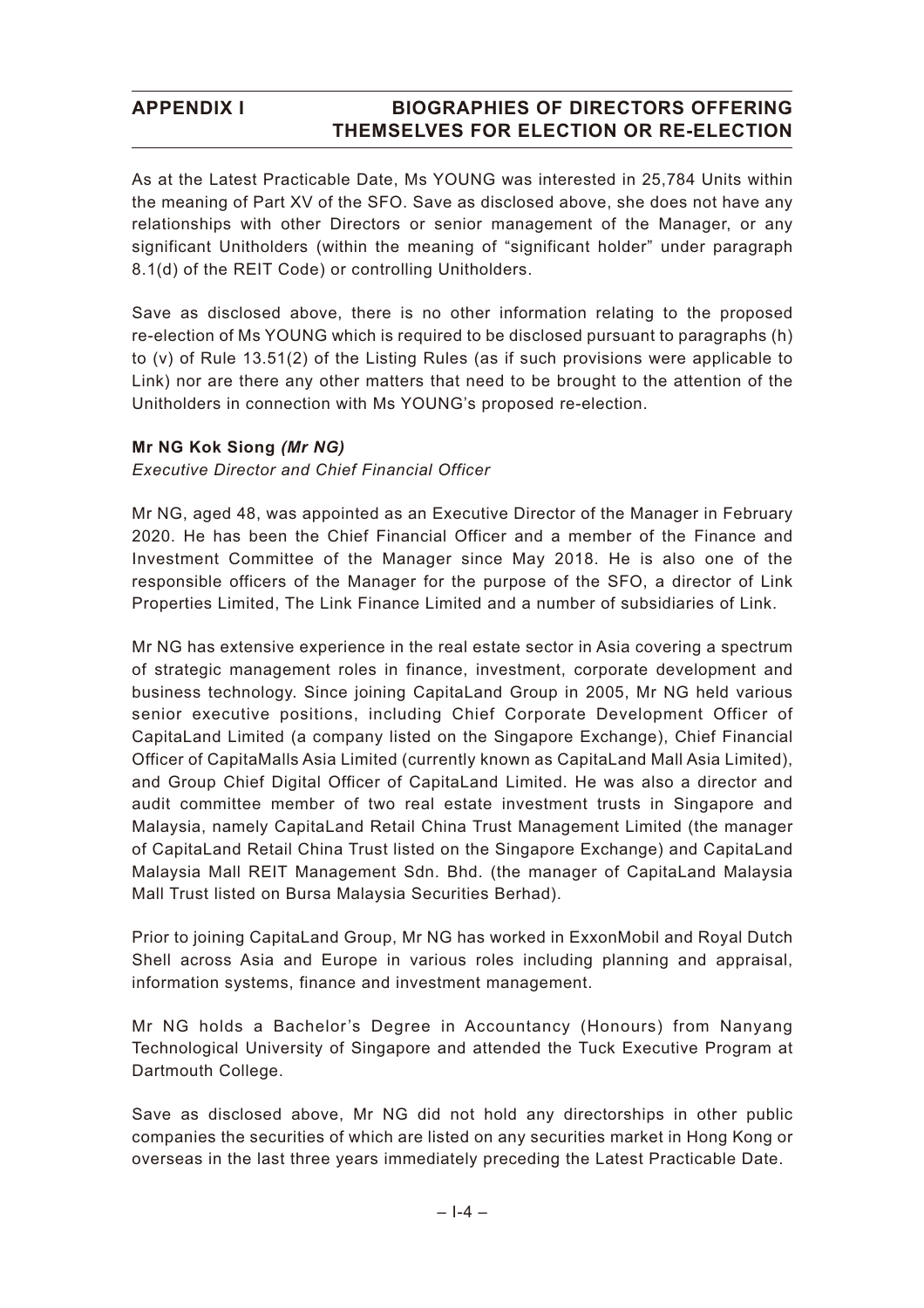Mr NG has entered into a service agreement with the Manager when he joined Link as Chief Financial Officer on 3 May 2018. The service agreement is a continuous contract which may be terminated by 6 months' written notice by either the Manager or Mr NG. Pursuant to the service agreement, the compensation payable to Mr NG will be HK\$5,000,000 per annum. Mr NG was paid HK\$2,450,000 in May 2019 and was paid another HK\$2,450,000 in May 2020 as compensation for income loss as a result of forfeiture of certain awards granted by Mr NG's former employer on joining Link. In addition, Mr NG is entitled to a discretionary bonus which is subject to Link's and his performance. Mr NG is also interested in restricted unit awards granted under the Long-term Incentive Schemes. The total compensation including the quantum and payment of the discretionary bonus together with the grant of restricted unit awards are determined by the Board upon recommendation of the Remuneration Committee of the Manager. Details of the compensation paid to Mr NG and restricted unit awards granted to him under the Long-term Incentive Schemes are disclosed in annual report of Link.

As at the Latest Practicable Date, Mr NG was interested in 414,486 Units within the meaning of Part XV of the SFO. Save as disclosed above, he does not have any relationships with other Directors or senior management of the Manager, or any significant Unitholders (within the meaning of "significant holder" under paragraph 8.1(d) of the REIT Code) or controlling Unitholders.

Save as disclosed above, there is no other information relating to the proposed election of Mr NG which is required to be disclosed pursuant to paragraphs (h) to (v) of Rule 13.51(2) of the Listing Rules (as if such provisions were applicable to Link) nor are there any other matters that need to be brought to the attention of the Unitholders in connection with Mr NG's proposed election.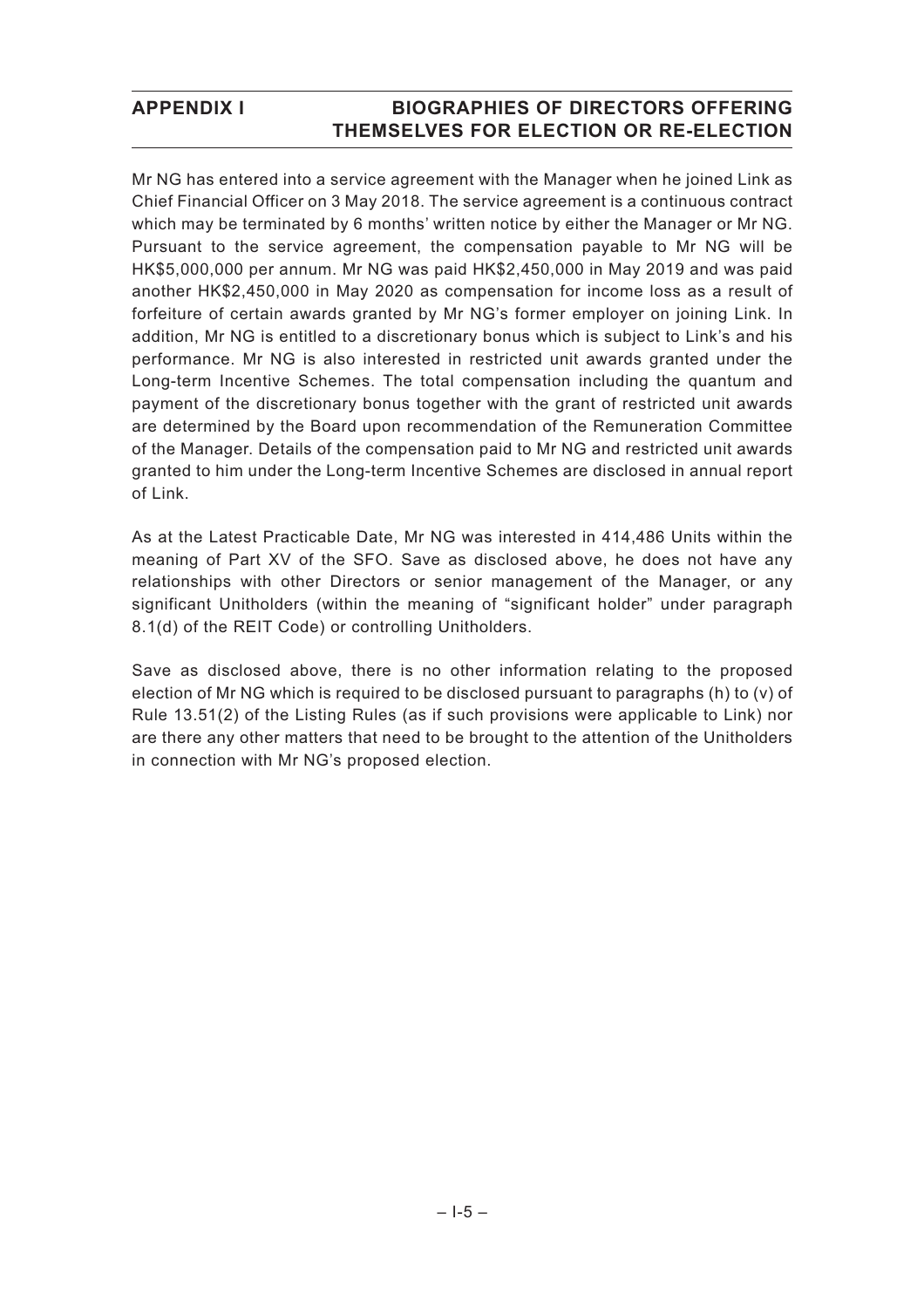## **APPENDIX II EXPLANATORY STATEMENT FOR THE GENERAL MANDATE TO BUY BACK UNITS**

The following is the explanatory statement as required by the SFC Repurchase Circular which contains all relevant information to enable you to make an informed decision on whether to vote for or against the Ordinary Resolution approving the grant of the Buy-back Mandate to the Manager.

## **(1) Issued Units**

As at the Latest Practicable Date, 2,057,898,386 Units were in issue. Subject to the passing of the proposed Ordinary Resolution No. 5 set out in the 2020 AGM Notice as an Ordinary Resolution and assuming that there is neither any further issue of new Units nor any buy-back of existing Units on or after the Latest Practicable Date up to and including the date of the 2020 AGM, the proposed Buy-back Mandate would allow the Manager to buy back up to a maximum of 205,789,838 Units during the period in which it is in force. However, if there is any further issue of new Units or any buy-back of existing Units prior to the date of the 2020 AGM, then the maximum number of Units that the Manager may buy back will be 10% of the total number of Units in issue as at the date of the 2020 AGM subject to the passing of the proposed Ordinary Resolution No. 5 set out in the 2020 AGM Notice as an Ordinary Resolution.

### **(2) Reasons for the Buy-backs**

The Directors believe that the grant to the Manager by Unitholders of the general authority to buy back Units pursuant to the Buy-back Mandate is in the interests of Link and Unitholders as a whole. Buy-backs may, depending on the circumstances and funding arrangements at the time, lead to an enhancement of Link's net assets and/or earnings per Unit. The Directors seek for the grant of the Buy-back Mandate in order to give Link the flexibility to buy back Units if and when appropriate. The number of Units to be bought back on any occasion and the price and other terms upon which the same is to be bought back will be decided by the Manager at the relevant time having regard to the circumstances then pertaining and the interests of Link and Unitholders as a whole.

#### **(3) Funding for the Buy-backs**

Buy-backs will be made from funds legally available for such purpose in accordance with the Trust Deed and applicable laws of, and regulations in, Hong Kong.

There might be a material adverse impact on the working capital or gearing position of Link as compared to its consolidated financial position as at 31 March 2020 (being the date to which the latest published audited consolidated financial statements of Link were made up) in the event that the Buy-back Mandate were to be exercised in full at any time during the period in which it is in force. However, the Directors do not propose to exercise the Buy-back Mandate to such extent as would, in the circumstances, have a material adverse effect on the working capital or the gearing level which, in the opinion of the Directors, is from time to time appropriate for Link.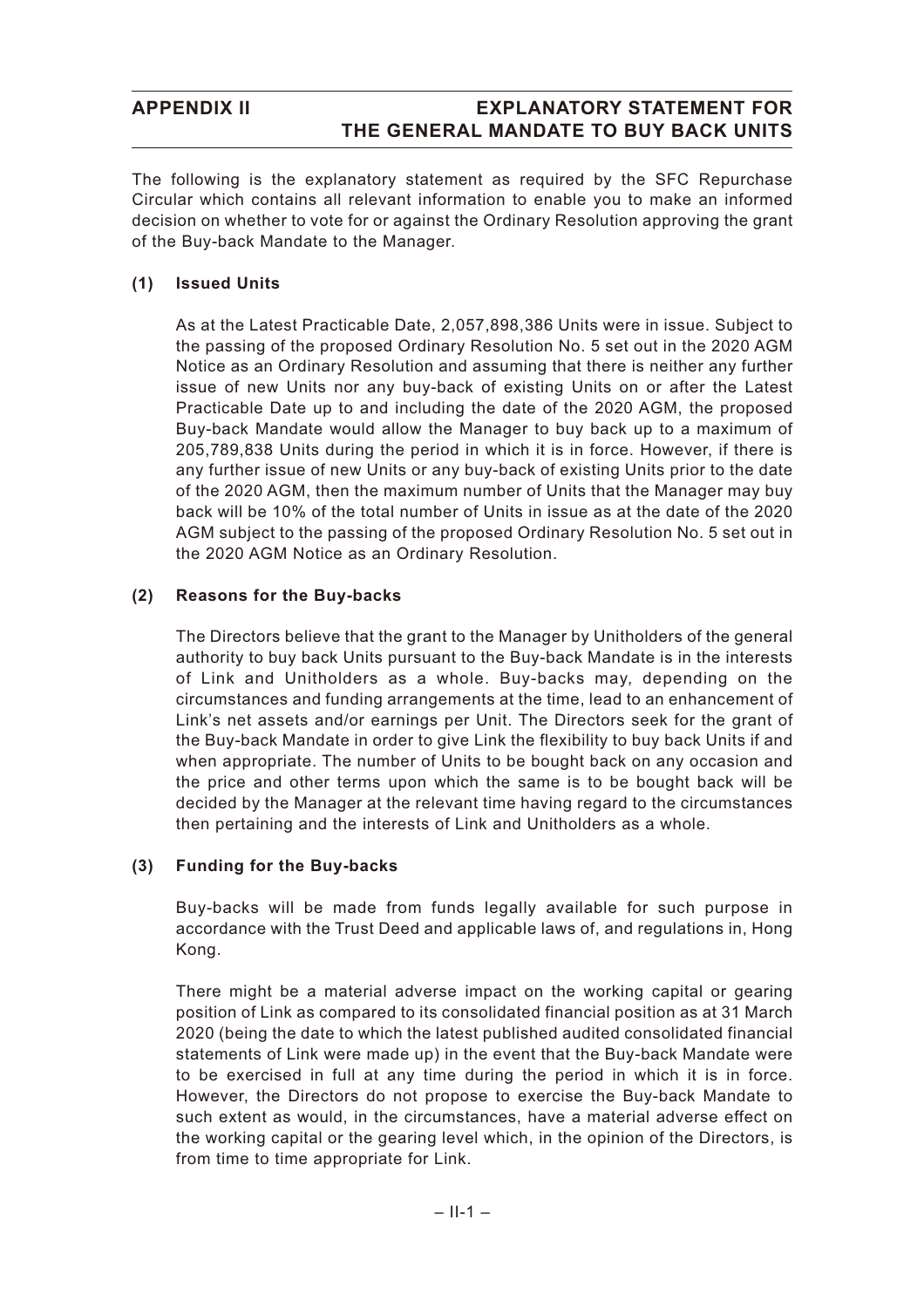### **(4) Directors' Undertaking**

The Directors have undertaken to the SFC to exercise the powers to make buy-backs pursuant to the Buy-back Mandate in accordance with the provisions of the Trust Deed, applicable laws of Hong Kong, the REIT Code and the guidelines issued by the SFC from time to time.

#### **(5) Buy-back of Units**

The Manager (on behalf of Link) had bought back a total of 28,225,000 Units on the Stock Exchange in the six months prior to the Latest Practicable Date, details of which are as follows:

| Date of          | <b>Number of Units</b> | Price paid per Unit |        |
|------------------|------------------------|---------------------|--------|
| Unit buy-back    | bought back            | <b>Highest</b>      | Lowest |
|                  |                        | HK\$                | HK\$   |
|                  |                        |                     |        |
| 20 December 2019 | 300,000                | 81.10               | 80.75  |
| 23 December 2019 | 350,500                | 81.00               | 80.70  |
| 24 December 2019 | 207,000                | 81.00               | 80.55  |
| 27 December 2019 | 678,000                | 81.50               | 81.05  |
| 30 December 2019 | 249,000                | 82.00               | 81.85  |
| 31 December 2019 | 958,000                | 82.50               | 81.75  |
| 2 January 2020   | 1,370,000              | 82.45               | 81.90  |
| 3 January 2020   | 870,000                | 81.80               | 81.45  |
| 6 January 2020   | 777,700                | 81.00               | 80.60  |
| 7 January 2020   | 1,470,000              | 81.35               | 80.85  |
| 8 January 2020   | 24,400                 | 80.30               | 80.20  |
| 9 January 2020   | 49,400                 | 81.00               | 80.95  |
| 10 January 2020  | 83,900                 | 81.50               | 81.40  |
| 13 January 2020  | 519,400                | 82.75               | 82.55  |
| 14 January 2020  | 1,500,000              | 83.50               | 82.95  |
| 15 January 2020  | 900,000                | 83.50               | 82.20  |
| 16 January 2020  | 640,900                | 84.25               | 83.15  |
| 17 January 2020  | 1,484,300              | 86.00               | 84.65  |
| 20 January 2020  | 979,000                | 86.55               | 85.55  |
| 21 January 2020  | 1,300,000              | 84.00               | 83.50  |
| 29 January 2020  | 410,000                | 80.25               | 79.65  |
| 30 January 2020  | 850,000                | 79.80               | 79.05  |
| 31 January 2020  | 1,450,000              | 80.00               | 78.95  |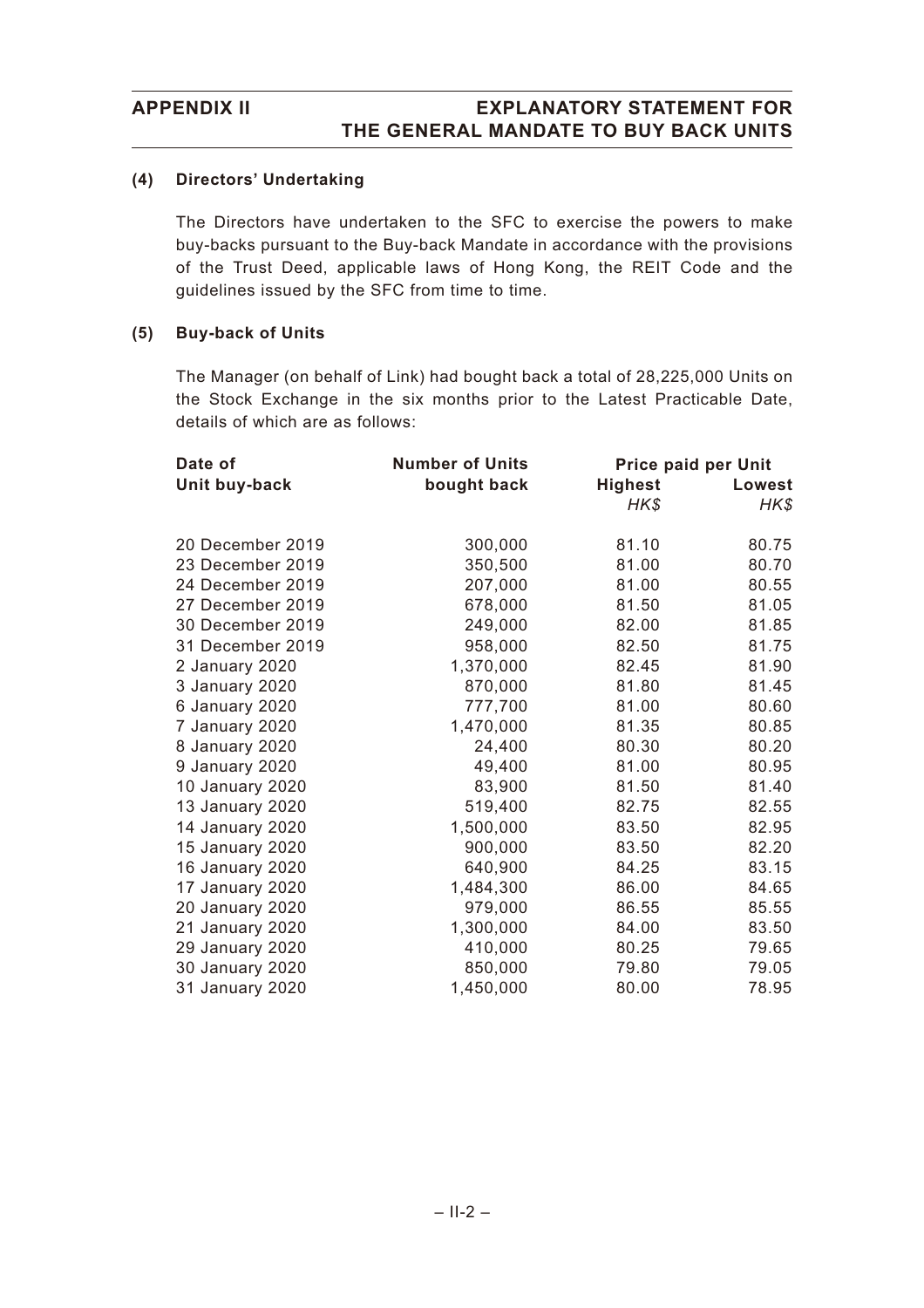## **APPENDIX II EXPLANATORY STATEMENT FOR THE GENERAL MANDATE TO BUY BACK UNITS**

| Date of<br>Unit buy-back | <b>Number of Units</b><br>bought back | <b>Highest</b><br>HK\$ | <b>Price paid per Unit</b><br>Lowest<br>HK\$ |
|--------------------------|---------------------------------------|------------------------|----------------------------------------------|
| 3 February 2020          | 570,000                               | 78.00                  | 77.30                                        |
| 4 February 2020          | 1,000,000                             | 78.50                  | 77.85                                        |
| 5 February 2020          | 1,000,000                             | 78.30                  | 77.35                                        |
| 13 February 2020         | 500,000                               | 78.75                  | 78.50                                        |
| 14 February 2020         | 500,000                               | 79.00                  | 78.70                                        |
| 18 February 2020         | 1,000,000                             | 78.50                  | 78.05                                        |
| 20 February 2020         | 800,000                               | 78.20                  | 77.60                                        |
| 21 February 2020         | 1,000,000                             | 77.05                  | 76.25                                        |
| 24 February 2020         | 1,349,800                             | 75.25                  | 74.90                                        |
| 2 March 2020             | 1,000,000                             | 71.75                  | 71.35                                        |
| 3 March 2020             | 1,000,000                             | 72.50                  | 71.50                                        |
| 4 March 2020             | 83,700                                | 72.80                  | 72.35                                        |
| 6 March 2020             | 1,000,000                             | 74.00                  | 73.25                                        |
|                          | 28,225,000                            |                        |                                              |

Save as disclosed above, no buy-back of Units by Link was made in the six months prior to the Latest Practicable Date (whether on the Stock Exchange or otherwise).

#### **(6) Status of Units Bought Back**

All Units bought back pursuant to the Buy-back Mandate will be cancelled upon buy-back. The Manager will ensure that the documents of title to the Units bought back are cancelled and destroyed as soon as reasonably practicable following settlement of any such buy-back.

#### **(7) Intention to Sell Units**

To the best of the knowledge of the Directors having made all reasonable enquiries, none of the Directors or any of their respective associates (as defined in the REIT Code) has a present intention to sell Units to Link in the event that the Buy-back Mandate is approved by Unitholders.

Up to the Latest Practicable Date, no connected persons (as defined in the REIT Code) of Link had notified the Manager or Link of a present intention to sell Units to Link nor had undertaken not to sell Units to Link, in the event that the Buy-back Mandate is approved by Unitholders.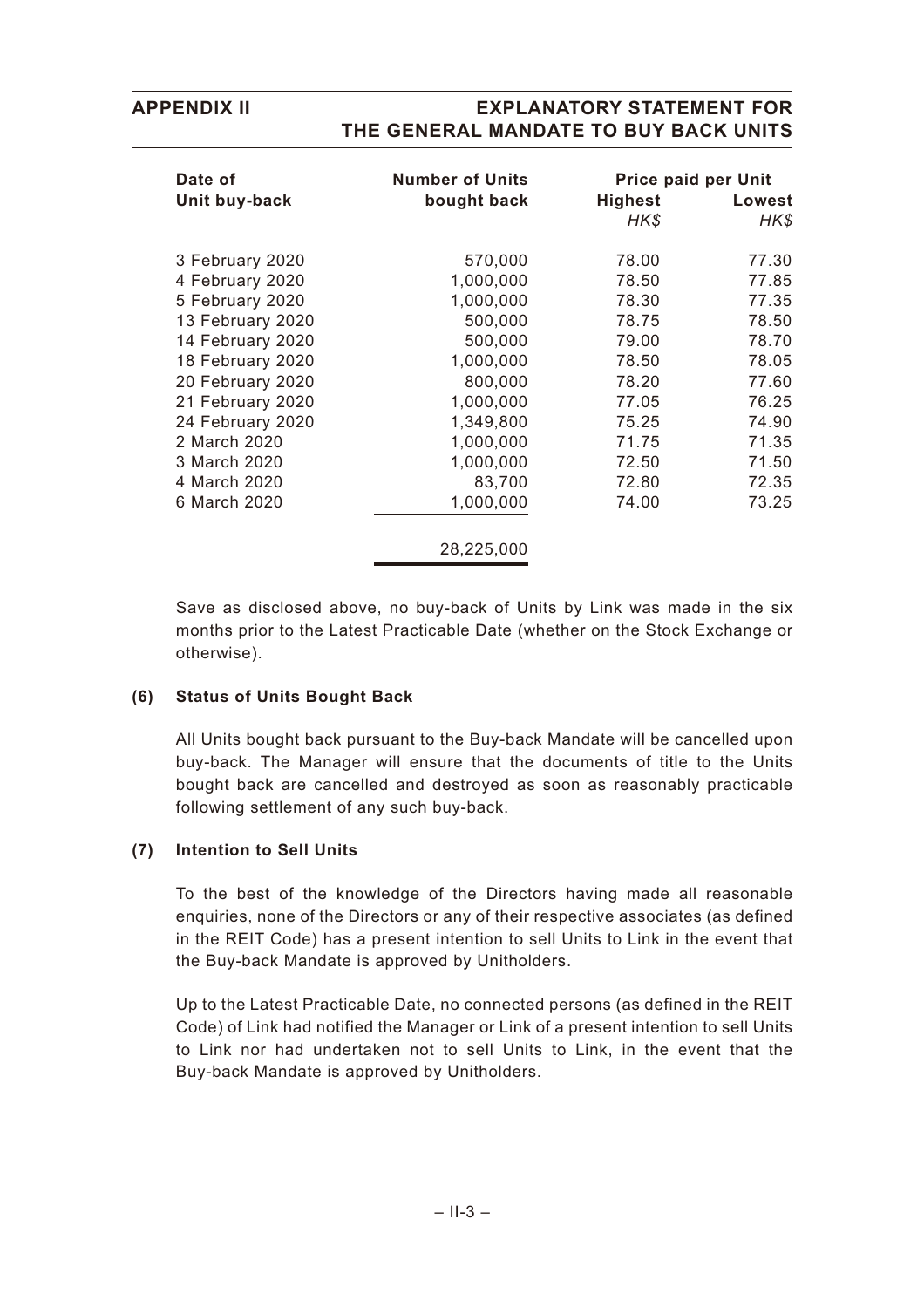## **APPENDIX II EXPLANATORY STATEMENT FOR THE GENERAL MANDATE TO BUY BACK UNITS**

#### **(8) Unit Prices**

The highest and lowest prices at which the Units were traded on the Stock Exchange in each of the twelve calendar months before the Latest Practicable Date (and up to the Latest Practicable Date) are as follows:

|                                                           | <b>Highest</b> | Lowest |
|-----------------------------------------------------------|----------------|--------|
|                                                           | HK\$           | HK\$   |
| 2019                                                      |                |        |
| June                                                      | 99.35          | 93.50  |
| July                                                      | 99.80          | 90.95  |
| August                                                    | 95.00          | 86.05  |
| September                                                 | 92.40          | 85.00  |
| October                                                   | 88.40          | 80.50  |
| November                                                  | 86.90          | 79.15  |
| December                                                  | 82.65          | 78.25  |
| 2020                                                      |                |        |
| January                                                   | 86.70          | 77.50  |
| February                                                  | 81.65          | 72.05  |
| March                                                     | 78.00          | 63.40  |
| April                                                     | 71.25          | 62.65  |
| May                                                       | 69.80          | 56.25  |
| June (up to and including the<br>Latest Practicable Date) | 66.90          | 58.50  |

## **(9) Trustee's Confirmation and Consent**

The Trustee has confirmed its opinion that the Buy-back Mandate complies with the requirements in the Trust Deed and that, subject to Unitholders' approval, it does not have any objections to the Manager proceeding with any buy-backs pursuant to the proposed Buy-back Mandate. The Trustee's confirmation is being furnished for the sole purpose of complying with the requirement of the SFC Repurchase Circular, and is not to be taken as a recommendation or representation by the Trustee of the merits of the proposed Buy-back Mandate or of any statements or information made or disclosed in this circular. The Trustee has not made any assessment of the merits or impact of the proposed Buy-back Mandate and buy-back of Units which may be made thereunder, other than for the purposes of fulfilling its fiduciary duties set out in the Trust Deed and the REIT Code.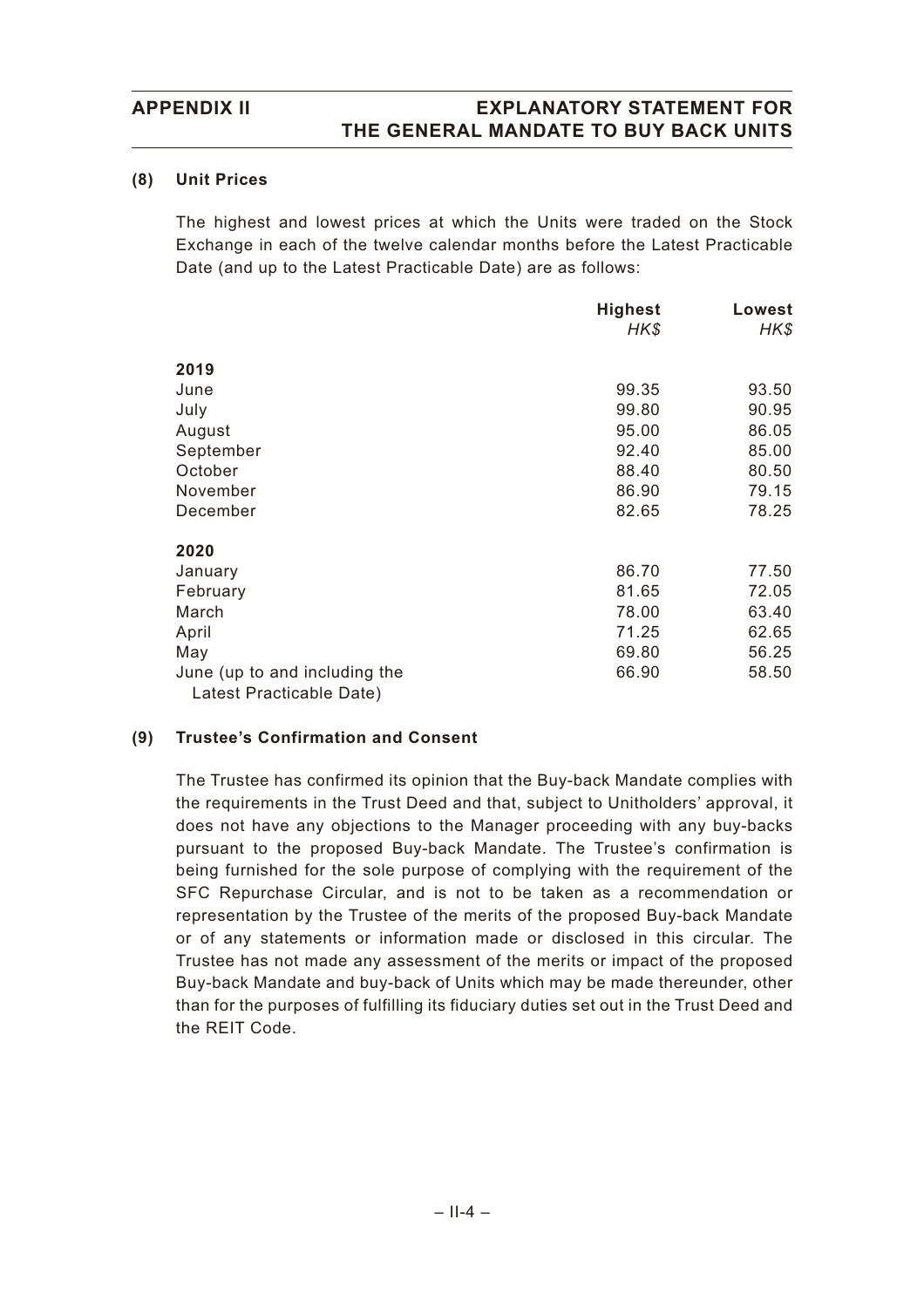## **APPENDIX III INVESTMENT SCOPE TRUST DEED AMENDMENTS**

The Manager proposes to seek Unitholders' approval for the Investment Scope Trust Deed Amendments of which the full text or extract of the relevant clauses are reproduced in this Appendix III with the proposed insertions, amendments and deletions indicated by, respectively, the underlined text and strikethrough text below. All capitalised terms in the Investment Scope Trust Deed Amendments contained in this Appendix III are terms defined in the Trust Deed and have the corresponding meanings ascribed to them in the Trust Deed.

(Please refer to Special Resolution No. 6)

1. The definition of "Target Retail/Commercial Property" in Clause 1.1 of the Trust Deed be deleted in its entirety and replaced with the text below:

""**Target Property**" shall have the meaning ascribed to it in Clause 12.14.1;"

2. Clause 12.2.2 of the Trust Deed be amended as follows:

"**12.2.2** The Manager, on behalf of the Trust, directly or indirectly through Special Purpose Vehicles, may only invest in Real Estate and other Authorised Investments. Such Real Estate shall be generally income-producing. The investment policy of the Trust shall be determined by the Manager in its absolute discretion and shall include investing in Real Estate for the long term, focusing on sustainable income producing properties with the potential for long term income and capital growth and maintaining a large and diversified portfolio of Real Estate (other than Real Estate of a residential, hotel or serviced apartment nature), of a stand-alone nature and/or forming part of a comprehensive mixed-use development, in Hong Kong and/or other overseas jurisdictions, and the Manager may undertake Property Development and Related Activities in respect of all types of developments that contain retail and/or commercial portions subject to the compliance with the REIT Code and this Deed."

3. Clause 12.14.1 of the Trust Deed be amended as follows:

## "**12.14 Excluded Property**

12.14.1 The Trust may invest in the retail and/or commercial portions Real Estate and/or other Authorised Investments permitted under Clause 12.2.2 (the "**Target Retail/Commercial Property**") which form part of a comprehensive mixed-use development, even if that mixed-use development also comprises areas that are neither retail nor commercial in nature (such as residential, hotel and/or serviced apartment) not the Target Property. Such areas that are neither retail nor commercial in nature (such as residential, hotel and/or serviced apartment) not the Target Property are defined as the "**Excluded Property**".

The Trust may only hold the Excluded Property for the sole purpose of facilitating the investment in the Target Retail/Commercial Property, provided: (a) the Trust does not claim any economic interest or bear any liabilities in respect of the Excluded Property; (b) the holding of the Excluded Property shall not take up any resources of the Trust; and (c) such holding is not inconsistent with the REIT Code or is otherwise permitted by the SFC."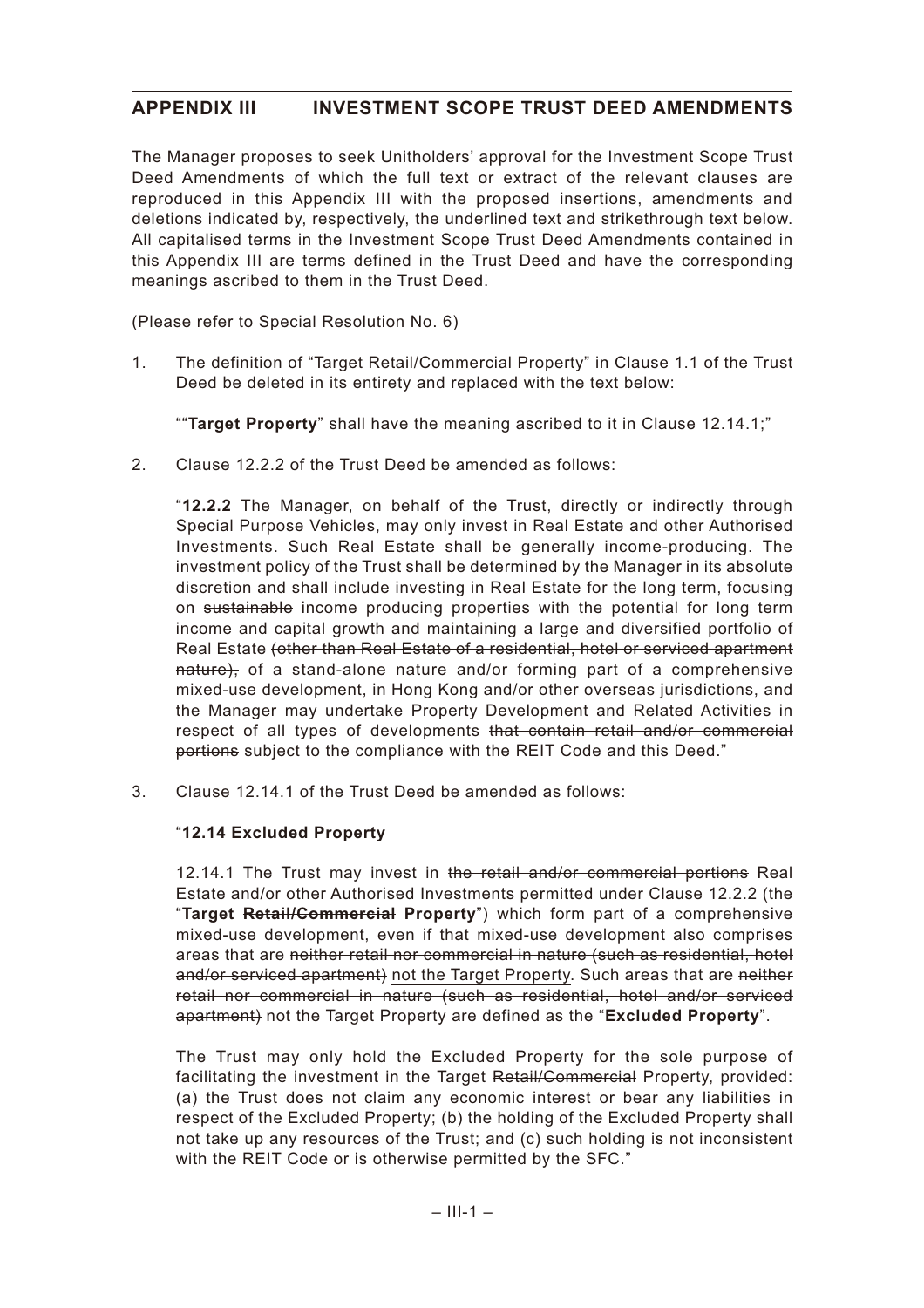## **NOTICE OF ANNUAL GENERAL MEETING**



# **Link Real Estate Investment Trust**

*(a collective investment scheme authorised under section 104 of the Securities and Futures Ordinance (Chapter 571 of the Laws of Hong Kong))* **(stock code: 823)**

**NOTICE IS HEREBY GIVEN** that the annual general meeting of the unitholders (the *Unitholders*) of Link Real Estate Investment Trust (*Link*) will be held at Rotunda 3, 6/F, Kowloonbay International Trade & Exhibition Centre, 1 Trademart Drive, Kowloon Bay, Hong Kong on Wednesday, 22 July 2020 at 10:00 a.m. for the purposes of considering and, if thought fit, passing with or without modifications, the following resolutions:

Words and expressions that are not expressly defined in this notice of annual general meeting shall bear the same meaning as that defined in the circular dated 18 June 2020 of Link (the *Circular*).

- 1. To note the audited consolidated financial statements of Link for the financial year ended 31 March 2020 together with the independent auditor's report thereon.
- 2. To note the appointment of auditor of Link and the fixing of its remuneration.

## **ORDINARY RESOLUTIONS**

- 3. To re-elect, each as a separate Ordinary Resolution, the following directors of Link Asset Management Limited (as manager of Link) (the *Manager*) who retire by rotation pursuant to Articles 125 and 126 of the Articles of Association of the Manager:
	- 3.1. To re-elect Mr Peter TSE Pak Wing as an Independent Non-Executive Director;
	- 3.2. To re-elect Ms Nancy TSE Sau Ling as an Independent Non-Executive Director; and
	- 3.3. To re-elect Ms Elaine Carole YOUNG as an Independent Non-Executive Director.
- 4. As a separate Ordinary Resolution, to elect the following director of the Manager who retires pursuant to Article 121 of the Articles of Association of the Manager:
	- 4.1. To elect Mr NG Kok Siong as an Executive Director.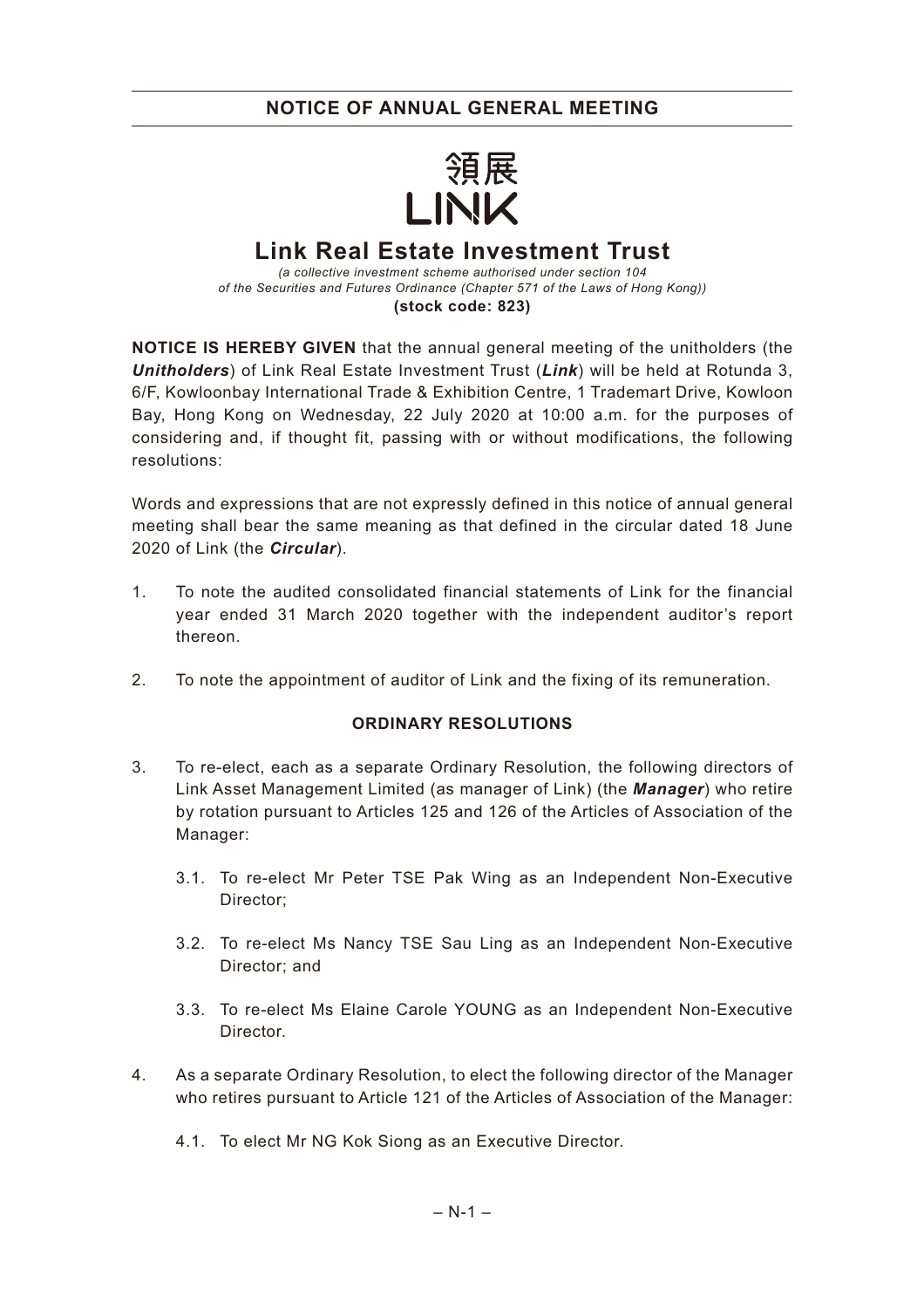## **NOTICE OF ANNUAL GENERAL MEETING**

5. To consider, and if thought fit, to pass (with or without modifications) the following resolution as an Ordinary Resolution:

## "**THAT**:

- (A) subject to sub-paragraph (B) of this resolution, the exercise by the Manager during the Relevant Period (as defined below) of all the powers of Link to buy back units of Link (the *Units*) on The Stock Exchange of Hong Kong Limited, subject to and in accordance with the trust deed constituting Link (as amended and supplemented by supplemental deeds from time to time) (the *Trust Deed*), the Code on Real Estate Investment Trusts (the *REIT Code*), the circulars and guidelines issued by the Securities and Futures Commission of Hong Kong from time to time, and applicable laws of Hong Kong, be and is hereby generally and unconditionally approved;
- (B) the aggregate number of Units which may be bought back or agreed to be bought back by Link pursuant to the approval in sub-paragraph (A) of this resolution during the Relevant Period (as defined below) shall not exceed ten per cent. (10%) of the total number of Units in issue as at the date of the passing of this resolution, and the authority pursuant to sub-paragraph (A) of this resolution shall be limited accordingly; and
- (C) for the purpose of this resolution, *Relevant Period* means the period from the date of the passing of this resolution until whichever is the earliest of:
	- (i) the conclusion of the next annual general meeting of Unitholders following the passing of this resolution; or
	- (ii) the expiration of the period within which the next annual general meeting of Unitholders as referred to in (i) above is required to be held by the Trust Deed, the REIT Code or any applicable laws; or
	- (iii) the revocation or variation of the authority given under this resolution by the passing of an ordinary resolution of Unitholders in a general meeting of Link."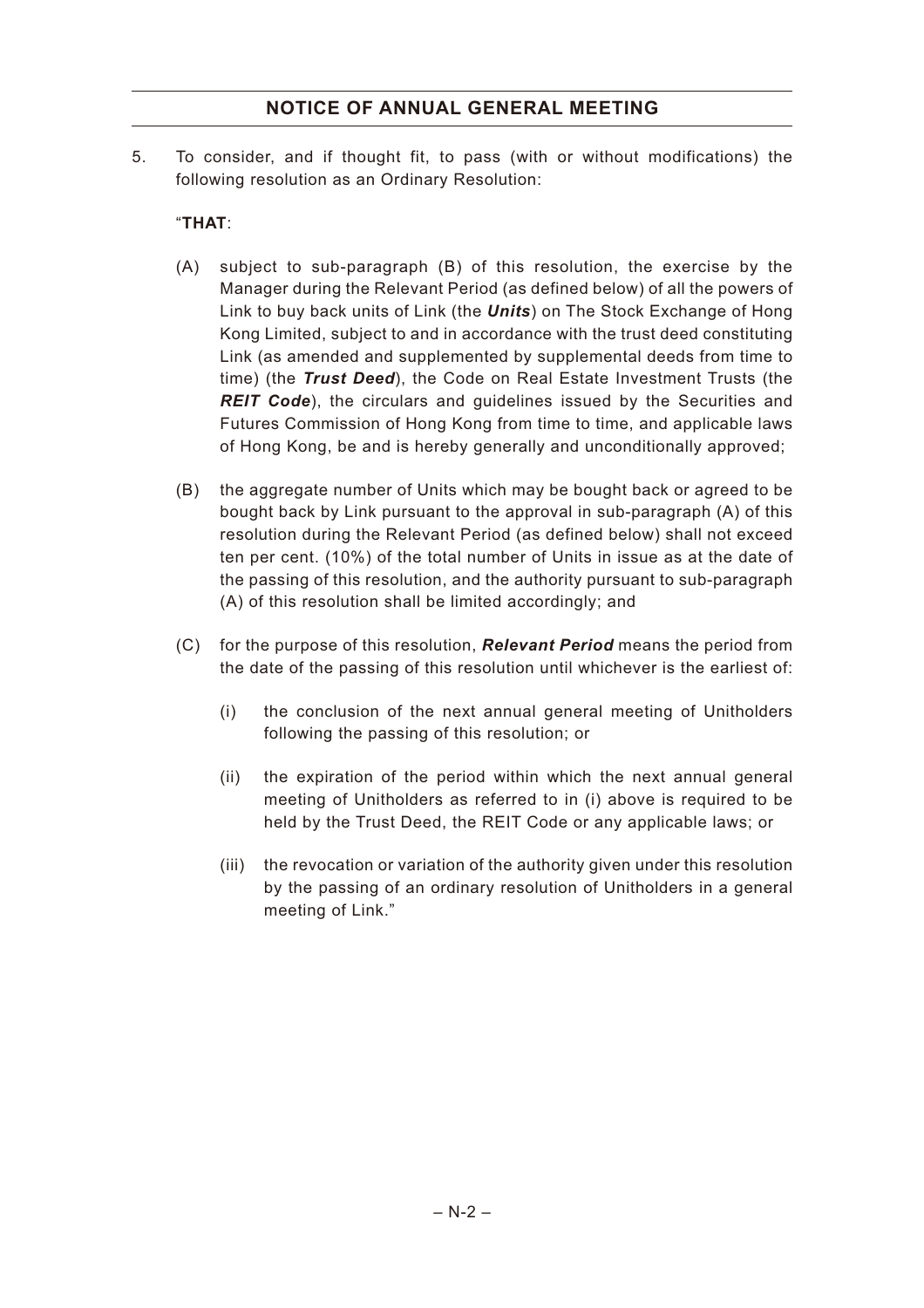## **SPECIAL RESOLUTION**

6. To consider, and if thought fit, to pass (with or without modifications) the following resolution as a Special Resolution:

## "**THAT**:

- (A) pursuant to Clauses 20.2.7 and 25.1 of the Trust Deed, approval be and is hereby given for:
	- (i) the Amended Scope of Permitted Investments as more fully described in the Circular; and
	- (ii) the Investment Scope Trust Deed Amendments as set out in Appendix III to the Circular; and
- (B) the Manager, any director of the Manager, the Trustee and any duly authorised officer of the Trustee each be and is hereby severally authorised to complete and do or cause to be done all such acts and things (including without limitation executing such supplemental deed to the Trust Deed and all other documents as may be required) as the Manager, such director of the Manager, the Trustee or such duly authorised officer of the Trustee, as the case may be, may consider expedient or necessary or in the interests of Link to give effect to the matters resolved upon in sub-paragraph (A) of this resolution."

By order of the Board **Link Asset Management Limited (as manager of Link Real Estate Investment Trust) Kenneth Tai Lun WONG** *Company Secretary*

Hong Kong, 18 June 2020

*Notes:*

(a) To safeguard the health and safety of Unitholders and to prevent the spreading of Coronavirus Disease 2019 (*COVID-19*), the following precautionary and security measures will be implemented at the above-mentioned annual general meeting of Link (the *2020 AGM*): (1) There will be compulsory body temperature screenings/checks for all attendees; (2) Attendees will be required to submit a health declaration form (a copy of the form is enclosed with the Circular); (3) Face masks must be worn; (4) Attendees who are subject to health quarantine prescribed by the HKSAR Government will not be admitted; (5) Each attendee will be assigned to a designated seating area at the time of entrance to ensure social distancing; (6) No refreshments or drinks will be provided; and (7) No souvenirs will be provided. Security measures including, but not limited to bag checks, may be implemented at the Manager's discretion. Attendees who do not comply with either the precautionary or security measures referred to in (1) to (5) above may be denied entry to the 2020 AGM venue, at the absolute discretion of the Manager or as permitted by law.

These precautionary and security measures take time to complete. Unitholders are advised to arrive earlier in order to enter the meeting venue on time.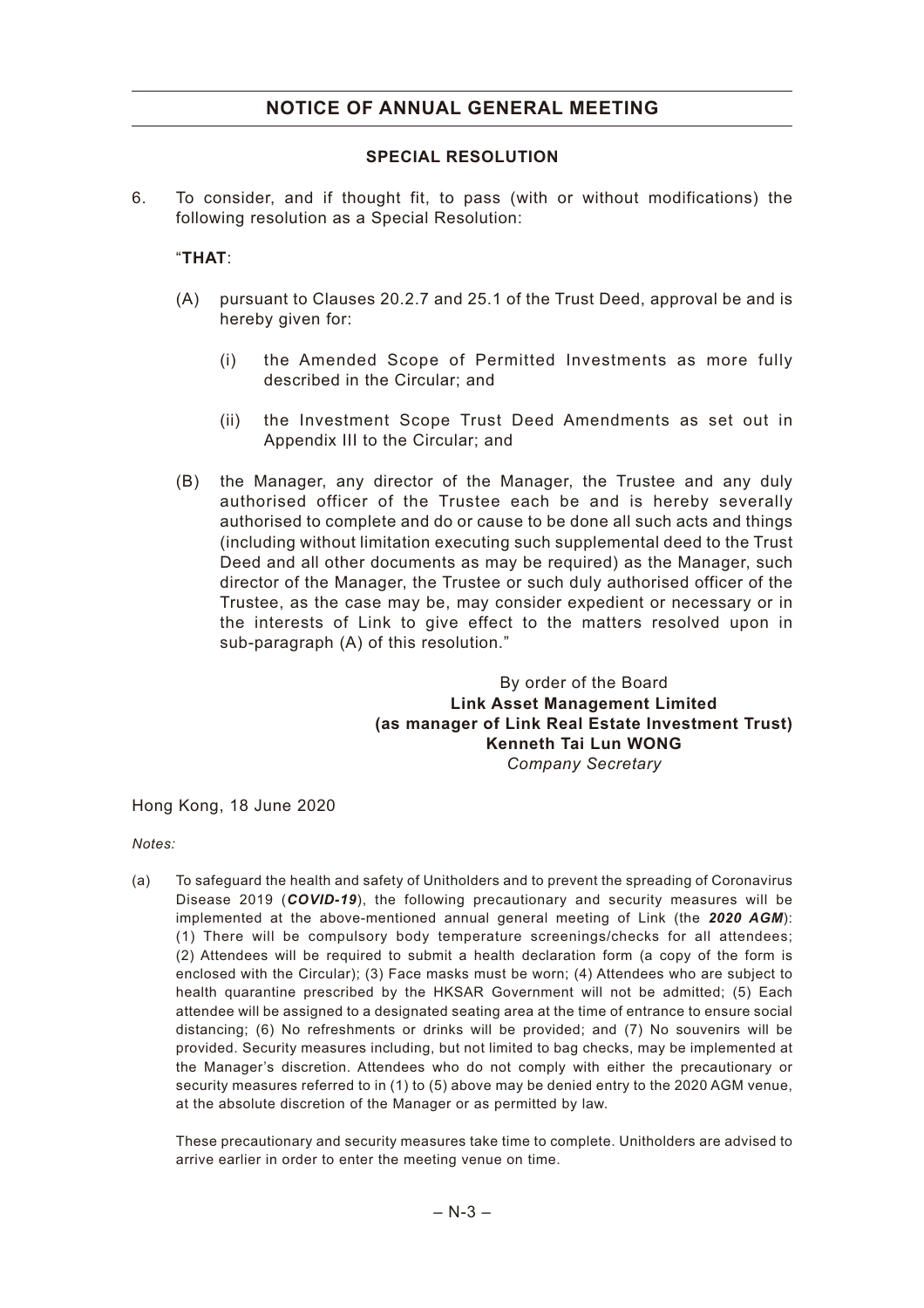## **NOTICE OF ANNUAL GENERAL MEETING**

**The Manager reminds attendees that they should carefully consider the risks of attending the 2020 AGM, taking into account their own personal circumstances.** The Manager will keep the evolving COVID-19 situation under review and may implement additional measures which it will announce closer to the date of the 2020 AGM.

- (b) For the purpose of ascertaining Unitholders' right to attend the 2020 AGM, the register of Unitholders will be closed from Friday, 17 July 2020 to Wednesday, 22 July 2020, both days inclusive, during which period no transfer of Units will be registered. In order for Unitholders to be eligible to attend and vote at the 2020 AGM, all transfer documents accompanied by the relevant Unit certificates must be lodged with the unit registrar of Link, Computershare Hong Kong Investor Services Limited, at Shops 1712-1716, 17th Floor, Hopewell Centre, 183 Queen's Road East, Wanchai, Hong Kong, for registration not later than 4:30 p.m. on Thursday, 16 July 2020.
- (c) Any Unitholder entitled to attend and vote at the 2020 AGM is entitled to appoint one proxy or two separate proxies to attend and vote on poll in his/her stead. A proxy need not be a Unitholder. If more than one proxy is appointed, the relevant proxy form(s) must specify the number of Units in respect of which each such proxy is appointed. In light of COVID-19, Unitholders are encouraged to appoint the chairman of the 2020 AGM as his/her proxy to vote on the resolutions, instead of attending the above meeting in person.
- (d) In the case of joint Unitholders, the vote of the senior who tenders a vote, whether in person or by proxy, shall be accepted to the exclusion of the votes of the other joint Unitholders and for this purpose, seniority shall be determined by the order in which the names of the joint Unitholders stand in the register of Unitholders in respect of the relevant Unit.
- (e) In order to be valid, the instrument appointing a proxy, together with any power of attorney or other authority, if any, under which it is signed or a notarially certified copy of such power of attorney or other authority, if any, must be lodged with the unit registrar of Link, Computershare Hong Kong Investor Services Limited, at 17M Floor, Hopewell Centre, 183 Queen's Road East, Wanchai, Hong Kong not less than 48 hours before the time appointed for holding the 2020 AGM or any adjournment thereof.
- (f) Registered Unitholders not attending the 2020 AGM in person may view a live webcast of the 2020 AGM proceedings through linkreit.com/webcast/2020AGM. The webcast will be open for registered Unitholders to log in approximately 10 minutes prior to the commencement of the 2020 AGM and can be accessed from any location with access to the internet with a smart phone, tablet device or computer. Registered Unitholders will receive the designated login name and password from the Manager on or about 18 June 2020. Please however note that in accordance with the Trust Deed of Link, registered Unitholders joining the webcast will not be counted towards a quorum nor will they be able to cast their vote online.

Please keep the login name and password in safe custody for use on the day of the 2020 AGM and do not disclose it to any other person. **The use of login name and password is strictly limited to registered Unitholders and Link reserves the right to take any prosecutive actions on any misuse of the login name and password and/or unauthorised access to the webcast.** In this regard, Link will also be posting a User Guide for the webcast on Link's corporate website at linkreit.com on Wednesday, 8 July 2020.

(g) Registered Unitholders will not be able to raise questions relevant to the proposed resolutions online during the webcast. Questions can be sent by email from Tuesday, 14 July 2020 (9:00 a.m.) to Thursday, 16 July 2020 (6:00 p.m.) to 2020AGM@linkreit.com. The required login name for registered Unitholders to submit questions has been provided in the letter to the registered Unitholders dated 18 June 2020.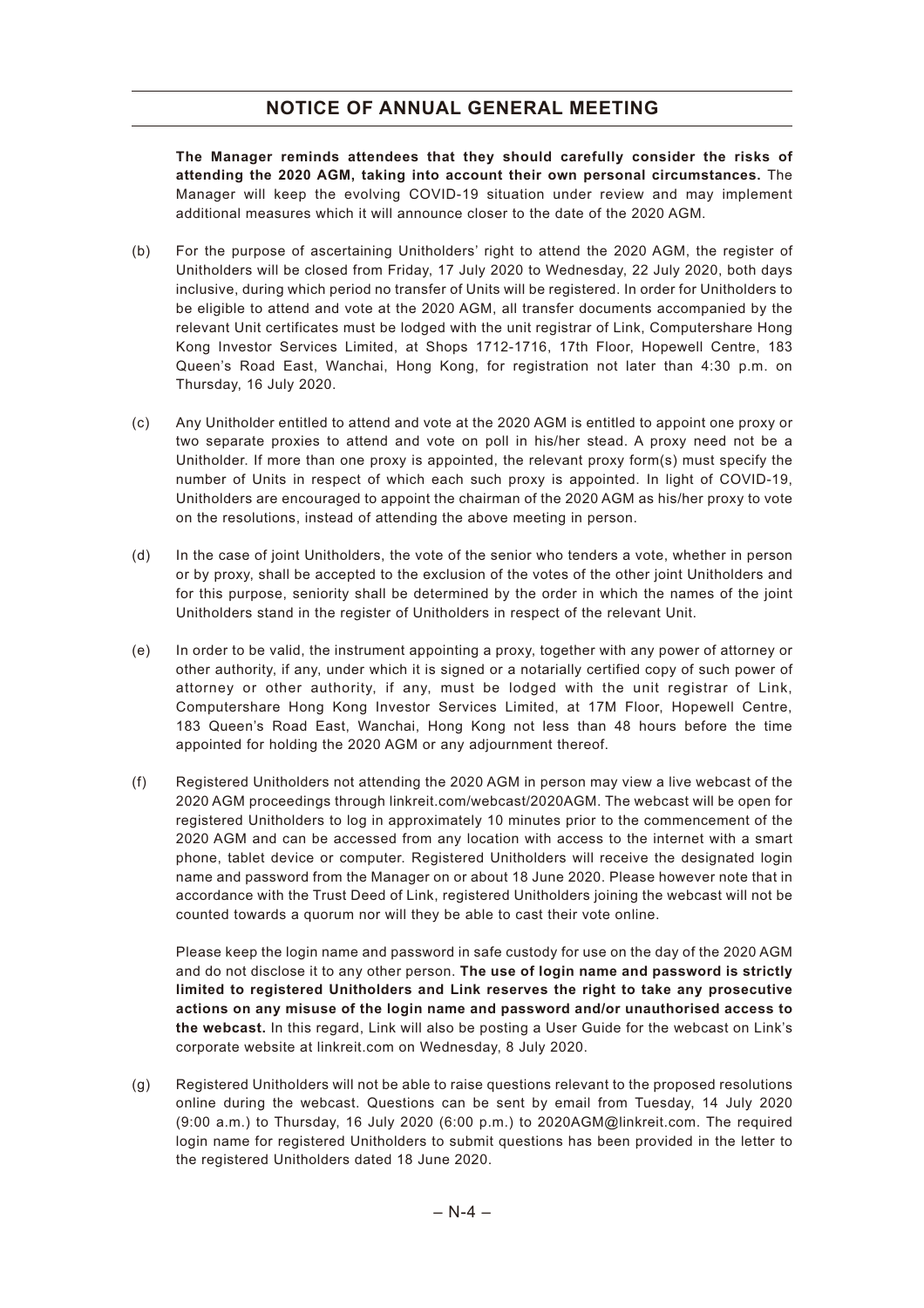## **NOTICE OF ANNUAL GENERAL MEETING**

- (h) With regard to agenda no. 3 and no. 4, biographies of the four retiring directors offering for election or re-election at the 2020 AGM are set out in Appendix I to the Circular.
- (i) With regard to agenda no. 5, an explanatory statement providing further information on the proposed grant of the general mandate to buy back Units is set out in Appendix II to the Circular.
- (j) With regard to agenda no. 6, the proposed changes to the Trust Deed are set out in Appendix III to the Circular. Please note that the Trust Deed is available in English only.
- (k) The voting on all the proposed resolutions as set out in this notice will be taken by poll at the 2020 AGM.
- (l) If a Typhoon Signal No. 8 (or above) or a Black Rainstorm Warning is hoisted or remains hoisted on or after 6:00 a.m. on the date of the 2020 AGM, the meeting will be postponed or adjourned. Link will post an announcement on Hong Kong Exchanges and Clearing Limited's website (www.hkexnews.hk) and Link's corporate website (linkreit.com) to notify Unitholders of the date, time and place of the rescheduled meeting.

The 2020 AGM will be held as scheduled when an Amber or a Red Rainstorm Warning Signal is in force. Unitholders should decide independently whether they would attend the meeting under bad weather condition bearing in mind their own situations.

- (m) As at the date of this notice, the board of directors of the Manager comprises Mr Nicholas Charles ALLEN as the Chairman and also an Independent Non-Executive Director; Mr George Kwok Lung HONGCHOY (Chief Executive Officer) and Mr NG Kok Siong (Chief Financial Officer) as Executive Directors; Mr Ian Keith GRIFFITHS as Non-Executive Director; and Mr Christopher John BROOKE, Mr Ed CHAN Yiu Cheong, Mr Blair Chilton PICKERELL, Ms Poh Lee TAN, Ms May Siew Boi TAN, Mr Peter TSE Pak Wing, Ms Nancy TSE Sau Ling and Ms Elaine Carole YOUNG as Independent Non-Executive Directors.
- (n) In the event of any inconsistency, the English version of this notice shall prevail over the Chinese version.

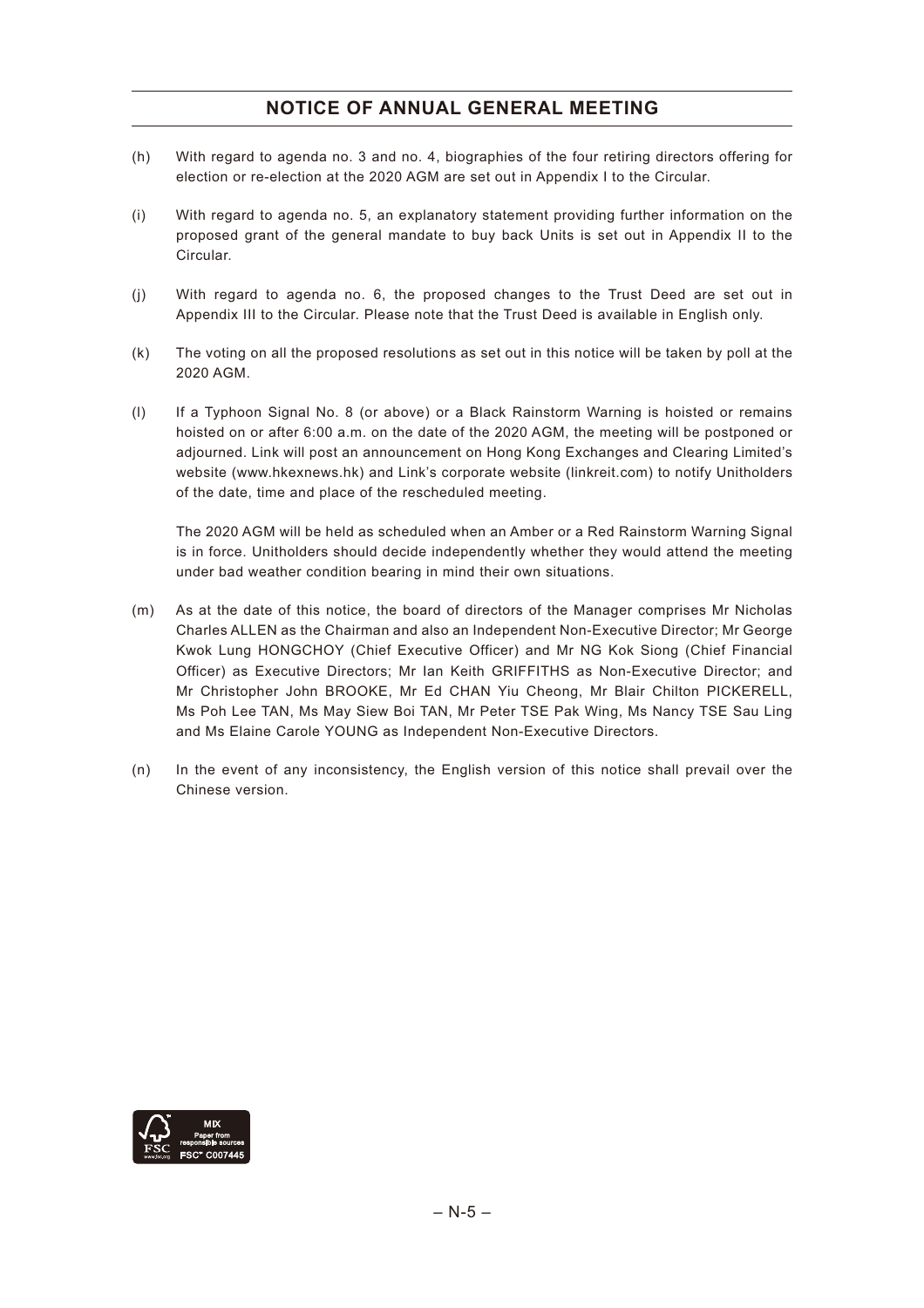

**領展房地產投資信託基金**

**(stock code: 823) (股份代號:823)**

#### **HEALTH DECLARATION FORM 健康申報表**

**To: Link Real Estate Investment Trust (***Link***) c/o Link Asset Management Limited (as manager of Link) (the** *Manager***) Re: 2020 Annual General Meeting (2020 AGM)** 

**致: 領展房地產投資信託基金(「領展」) 經領展資產管理有限公司 (領展之管理人)(「管理人」) (「2020年基金單位持有人週年大會」)**

## **Please note the following:**

- **請注意下列事項:**
- All attendees must undergo a compulsory body temperature screenings/checks. 所有與會者必須接受強制性體溫篩檢╱檢查。
- The completed and signed health declaration form is mandatory for all attendees and must be ready for collection at the main entrance of the 2020 AGM venue. 所有與會者均須填寫並簽署此健康申報表,並必須於2020年基金單位持有人週年大會會場正門入口備妥表格,以供收集。
- Face masks must be worn for admission to the 2020 AGM venue and for the duration of the 2020 AGM. - acc masks mask bo wont for admission to the 2020 Mom venue and for the duration of the 2020 for the 2020 for<br>進入2020年基金單位持有人週年大會會場及於整個2020年基金單位持有人週年大會過程必須佩戴口罩
- Attendees who are subject to health quarantine prescribed by the HKSAR Government will not be admitted to the 2020 AGM venue.

與會者如正接受香港特區政府的健康檢疫,將會被拒絕進入2020年基金單位持有人週年大會會場。

- Each attendee will be assigned to a designated seating area at the time of entrance to ensure social distancing. 每位與會者進入會場時將會被安排指定座位範圍以保持社交距離。
- **Attendees may be denied entry into the 2020 AGM venue and be requested to leave if he/she does not comply with the above precautionary measures. 倘與會者未有遵照上述事項,將不准進入2020年基金單位持有人週年大會會場並將被要求離開。**

#### **I hereby declare that:**

- **本人謹此聲明:**
- 1. I have not travelled outside of Hong Kong in the past 14 days. 本人於過去14天並無到訪香港以外地方。
- 2. I am not currently or have not been under compulsory quarantine or medical surveillance order by the Department of Health of Hong Kong in the past 14 days.

本人現時或於過去14天並無曾經或現正接受香港衛生署的強制檢疫或醫學監察安排。

- 3. I am not currently suffering from COVID-19 and/or have not had any of the following symptoms in the past 14 days: fever, sore throat, malaise, dry cough, shortness of breath or other flu-like symptoms. 本人現時並非2019冠狀病毒病患者,及/或於過去14天亦無下列任何病徵:發燒、咽喉痛、乏力、乾咳、呼吸困難或其他 類似流感症狀。
- 4. To the best of my knowledge, I have not been in close contact with anyone who has been outside of Hong Kong during the past 14 days. (Close contact could mean (among other things): having direct physical contact, living in the same household and/or having social contact in close proximity.) 就本人所知,本人並無與任何於過去14天曾不在香港之人士有緊密接觸。(緊密接觸可指(其中包括):有直接身體接觸、一 同居住及╱或有近距離社交接觸。)
- 5. To the best of my knowledge, I have not otherwise been in close contact with anyone (i) with a suspected, probable or confirmed case of COVID-19; and (ii) who was under compulsory quarantine or medical surveillance ordered by the Department of Health of Hong Kong in the past 14 days.

就本人所知,本人於過去14天並無與任何(i)懷疑、疑似或確診感染2019冠狀病毒病;及(ii)曾接受強制檢疫隔離或接受香港 衞生署醫學監察之人士有緊密接觸。

I confirm that the above information and declaration is accurate to the best of my knowledge, and agree that such information will be processed and used in accordance with the Personal Information Collection Statement overleaf. I understand that making a false statement may jeopardise the health and safety of other attendees as well as the 2020 AGM proceedings.\*

本人確認就本人所知,上述資料及聲明乃真確無誤,並同意該等資料將按背頁之收集個人資料聲明予以處理及使用。本人明白 作出虛假陳述,有可能危害其他與會者之健康安全,並妨礙2020年基金單位持有人週年大會進行。\*

- If you have any doubts or concerns in respect of providing any of these confirmations, please err on the side of caution and refrain from attending the 2020 AGM.
	- 倘 閣下就提供有關該等確認資料存有任何疑問或顧慮,請謹慎行事及避免出席2020年基金單位持有人週年大會。

| <b>Full name:</b><br>全名:<br>Mobile no.:<br>手提電話號碼: | Signature:<br>簽署          |
|----------------------------------------------------|---------------------------|
| <b>Email address:</b><br>電郵地址:                     | Date:<br>日期:<br>22/7/2020 |